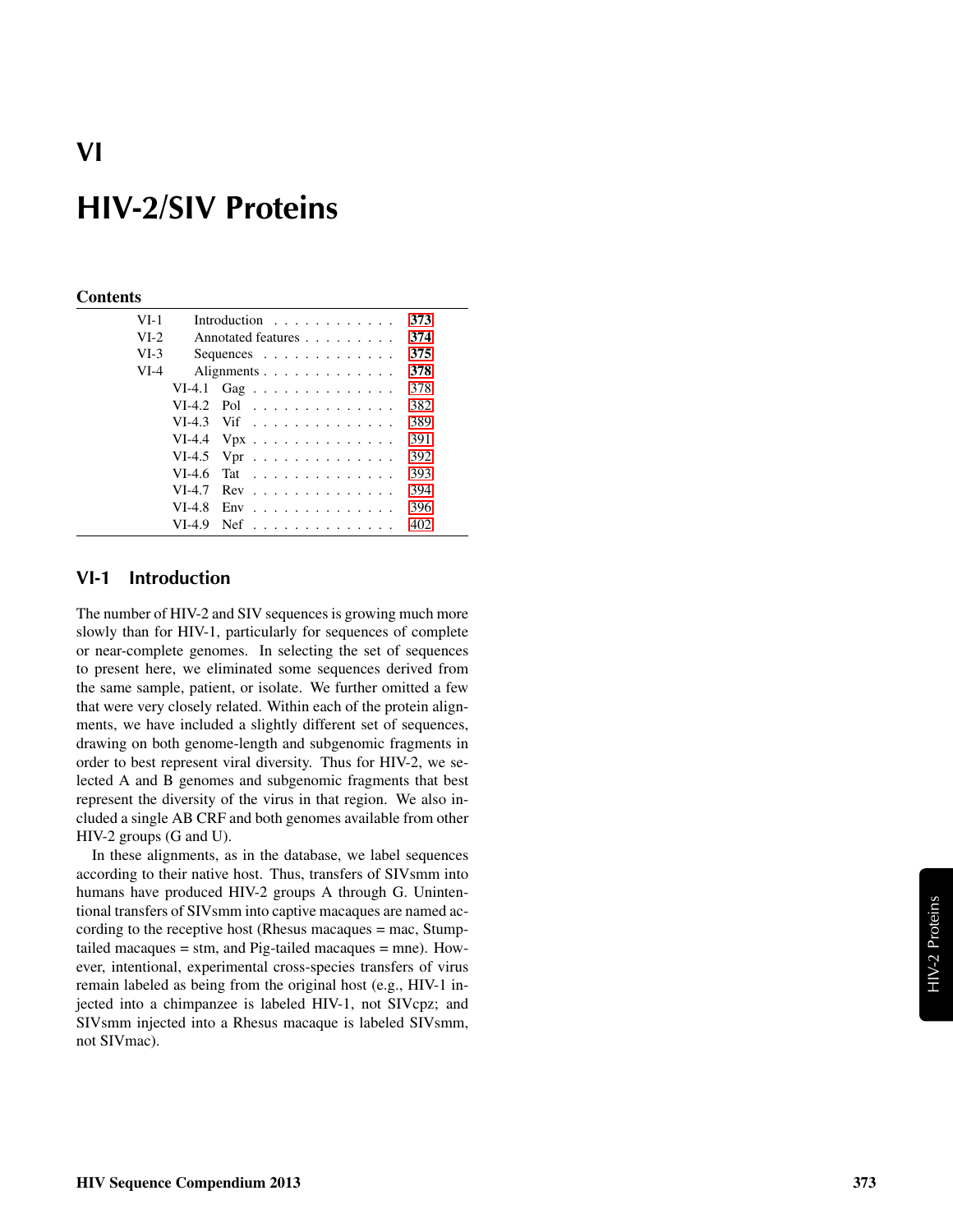# <span id="page-1-0"></span>VI-2 Annotated features

Features of HIV-2 annotated in the alignment that follows.

| <b>Feature</b>                 | Protein | Location     | Page |
|--------------------------------|---------|--------------|------|
| Gag p15 start                  | Gag     | $\mathbf{1}$ | 378  |
| p15 end                        | Gag     | 135          | 378  |
| p27 start                      | Gag     | 136          | 378  |
| p27 end                        | Gag     | 364          | 380  |
| p2 start                       | Gag     | 365          | 380  |
| p2 end                         | Gag     | 381          | 380  |
| p8 start                       | Gag     | 382          | 380  |
| p8 end                         | Gag     | 433          | 380  |
| p1 start                       | Gag     | 434          | 380  |
| p1 end                         | Gag     | 447          | 380  |
| p6 start                       | Gag     | 448          | 380  |
| <b>PTAP</b> motif              | Gag     | 458-461      | 380  |
| PSAP in HIV-2 B, U             | Gag     | 476-479      | 380  |
| p6 end                         | Gag     | 511          | 381  |
| Gag end                        | Gag     | 511          | 381  |
| Pol p15 start                  | Pol     | $\mathbf{1}$ | 382  |
| p15 end                        | Pol     | 67           | 382  |
|                                | Pol     | 68           | 382  |
| protease start<br>protease end | Pol     | 166          | 383  |
| p51 RT start                   | Pol     | 167          | 383  |
|                                |         |              |      |
| D catalytic site               | Pol     | 276          | 383  |
| DD catalytic site              | Pol     | 351          | 384  |
| p51 RT end                     | Pol     | 605          | 385  |
| p15 RNase H start              | Pol     | 606          | 385  |
| p15 RNase H end                | Pol     | 725          | 386  |
| p31 Integrase start            | Pol     | 726          | 386  |
| p31 Integrase end              | Pol     | 1020         | 388  |
| Pol end                        | Pol     | 1020         | 388  |
| Vif start                      | Vif     | 1            | 389  |
| Vif end                        | Vif     | 215          | 390  |
| Vpx start                      | Vpx     | $\mathbf{1}$ | 391  |
| Vpx end                        | Vpx     | 113          | 391  |
| Vpr start                      | Vpr     | 1            | 392  |
| Vpr end                        | Vpr     | 102          | 392  |
| Tat start                      | Tat     | $\mathbf{1}$ | 393  |
| exon 1 end                     | Tat     | 99           | 393  |
| exon 2 start                   | Tat     | 100          | 393  |
| Tat end                        | Tat     | 131          | 393  |
| Rev start                      | Rev     | 1            | 394  |
| exon 1 end                     | Rev     | 24           | 394  |
| exon 2 start                   | Rev     | 25           | 394  |
| Rev end                        | Rev     | 108          | 395  |
| Env start                      | Env     | 1            | 396  |
| signal peptide end             | Env     | 22           | 396  |
| gp120 start                    | Env     | 23           | 396  |
| V1                             | Env     | 113-167      | 396  |
| V <sub>2</sub>                 | Env     | 169-211      | 397  |
| V3                             | Env     | 311-344      | 397  |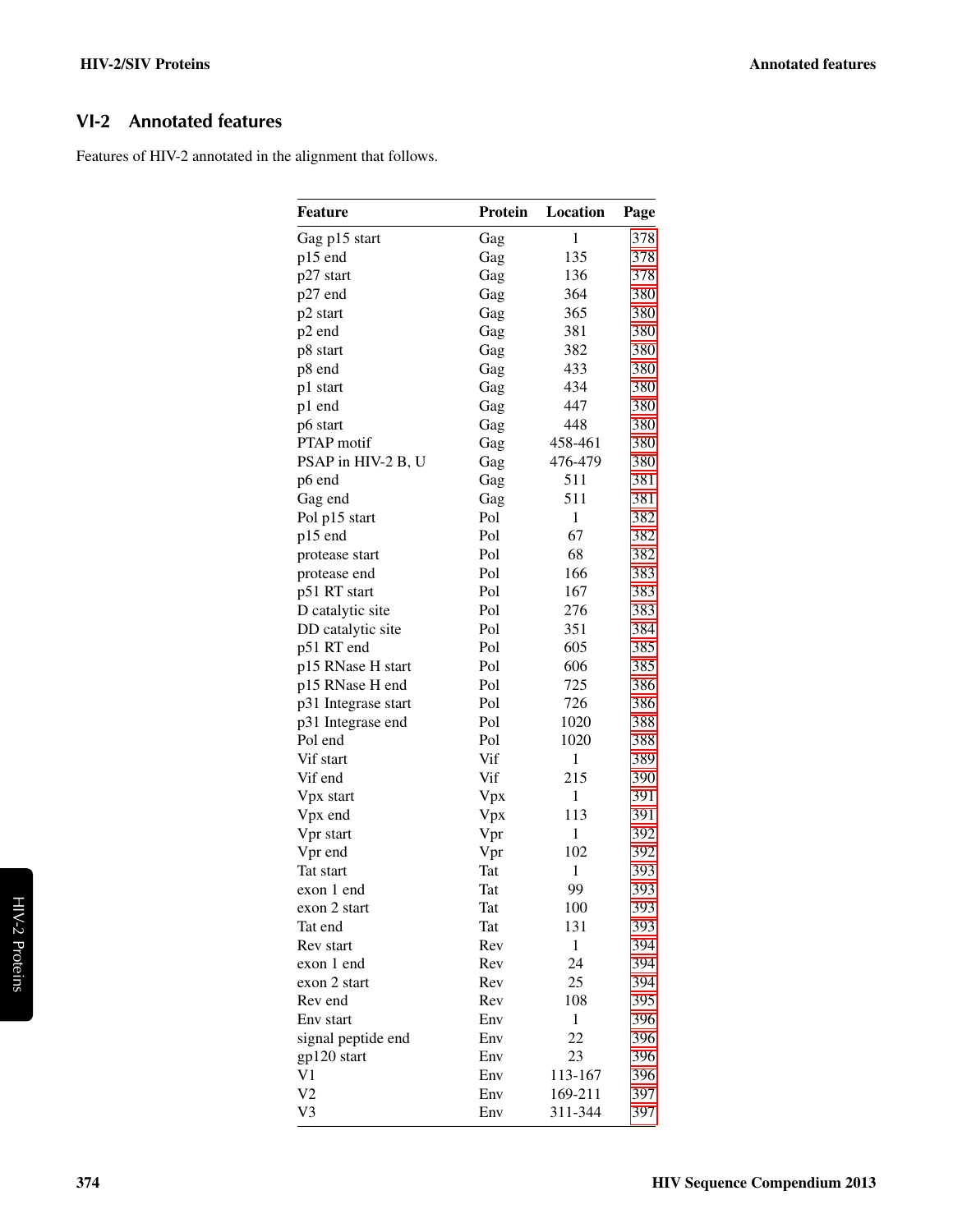| <b>Feature</b>             | Protein    | Location | Page |
|----------------------------|------------|----------|------|
| V3 tip                     | Env        | 328-334  | 398  |
| V4                         | Env        | 402-432  | 398  |
| V <sub>5</sub>             | Env        | 472-477  | 399  |
| gp120 end                  | Env        | 525      | 399  |
| gp41 start                 | Env        | 526      | 399  |
| Env end                    | Env        | 880      | 401  |
| gp41 end                   | Env        | 880      | 401  |
| Nef start                  | <b>Nef</b> | 1        | 402  |
| R <sub>17</sub> Y mutation | <b>Nef</b> | 17       | 402  |
| max HIV-1 similarity       | <b>Nef</b> | 153-182  | 402  |
| premature stop in Mac239   | <b>Nef</b> | 93       | 402  |
| normal Nef end             | Nef        | 264      | 403  |
|                            |            |          |      |

# <span id="page-2-0"></span>VI-3 Sequences

Sequences included in the HIV-2/SIV protein alignments.

| <b>Name</b>                       | <b>Accession</b> | <b>Proteins</b> | <b>Author</b>    | Reference                       |
|-----------------------------------|------------------|-----------------|------------------|---------------------------------|
| <b>MAC.US.x.239</b>               | M33262           | All             | Kestler, H.      | Science 248(4959):1109-1112     |
|                                   |                  |                 |                  | (1990)                          |
| A.CI.88.UC2                       | U38293           | All             | Barnett, S.W.    | Virology 222(1); 257-61 (1996)  |
| A.DE.x.BEN                        | M30502           | All             | Kirchhoff, F.    | Virology 177(1):305-311 (1990)  |
| A.DE.x.PEI2_KR_KRCG               | U22047           | All             | Kraus, G.        | ARHR 14(1); 65-77 (1998)        |
| A.GH.x.GH1                        | M30895           | All             | Hasegawa, A.     | ARHR 5(6):593-604 (1989)        |
| A.GM.87.D194                      | J04542           | All             | Kuehnel, H.      | Proc Natl Acad Sci USA          |
|                                   |                  |                 |                  | 86(7):2383-2387 (1989)          |
| A.GM.x.ISY_SBL_6669_85            | J04498           | All             | Franchini, G.    | Proc Natl Acad Sci USA          |
|                                   |                  |                 |                  | 86(7):2433-2437 (1989)          |
| A.GM.x.MCN13                      | AY509259         | All             | Schmitz, C.      | J Virol 78(4):2006-2016 (2004)  |
| A.GM.x.MCR35                      | AY509260         | All             | Schmitz, C.      | J Virol 78(4):2006-2016 (2004)  |
| A.GW.86.FG_clone_NIHZ             | J03654           | All             | Zagury, J.F.     | Proc Natl Acad Sci USA          |
|                                   |                  |                 |                  | 85(16):5941-5945 (1988)         |
| A.GW.87.CAM2CG                    | D00835           | All             | Tristem, M.      | J Gen Virol 72(PT 3):721-724    |
|                                   |                  |                 |                  | (1991)                          |
| A.GW.x.MDS                        | Z48731           | All             | Becker           | Unpublished                     |
| A.IN.07.NNVA                      | EU980602         | All             | Gurjar, S.R.     | JAIDS 52(3); 329-35 (2009)      |
| A.IN.95.CRIK_147                  | DQ307022         | All             | Santhosh, C.V.   | ARHR 24(10); 1315-7 (2008)      |
| A.PT.x.ALI                        | AF082339         | All             | Reeves, J.D.     | J Virol 73(9); 7795-804 (1999)  |
| A.SN.85.ROD                       | M15390           | All             | Clavel, F.       | Nature 324(6098):691-695 (1986) |
| <b>B.CI.88.UC1</b>                | L07625           | All             | Barnett, S.W.    | J Virol 67(2):1006-1014 (1993)  |
| B.CI.x.20_56                      | AB485670         | All             | Takekawa         | Unpublished                     |
| <b>B.CI.x.EHO</b>                 | U27200           | All             | Rey-Cuille, M.A. | Virology 202(1):471-476 (1994)  |
| B.GH.86.D205_ALT                  | X61240           | All             | Dietrich, U.     | Nature 342(6252):948-950 (1989) |
| B.JP.01.KR020_IMCJ_KR020_1        | AB100245         | All             | Kusagawa, S.     | ARHR 19(11):1045-1049 (2003)    |
| G.CI.92.Abt96                     | AF208027         | All             | Brennan, C.A.    | ARHR 13(5):401-404 (1997)       |
| AB.CM.03.03CM_510_03              | EU028345         | All             | Yamaguchi, J.    | ARHR 24(1):86-91 (2008)         |
| H <sub>2_01_AB</sub> .CI.90.7312A | L36874           | All             | Gao              | Unpublished                     |
| H2_01_AB.JP.04.04JP_NMC307        | AB499693         | All             | Ibe, S.          | JAIDS 54(3):241-247 (2010)      |
| H2_01_AB.JP.07.07JP_NMC716        | AB499694         | All             | Ibe, S.          | JAIDS 54(3):241-247 (2010)      |
| H2_01_AB.JP.08.08JP_NMC842        | AB499695         | All             | Ibe, S.          | JAIDS 54(3):241-247 (2010)      |
| U.FR.96.12034                     | AY530889         | All             | Damond, F.       | ARHR 20(6):666-672 (2004)       |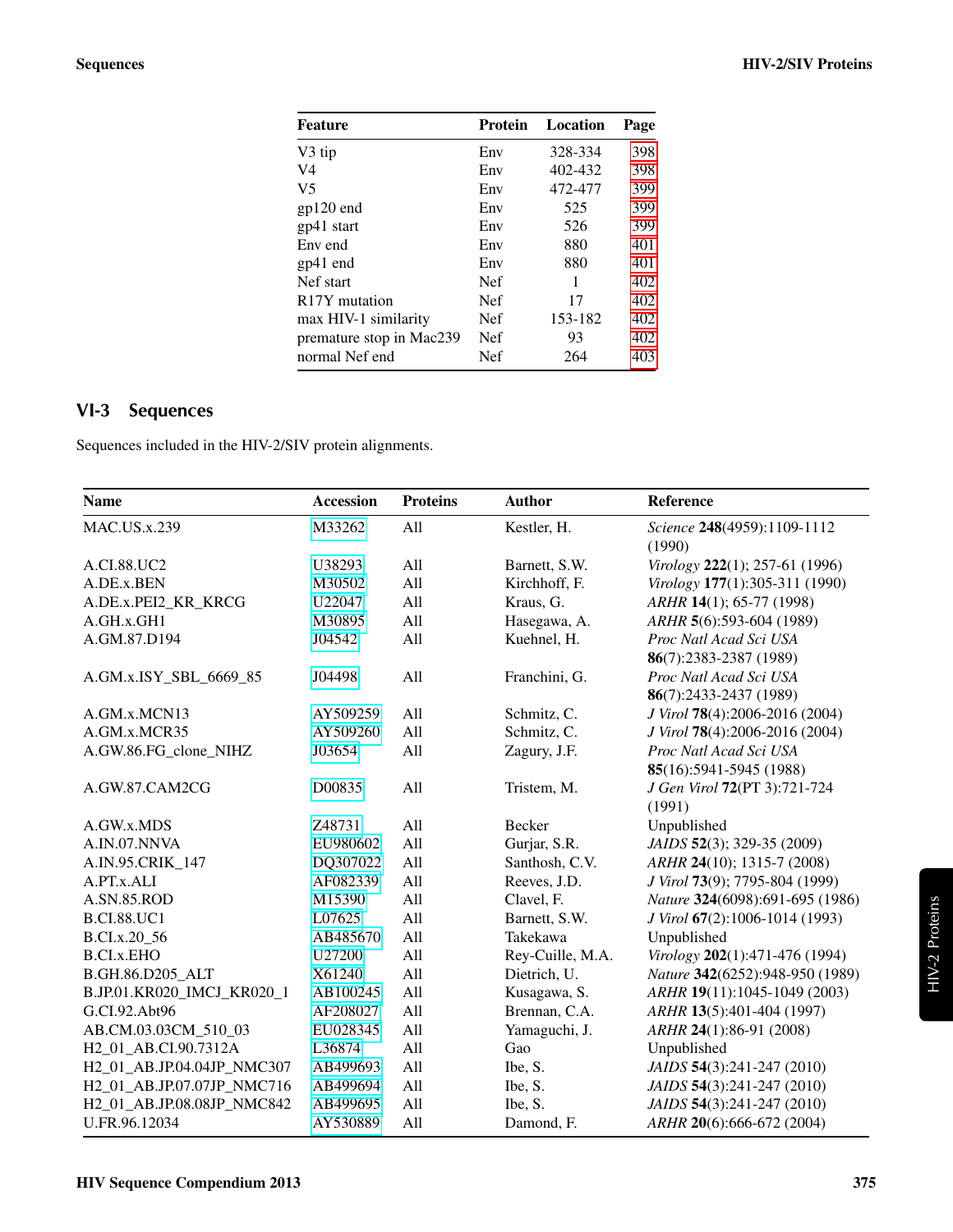## HIV-2/SIV Proteins Sequences

| <b>Name</b>            | <b>Accession</b> | <b>Proteins</b> | <b>Author</b>   | Reference                                                                                                                                                                                                                    |
|------------------------|------------------|-----------------|-----------------|------------------------------------------------------------------------------------------------------------------------------------------------------------------------------------------------------------------------------|
| MAC.US.x.17EC1         | AY033233         | All             | Anderson, M.G.  | Virology 195(2):616-626 (1993)                                                                                                                                                                                               |
| MAC.US.x.17EFR         | AY033146         | All             | Flaherty, M.T.  | J Virol 71(8):5790-5798 (1997)                                                                                                                                                                                               |
| <b>MAC.US.x.1937</b>   | AY611495         | All             | O'Connor, D.H.  | J Virol 78(24):14012-14022 (2004)                                                                                                                                                                                            |
| MAC.US.x.2065          | AY611493         | All             | O'Connor, D.H.  | J Virol 78(24):14012-14022 (2004)                                                                                                                                                                                            |
| MAC.US.x.251_1A11      | M76764           | All             | Marthas, M.L.   | J Med Primatol 18(3-4):311-9                                                                                                                                                                                                 |
|                        |                  |                 |                 | (1989)                                                                                                                                                                                                                       |
| MAC.US.x.251_32H_PJ5   | D01065           | All             | Rud, E.W.       | (in) Brown, F, Chanock, RM and<br>Ginsberg, HS(Eds); VACCINES 92:<br><b>MODERN APPROACHES TO</b><br><b>NEW VACCINES INCLUDING</b><br>PREVENTION OF AIDS:<br>229-235; Cold Spring Harbor<br>Laboratory Press, New York (1992) |
| MAC.US.x.251_BK28      | M19499           | All             | Hirsch, V.      | Cell 49(3):307-319 (1987)                                                                                                                                                                                                    |
| MAC.US.x.80035         | AY611486         | All             | O'Connor, D.H.  | J Virol 78(24):14012-14022 (2004)                                                                                                                                                                                            |
| MAC.US.x.81035         | AY599200         | All             | O'Connor, D.H.  | J Virol 78(24):14012-14022 (2004)                                                                                                                                                                                            |
| MAC.US.x.85013         | AY611490         | All             | O'Connor, D.H.  | J Virol 78(24):14012-14022 (2004)                                                                                                                                                                                            |
| MAC.US.x.87082         | AY600249         | All             | O'Connor, D.H.  | J Virol 78(24):14012-14022 (2004)                                                                                                                                                                                            |
| MAC.US.x.92050         | AY603959         | All             | O'Connor, D.H.  | J Virol 78(24):14012-14022 (2004)                                                                                                                                                                                            |
| MAC.US.x.92077         | AY599201         | All             | O'Connor, D.H.  | J Virol 78(24):14012-14022 (2004)                                                                                                                                                                                            |
| MAC.US.x.93057         | AY611492         | All             | O'Connor, D.H.  | J Virol 78(24):14012-14022 (2004)                                                                                                                                                                                            |
| MAC.US.x.93062         | AY607704         | All             | O'Connor, D.H.  | J Virol 78(24):14012-14022 (2004)                                                                                                                                                                                            |
| MAC.US.x.95058         | AY611494         | All             | O'Connor, D.H.  | J Virol 78(24):14012-14022 (2004)                                                                                                                                                                                            |
| MAC.US.x.95086         | AY607703         | All             | O'Connor, D.H.  | J Virol 78(24):14012-14022 (2004)                                                                                                                                                                                            |
| MAC.US.x.95112         | AY588946         | All             | O'Connor, D.H.  | J Virol 78(24):14012-14022 (2004)                                                                                                                                                                                            |
| MAC.US.x.96016         | AY607701         | All             | O'Connor, D.H.  | J Virol 78(24):14012-14022 (2004)                                                                                                                                                                                            |
| MAC.US.x.96020         | AY611488         | All             | O'Connor, D.H.  | J Virol 78(24):14012-14022 (2004)                                                                                                                                                                                            |
| MAC.US.x.96072         | AY611491         | All             | O'Connor, D.H.  | J Virol 78(24):14012-14022 (2004)                                                                                                                                                                                            |
| MAC.US.x.96081         | AY597209         | All             | O'Connor, D.H.  | J Virol 78(24):14012-14022 (2004)                                                                                                                                                                                            |
| MAC.US.x.96093         | AY611489         | All             | O'Connor, D.H.  | J Virol 78(24):14012-14022 (2004)                                                                                                                                                                                            |
| MAC.US.x.96114         | AY588945         | All             | O'Connor, D.H.  | J Virol 78(24):14012-14022 (2004)                                                                                                                                                                                            |
| MAC.US.x.96123         | AY611487         | All             | O'Connor, D.H.  | J Virol 78(24):14012-14022 (2004)                                                                                                                                                                                            |
| MAC.US.x.96135         | AY607702         | All             | O'Connor, D.H.  | J Virol 78(24):14012-14022 (2004)                                                                                                                                                                                            |
| MAC.US.x.97009         | AY599199         | All             | O'Connor, D.H.  | J Virol 78(24):14012-14022 (2004)                                                                                                                                                                                            |
| MAC.US.x.97074         | AY599198         | All             | O'Connor, D.H.  | J Virol 78(24):14012-14022 (2004)                                                                                                                                                                                            |
| MAC.US.x.MM142_IVMXX   | Y00277           | All             | Chakrabarti, L. | Nature 328(6130):543-547 (1987)                                                                                                                                                                                              |
| MAC.US.x.SMM142_patent | BD131285         | All             | Alizon, M.      | Patent: JP 2002030099-A 2<br>29-JAN-2002; INSTITUT<br><b>PASTEUR</b>                                                                                                                                                         |
| MAC.US.x.r80025        | AY576480         | All             | O'Connor, D.H.  | J Virol 78(24):14012-14022 (2004)                                                                                                                                                                                            |
| MAC.US.x.r90131        | AY576481         | All             | O'Connor, D.H.  | J Virol 78(24):14012-14022 (2004)                                                                                                                                                                                            |
| MNE.US.82.MNE_8        | M32741           | All             | Kimata, J.T.    | J Virol 72(1):245-256 (1998)                                                                                                                                                                                                 |
| MNE.US.x.MNE027        | U79412           | All             | Kimata, J.T.    | J Virol 72(1):245-256 (1998)                                                                                                                                                                                                 |
| SMM.CI.79.SIVsmCI2     | JX860430         | All             | Fischer, W.     | J Virol 86(24):13217-13231 (2012)                                                                                                                                                                                            |
| SMM.LR.89.SIVsmLIB1    | JX860431         | All             | Fischer, W.     | J Virol 86(24):13217-13231 (2012)                                                                                                                                                                                            |
| SMM.SL.92.SIVsmSL92A   | JX860432         | All             | Fischer, W.     | J Virol 86(24):13217-13231 (2012)                                                                                                                                                                                            |
| SMM.SL.92.SL92B        | AF334679         | All             | Chen, Z.        | J Virol 70(6):3617-3627 (1996)                                                                                                                                                                                               |
| SMM.US.04.G078         | JX860415         | All             | Fischer, W.     | J Virol 86(24):13217-13231 (2012)                                                                                                                                                                                            |
| SMM.US.04.G932         | JX860416         | All             | Fischer, W.     | J Virol 86(24):13217-13231 (2012)                                                                                                                                                                                            |
| SMM.US.04.M919         | JX860417         | All             | Fischer, W.     | J Virol 86(24):13217-13231 (2012)                                                                                                                                                                                            |
| SMM.US.04.M922         | JX860418         | All             | Fischer, W.     | J Virol 86(24):13217-13231 (2012)                                                                                                                                                                                            |
| SMM.US.04.M923         | JX860419         | All             | Fischer, W.     | J Virol 86(24):13217-13231 (2012)                                                                                                                                                                                            |
| SMM.US.04.M926         | JX860420         | All             | Fischer, W.     | J Virol 86(24):13217-13231 (2012)                                                                                                                                                                                            |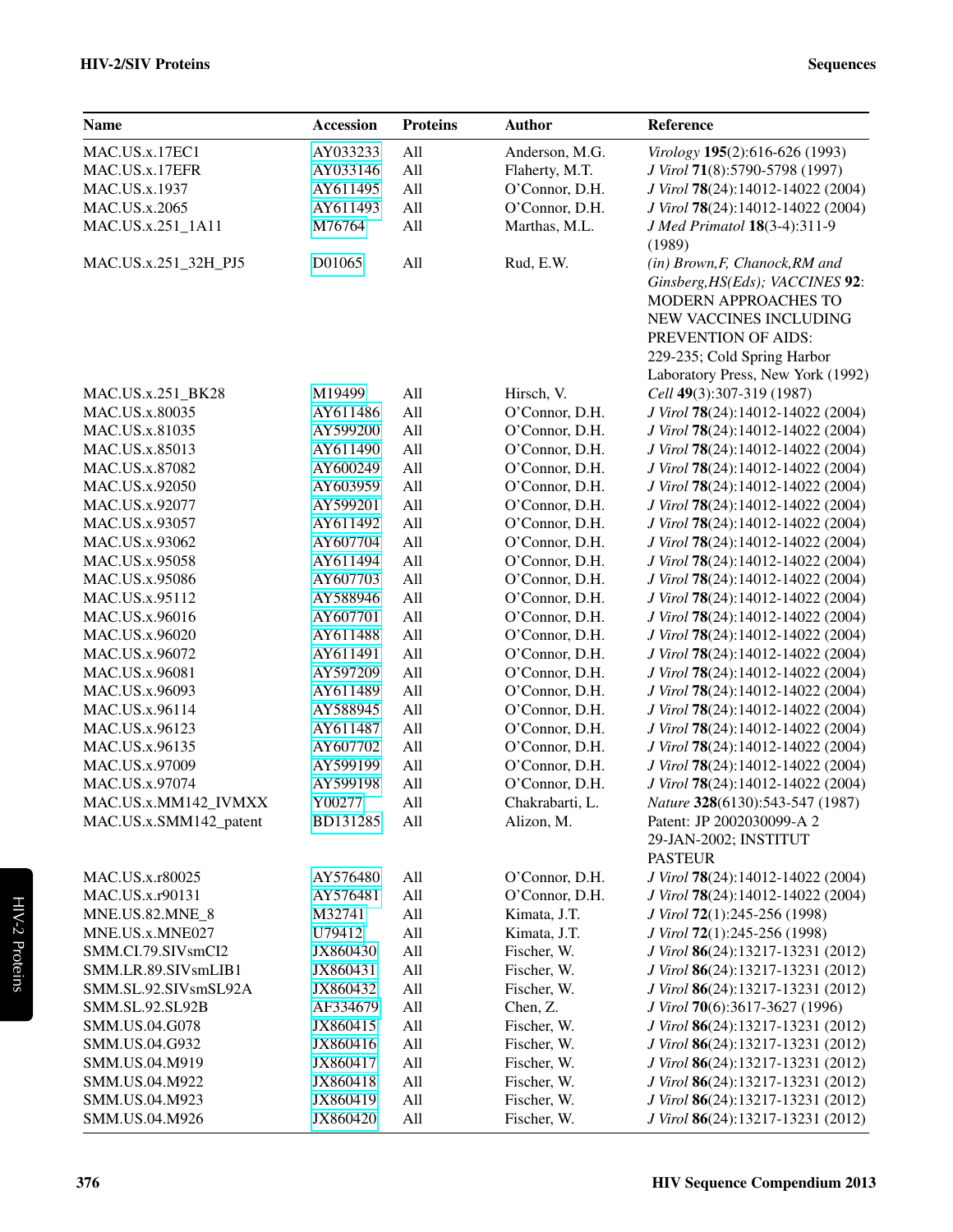| <b>Name</b>              | <b>Accession</b> | <b>Proteins</b> | <b>Author</b>  | Reference                         |
|--------------------------|------------------|-----------------|----------------|-----------------------------------|
| SMM.US.04.M934           | JX860421         | All             | Fischer, W.    | J Virol 86(24):13217-13231 (2012) |
| SMM.US.04.M935           | JX860422         | All             | Fischer, W.    | J Virol 86(24):13217-13231 (2012) |
| <b>SMM.US.04.M940</b>    | JX860423         | All             | Fischer, W.    | J Virol 86(24):13217-13231 (2012) |
| SMM.US.04.M946           | JX860424         | All             | Fischer, W.    | J Virol 86(24):13217-13231 (2012) |
| SMM.US.04.M947           | JX860425         | All             | Fischer, W.    | J Virol 86(24):13217-13231 (2012) |
| SMM.US.04.M949           | JX860426         | All             | Fischer, W.    | J Virol 86(24):13217-13231 (2012) |
| SMM.US.04.M950           | JX860427         | All             | Fischer, W.    | J Virol 86(24):13217-13231 (2012) |
| SMM.US.04.M951           | JX860428         | All             | Fischer, W.    | J Virol 86(24):13217-13231 (2012) |
| SMM.US.04.M952           | JX860429         | All             | Fischer, W.    | J Virol 86(24):13217-13231 (2012) |
| SMM.US.05.D215           | JX860413         | All             | Fischer, W.    | J Virol 86(24):13217-13231 (2012) |
| SMM.US.06.FTq            | JX860414         | All             | Fischer, W.    | J Virol 86(24):13217-13231 (2012) |
| SMM.US.11.SIVsmE660_FL10 | JQ864084         | All             | Wu, F.         | J Virol 86(16); 8835-47 (2012)    |
| <b>SMM.US.86.CFU212</b>  | JX860407         | All             | Fischer, W.    | J Virol 86(24):13217-13231 (2012) |
| SMM.US.x.F236 H4         | X14307           | All             | Hirsch, V.M.   | Nature 339(6223); 389-92 (1989)   |
| SMM.US.x.H9              | M80194           | All             | Courgnaud, V.  | J Virol 66(1):414-419 (1992)      |
| SMM.US.x.PBJ14 15        | L03295           | All             | Dewhurst, S.   | Nature 345(6276):636-640 (1990)   |
| SMM.US.x.PBJA            | M31325           | All             | Dewhurst, S.   | Nature 345(6276):636-640 (1990)   |
| SMM.US.x.PBJ 143         | M80193           | All             | Courgnaud, V.  | J Virol 66(1):414-419 (1992)      |
| SMM.US.x.PBJ 6P6         | L09212           | All             | Novembre, F.J. | J Virol 67(5):2466-2474 (1993)    |
| SMM.US.x.PGM53           | AF077017         | All             | Novembre, F.J. | J Virol 72(11):8841-8851 (1998)   |
| SMM.US.x.SME543          | U72748           | All             | Hirsch, V.     | J Virol 71(2):1608-1620 (1997)    |
| SMM.x.x.pE660.CG7G       | JX648292         | All             | Lopker         | Unpublished                       |
| STM.US.89.STM_37_16      | M83293           | All             | Novembre, F.J. | Virology 186(2):783-787 (1992)    |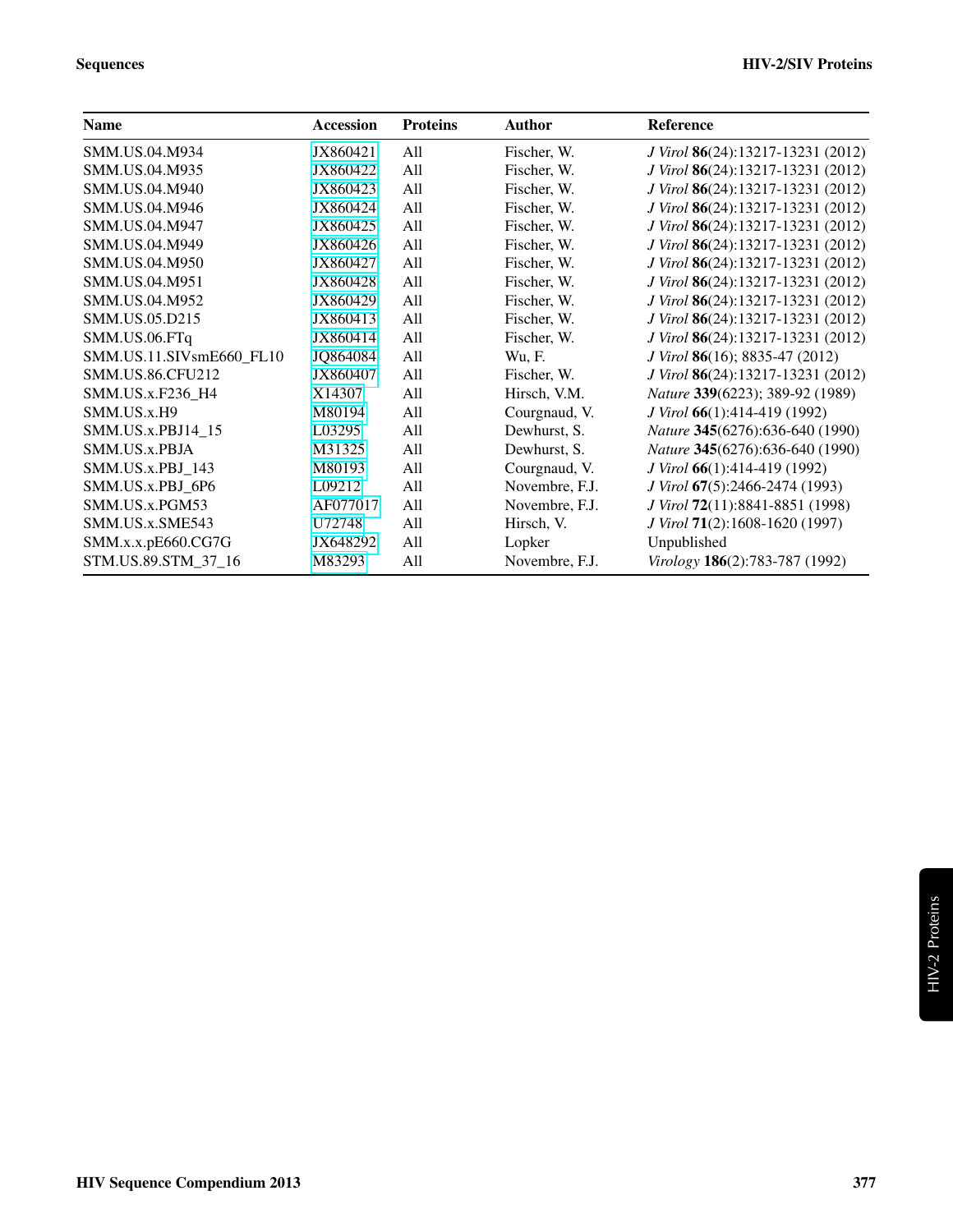<span id="page-5-2"></span><span id="page-5-1"></span><span id="page-5-0"></span>

| MAC.US.x.239                                                                                                                                                                       | Gag p15 start<br>MGVRNSVLSGKKADELEKIRLRPNGKKKYMLKHVVWAANELDRFGLAESLLENKEGCOKILSVLAPLVPTGSENLKSLYNTVCVIWCIHAEEKVKHTEEAKOIVORHLVVETGTTETMPKTSRPTAPSSGRGGNYPVOO.IGGNYVHLPLSPRTLNAWVKLIEEKKFGAE 169                                                                                                                                                                                                                                                                                                  | p15 end_p27 start |
|------------------------------------------------------------------------------------------------------------------------------------------------------------------------------------|--------------------------------------------------------------------------------------------------------------------------------------------------------------------------------------------------------------------------------------------------------------------------------------------------------------------------------------------------------------------------------------------------------------------------------------------------------------------------------------------------|-------------------|
| A.CI.88.UC2<br>A.DE.x.BEN                                                                                                                                                          |                                                                                                                                                                                                                                                                                                                                                                                                                                                                                                  |                   |
| A.DE.x.PEI2_KR_KRCG                                                                                                                                                                |                                                                                                                                                                                                                                                                                                                                                                                                                                                                                                  |                   |
| A. GH. x. FELL - M.<br>A. GH. x. GH1<br>A. GM. x. ISY<br>A. GM. x. ISY<br>A. GM. x. MCN13<br>A. GM. x. MCR35<br>A. GW. 86. FG clone_NIHZ<br>A. GW. 87. CAM2CG<br>A. GW. 87. CAM2CG |                                                                                                                                                                                                                                                                                                                                                                                                                                                                                                  |                   |
|                                                                                                                                                                                    |                                                                                                                                                                                                                                                                                                                                                                                                                                                                                                  |                   |
|                                                                                                                                                                                    |                                                                                                                                                                                                                                                                                                                                                                                                                                                                                                  |                   |
| A.GW.X.MDS<br>A.IN.07.NNVA                                                                                                                                                         |                                                                                                                                                                                                                                                                                                                                                                                                                                                                                                  |                   |
| A.IN.95.CRIK_147<br>A.PT.x.ALI<br>A.SN.85.ROD                                                                                                                                      |                                                                                                                                                                                                                                                                                                                                                                                                                                                                                                  |                   |
| B.CI.88.UC1<br>B.CI.x.20 56                                                                                                                                                        |                                                                                                                                                                                                                                                                                                                                                                                                                                                                                                  |                   |
| B.CI.x.EHO<br>B.GH.86.D205 ALT                                                                                                                                                     |                                                                                                                                                                                                                                                                                                                                                                                                                                                                                                  |                   |
| B.JP.01.KR020 IMCJ KR020 1<br>G.CI.92.Abt96                                                                                                                                        | $\begin{minipage}[t]{.35\textwidth}\begin{minipage}[t]{0.99\textwidth}\begin{minipage}[t]{0.99\textwidth}\begin{minipage}[t]{0.99\textwidth}\begin{minipage}[t]{0.99\textwidth}\begin{minipage}[t]{0.99\textwidth}\begin{minipage}[t]{0.99\textwidth}\begin{minipage}[t]{0.99\textwidth}\begin{minipage}[t]{0.99\textwidth}\begin{minipage}[t]{0.99\textwidth}\begin{minipage}[t]{0.99\textwidth}\begin{minipage}[t]{0.99\textwidth}\begin{minipage}[t]{0.99\textwidth}\begin{minipage}[t]{0.99$ |                   |
| AB.CM.03.03CM 510 03                                                                                                                                                               |                                                                                                                                                                                                                                                                                                                                                                                                                                                                                                  |                   |
| AB.CI.90.7312A<br>H2 01<br>-AB.JP.04.04JP NMC307<br>-AB.JP.07.07JP NMC716                                                                                                          | $-4.6$<br>$-6.4$<br>$-6.4$<br>$-6.4$<br>$-6.4$<br>$-6.4$<br>$-6.4$<br>$-6.4$<br>$-6.4$<br>$-6.4$<br>$-6.4$<br>$-6.4$<br>$-6.4$<br>$-6.4$<br>$-6.4$<br>$-6.4$<br>$-6.4$<br>$-6.4$<br>$-6.4$<br>$-6.4$<br>$-6.4$<br>$-6.4$<br>$-6.4$<br>$-6.4$<br>$-6.4$<br>$-6.4$<br>$-6.4$<br>$-6.4$                                                                                                                                                                                                             |                   |
| H2 <sup>-01-AB.JP.08.08JP-NMC842</sup>                                                                                                                                             |                                                                                                                                                                                                                                                                                                                                                                                                                                                                                                  |                   |
| U.FR.96.12034                                                                                                                                                                      |                                                                                                                                                                                                                                                                                                                                                                                                                                                                                                  |                   |
| MAC.US.x.17EC1<br>MAC.US.x.17EFR<br>.US.x.1937                                                                                                                                     |                                                                                                                                                                                                                                                                                                                                                                                                                                                                                                  |                   |
| .US.x.2065<br>MAC.US.x.251_1A11                                                                                                                                                    |                                                                                                                                                                                                                                                                                                                                                                                                                                                                                                  |                   |
| MAC.US.x.251 32H PJ5<br>MAC.US.x.251 <sup>-</sup> BK28                                                                                                                             |                                                                                                                                                                                                                                                                                                                                                                                                                                                                                                  |                   |
| US.x.80035<br>.US.x.81035                                                                                                                                                          |                                                                                                                                                                                                                                                                                                                                                                                                                                                                                                  |                   |
| US.x.85013<br>US.x.87082                                                                                                                                                           |                                                                                                                                                                                                                                                                                                                                                                                                                                                                                                  |                   |
| .x.92050<br>US.x.9207<br>US.x.9305                                                                                                                                                 |                                                                                                                                                                                                                                                                                                                                                                                                                                                                                                  |                   |
| IIS x 9306                                                                                                                                                                         |                                                                                                                                                                                                                                                                                                                                                                                                                                                                                                  |                   |
| US.x.95086                                                                                                                                                                         |                                                                                                                                                                                                                                                                                                                                                                                                                                                                                                  |                   |
| MAC.US.x.96016<br>US.x.96020                                                                                                                                                       |                                                                                                                                                                                                                                                                                                                                                                                                                                                                                                  |                   |
| MAC.US.x.96072<br>MAC US x 96081                                                                                                                                                   |                                                                                                                                                                                                                                                                                                                                                                                                                                                                                                  |                   |
| MAC.US.x.96093<br>US.x.96114                                                                                                                                                       |                                                                                                                                                                                                                                                                                                                                                                                                                                                                                                  |                   |
| MAC.US.x.96123<br>MAC.US.x.96135                                                                                                                                                   |                                                                                                                                                                                                                                                                                                                                                                                                                                                                                                  |                   |
| MAC.US.x.97009<br>MAC.US.x.97074<br>US.x.MM142 IVMXX                                                                                                                               |                                                                                                                                                                                                                                                                                                                                                                                                                                                                                                  |                   |
| US.x.SMM142_patent<br>JS.x.r8002                                                                                                                                                   |                                                                                                                                                                                                                                                                                                                                                                                                                                                                                                  |                   |
| MAC.US.x.r90131<br>MNE.US.82.MNE 8                                                                                                                                                 |                                                                                                                                                                                                                                                                                                                                                                                                                                                                                                  |                   |
| MNE.US.x.MNE027<br>SMM.CI.79.SIVsmCI2                                                                                                                                              |                                                                                                                                                                                                                                                                                                                                                                                                                                                                                                  |                   |
| LR.89.SIVSMLIB1<br>SL.92.SIVSMSL92A                                                                                                                                                |                                                                                                                                                                                                                                                                                                                                                                                                                                                                                                  |                   |
| SMM. SL. 92. SL92B<br>SMM.US.04.G078<br>.04.6078                                                                                                                                   |                                                                                                                                                                                                                                                                                                                                                                                                                                                                                                  |                   |
| SMM.US.04.G932<br>SMM.US.04.M919                                                                                                                                                   |                                                                                                                                                                                                                                                                                                                                                                                                                                                                                                  |                   |
| SMM IIS<br>.04.0922<br>SMM.US<br>04.M923                                                                                                                                           |                                                                                                                                                                                                                                                                                                                                                                                                                                                                                                  |                   |
| <b>SMM 11S</b><br>04 M926<br>SMM IIS<br>04 M934                                                                                                                                    |                                                                                                                                                                                                                                                                                                                                                                                                                                                                                                  |                   |
| <b>SMM 11S</b><br>.04.M935<br>SMM.US<br>.04.M940                                                                                                                                   |                                                                                                                                                                                                                                                                                                                                                                                                                                                                                                  |                   |
| SMM.US<br>SMM.US<br>.04.M946<br>$.04.$ M947<br>$.04.$ M949                                                                                                                         |                                                                                                                                                                                                                                                                                                                                                                                                                                                                                                  |                   |
| SMM.US<br>SMM.US<br>$.04.$ M950<br>04 M951                                                                                                                                         |                                                                                                                                                                                                                                                                                                                                                                                                                                                                                                  |                   |
| SMM.US<br>04 M953<br>.05.0215                                                                                                                                                      |                                                                                                                                                                                                                                                                                                                                                                                                                                                                                                  |                   |
| .06. FTa<br>SMM.US.11.SIVsmE660 FL10                                                                                                                                               |                                                                                                                                                                                                                                                                                                                                                                                                                                                                                                  |                   |
| SMM.US.86.CFU212<br>SMM.US.x.F236 H4                                                                                                                                               |                                                                                                                                                                                                                                                                                                                                                                                                                                                                                                  |                   |
| $SMM. \, \overline{US}$ . $\times$ . $\overline{H9}$<br>SMM.US.x.PBJ14 15                                                                                                          |                                                                                                                                                                                                                                                                                                                                                                                                                                                                                                  |                   |
| SMM.US.x.PBJA<br>SMM.US.x.PBJ 143                                                                                                                                                  |                                                                                                                                                                                                                                                                                                                                                                                                                                                                                                  |                   |
| SMM.US.x.PBJ 6P6<br>SMM.US.x.PGM53                                                                                                                                                 |                                                                                                                                                                                                                                                                                                                                                                                                                                                                                                  |                   |
| SMM.US.x.SME543<br>SMM.x.x.pE660.CG7G                                                                                                                                              |                                                                                                                                                                                                                                                                                                                                                                                                                                                                                                  |                   |
| STM.US.89.STM 37 16                                                                                                                                                                |                                                                                                                                                                                                                                                                                                                                                                                                                                                                                                  |                   |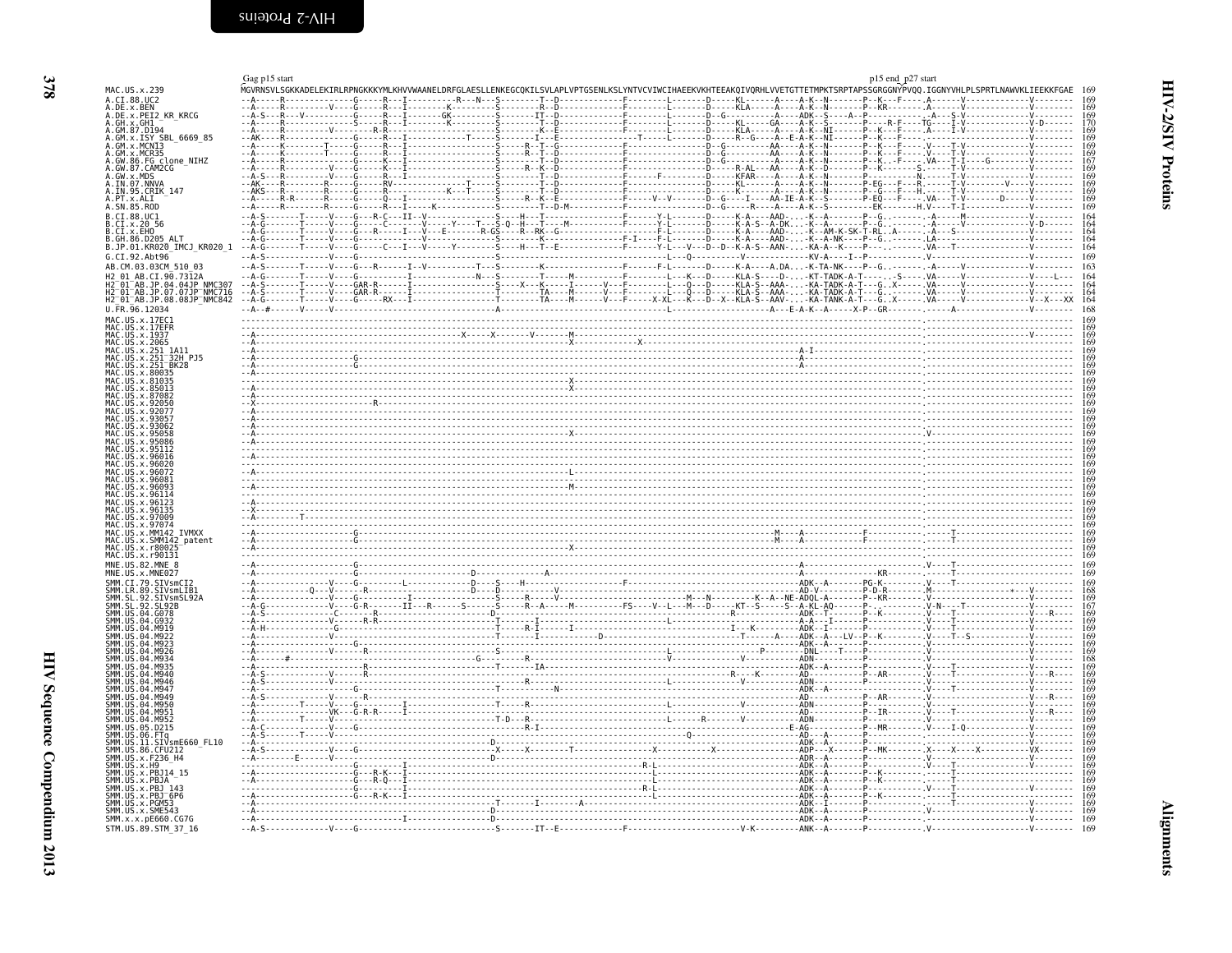| MAC.US.x.239                                               |                                     |                                                                                                                                                                                                                                                          |  |
|------------------------------------------------------------|-------------------------------------|----------------------------------------------------------------------------------------------------------------------------------------------------------------------------------------------------------------------------------------------------------|--|
| A.CI.88.UC2                                                |                                     | ME. M. R. (2018)<br>A. D. R. (2019)<br>A. D. R. (2019)<br>A. D. R. (2019)<br>A. D. R. (2019)<br>A. D. R. (2019)<br>A. D. R. (2019)<br>A. D. R. (2019)<br>A. D. R. (2019)<br>A. D. R. (2019)<br>A. D. R. (2019)<br>A. D. R. (2019)<br>A. D. R. (2019)<br> |  |
|                                                            |                                     |                                                                                                                                                                                                                                                          |  |
|                                                            |                                     |                                                                                                                                                                                                                                                          |  |
|                                                            |                                     |                                                                                                                                                                                                                                                          |  |
|                                                            |                                     |                                                                                                                                                                                                                                                          |  |
|                                                            |                                     |                                                                                                                                                                                                                                                          |  |
|                                                            |                                     |                                                                                                                                                                                                                                                          |  |
|                                                            |                                     |                                                                                                                                                                                                                                                          |  |
|                                                            |                                     |                                                                                                                                                                                                                                                          |  |
|                                                            |                                     |                                                                                                                                                                                                                                                          |  |
|                                                            |                                     |                                                                                                                                                                                                                                                          |  |
|                                                            |                                     |                                                                                                                                                                                                                                                          |  |
|                                                            |                                     |                                                                                                                                                                                                                                                          |  |
|                                                            |                                     |                                                                                                                                                                                                                                                          |  |
|                                                            |                                     |                                                                                                                                                                                                                                                          |  |
|                                                            |                                     |                                                                                                                                                                                                                                                          |  |
|                                                            |                                     |                                                                                                                                                                                                                                                          |  |
|                                                            |                                     |                                                                                                                                                                                                                                                          |  |
|                                                            |                                     |                                                                                                                                                                                                                                                          |  |
| MAC.US.x.17EC1                                             |                                     |                                                                                                                                                                                                                                                          |  |
| MAC.US.x.17EER<br>MAC. US. x. 1937                         |                                     |                                                                                                                                                                                                                                                          |  |
| MAC. US. x. 2065                                           |                                     |                                                                                                                                                                                                                                                          |  |
| MAC.US.x.251_1A11<br>MAC.<br>US.x.251 <sup>-</sup> 32H PJ5 |                                     |                                                                                                                                                                                                                                                          |  |
| MAC US x 251 BK28                                          |                                     |                                                                                                                                                                                                                                                          |  |
| МАС<br>US.x.80035<br><b>US</b><br>.x.81035                 |                                     |                                                                                                                                                                                                                                                          |  |
| MAC<br>MAC<br>.x.85013                                     |                                     | $\frac{1}{2}$                                                                                                                                                                                                                                            |  |
| MAC.<br>.us<br>87082                                       |                                     |                                                                                                                                                                                                                                                          |  |
|                                                            |                                     |                                                                                                                                                                                                                                                          |  |
|                                                            |                                     | $\frac{1}{2}$                                                                                                                                                                                                                                            |  |
|                                                            |                                     |                                                                                                                                                                                                                                                          |  |
|                                                            |                                     |                                                                                                                                                                                                                                                          |  |
|                                                            |                                     |                                                                                                                                                                                                                                                          |  |
|                                                            |                                     |                                                                                                                                                                                                                                                          |  |
|                                                            |                                     |                                                                                                                                                                                                                                                          |  |
|                                                            |                                     |                                                                                                                                                                                                                                                          |  |
|                                                            |                                     |                                                                                                                                                                                                                                                          |  |
|                                                            |                                     |                                                                                                                                                                                                                                                          |  |
| US.x.MM142 IVMXX                                           |                                     |                                                                                                                                                                                                                                                          |  |
| MAC.US.x.SMM142_patent                                     |                                     |                                                                                                                                                                                                                                                          |  |
| MAC.US.x.r8002                                             |                                     |                                                                                                                                                                                                                                                          |  |
| MAC.US.x.r90131<br>MNE.US.82.MNE                           |                                     | $\frac{1}{2}$                                                                                                                                                                                                                                            |  |
| MNE.US.x.MNE027                                            |                                     |                                                                                                                                                                                                                                                          |  |
| SMM.CI.79.SIVsmCI2                                         |                                     |                                                                                                                                                                                                                                                          |  |
| SMM.LR.89.SIVsmLIB1<br>SMM. SL<br>.92.SIVsmSL92A           |                                     |                                                                                                                                                                                                                                                          |  |
| SMM.<br>. SL                                               |                                     |                                                                                                                                                                                                                                                          |  |
|                                                            |                                     |                                                                                                                                                                                                                                                          |  |
|                                                            |                                     |                                                                                                                                                                                                                                                          |  |
|                                                            |                                     |                                                                                                                                                                                                                                                          |  |
|                                                            |                                     |                                                                                                                                                                                                                                                          |  |
|                                                            |                                     |                                                                                                                                                                                                                                                          |  |
|                                                            |                                     |                                                                                                                                                                                                                                                          |  |
|                                                            |                                     |                                                                                                                                                                                                                                                          |  |
|                                                            |                                     |                                                                                                                                                                                                                                                          |  |
|                                                            |                                     |                                                                                                                                                                                                                                                          |  |
|                                                            |                                     |                                                                                                                                                                                                                                                          |  |
|                                                            |                                     |                                                                                                                                                                                                                                                          |  |
| SIVsmE660 FL10                                             |                                     |                                                                                                                                                                                                                                                          |  |
|                                                            |                                     |                                                                                                                                                                                                                                                          |  |
|                                                            |                                     |                                                                                                                                                                                                                                                          |  |
|                                                            |                                     |                                                                                                                                                                                                                                                          |  |
| SMM.US.x.PBJ 143<br>SMM.US.x.PBJ <sup>-</sup> 6P6          |                                     |                                                                                                                                                                                                                                                          |  |
| SMM.US.x.PGM53                                             |                                     |                                                                                                                                                                                                                                                          |  |
| SMM.US.x.SME543<br>SMM.x.x.pE660.CG7G                      | $-G-LPV$                            |                                                                                                                                                                                                                                                          |  |
| STM.US.89.STM 37 16                                        | -----KE------------------- P-G-LPA- |                                                                                                                                                                                                                                                          |  |
|                                                            |                                     |                                                                                                                                                                                                                                                          |  |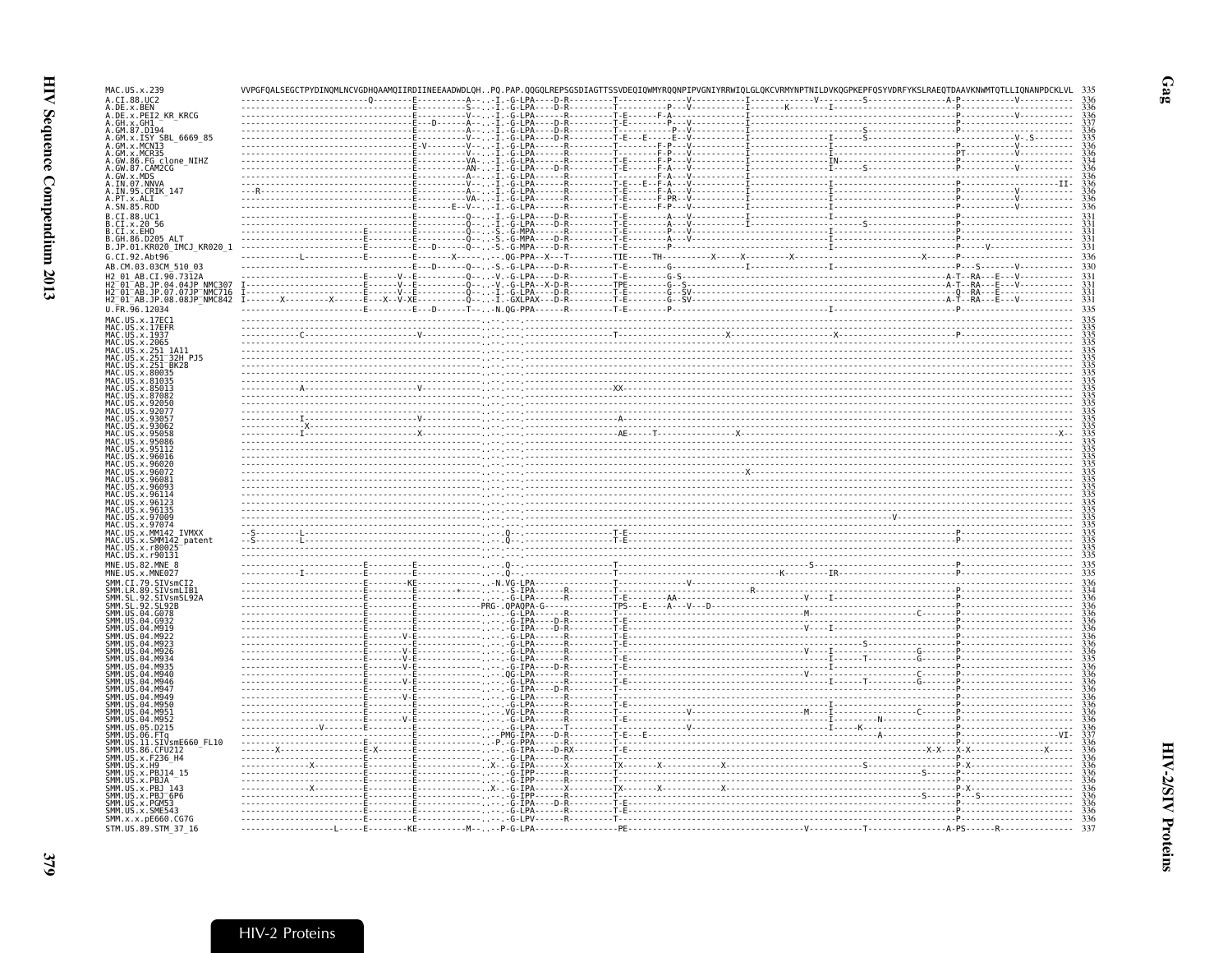<span id="page-7-0"></span>

|                                                                               | $p27$ end $p2$ start | p2 end_p8 start |  | p8 end p1 start p1 end p6 start PTAP motif | PSAP in HIV-2 B, U |
|-------------------------------------------------------------------------------|----------------------|-----------------|--|--------------------------------------------|--------------------|
| MAC.US.x.239                                                                  |                      |                 |  |                                            |                    |
| .CI.88.UC2                                                                    |                      |                 |  |                                            |                    |
|                                                                               |                      |                 |  |                                            |                    |
| .DE.x.PEI2 KR KRCG<br>GH.x.GH1                                                |                      |                 |  |                                            |                    |
| 4.GM.87.D194                                                                  |                      |                 |  |                                            |                    |
| GM.x.ISY SBL 6669 85                                                          |                      |                 |  |                                            |                    |
| GM.x.MCN13<br>GM.x.MCN13<br>GM.x.MCR35<br>GW.86.FG clone_NIHZ<br>GW.87.CAM2CG |                      |                 |  |                                            |                    |
|                                                                               |                      |                 |  |                                            |                    |
|                                                                               |                      |                 |  |                                            |                    |
| .GW.x.MDS                                                                     |                      |                 |  |                                            |                    |
| <br>A.IN.07.NNVA<br>A.IN.95.CRIK 147                                          |                      |                 |  |                                            |                    |
|                                                                               |                      |                 |  |                                            |                    |
|                                                                               |                      |                 |  |                                            |                    |
| B.CI.88.UC1                                                                   |                      |                 |  |                                            |                    |
| B.CT.x.20 56                                                                  |                      |                 |  |                                            |                    |
|                                                                               |                      |                 |  |                                            |                    |
| B.GH.86.D205 ALT                                                              |                      |                 |  |                                            |                    |
| B.JP.01.KR020_IMCJ_KR020_1                                                    |                      |                 |  |                                            |                    |
| G.CI.92.Abt96                                                                 |                      |                 |  |                                            |                    |
| AB.CM.03.03CM 510 03                                                          |                      |                 |  |                                            |                    |
|                                                                               |                      |                 |  |                                            |                    |
|                                                                               |                      |                 |  |                                            |                    |
| H2 <sup>-</sup> 01 <sup>-</sup> AB.JP.08.08JP <sup>-</sup> NMC842             |                      |                 |  |                                            |                    |
|                                                                               |                      |                 |  |                                            |                    |
|                                                                               |                      |                 |  |                                            |                    |
|                                                                               |                      |                 |  |                                            |                    |
|                                                                               |                      |                 |  |                                            |                    |
|                                                                               |                      |                 |  |                                            |                    |
| 251 <sup>-</sup> 32H PJ5                                                      |                      |                 |  |                                            |                    |
|                                                                               |                      |                 |  |                                            |                    |
|                                                                               |                      |                 |  |                                            |                    |
|                                                                               |                      |                 |  |                                            |                    |
|                                                                               |                      |                 |  |                                            |                    |
|                                                                               |                      |                 |  |                                            |                    |
|                                                                               |                      |                 |  |                                            |                    |
|                                                                               |                      |                 |  |                                            |                    |
|                                                                               |                      |                 |  |                                            |                    |
|                                                                               |                      |                 |  |                                            |                    |
|                                                                               |                      |                 |  |                                            |                    |
|                                                                               |                      |                 |  |                                            |                    |
|                                                                               |                      |                 |  |                                            |                    |
|                                                                               |                      |                 |  |                                            |                    |
|                                                                               |                      |                 |  |                                            |                    |
|                                                                               |                      |                 |  |                                            |                    |
|                                                                               |                      |                 |  |                                            |                    |
|                                                                               |                      |                 |  |                                            |                    |
|                                                                               |                      |                 |  |                                            |                    |
|                                                                               |                      |                 |  |                                            |                    |
|                                                                               |                      |                 |  |                                            |                    |
| SMM142 patent                                                                 |                      |                 |  |                                            |                    |
|                                                                               |                      |                 |  |                                            |                    |
|                                                                               |                      |                 |  |                                            |                    |
|                                                                               |                      |                 |  |                                            |                    |
|                                                                               |                      |                 |  |                                            |                    |
|                                                                               |                      |                 |  |                                            |                    |
|                                                                               |                      |                 |  |                                            |                    |
|                                                                               |                      |                 |  |                                            |                    |
|                                                                               |                      |                 |  |                                            |                    |
|                                                                               |                      |                 |  |                                            |                    |
|                                                                               |                      |                 |  |                                            |                    |
|                                                                               |                      |                 |  |                                            |                    |
|                                                                               |                      |                 |  |                                            |                    |
|                                                                               |                      |                 |  |                                            |                    |
|                                                                               |                      |                 |  |                                            |                    |
|                                                                               |                      |                 |  |                                            |                    |
|                                                                               |                      |                 |  |                                            |                    |
|                                                                               |                      |                 |  |                                            |                    |
|                                                                               |                      |                 |  |                                            |                    |
|                                                                               |                      |                 |  |                                            |                    |
|                                                                               |                      |                 |  |                                            |                    |
|                                                                               |                      |                 |  |                                            |                    |
| SIVsmE660 FL10<br>S.86.CFU212                                                 |                      |                 |  |                                            |                    |
|                                                                               |                      |                 |  |                                            |                    |
|                                                                               |                      |                 |  |                                            |                    |
|                                                                               |                      |                 |  |                                            |                    |
|                                                                               |                      |                 |  |                                            |                    |
|                                                                               |                      |                 |  |                                            |                    |
|                                                                               |                      |                 |  |                                            |                    |
| MM.US.x.SME543                                                                |                      |                 |  |                                            |                    |
| SMM.x.x.pE660.CG7G<br>STM.US.89.STM 37 16                                     |                      |                 |  |                                            |                    |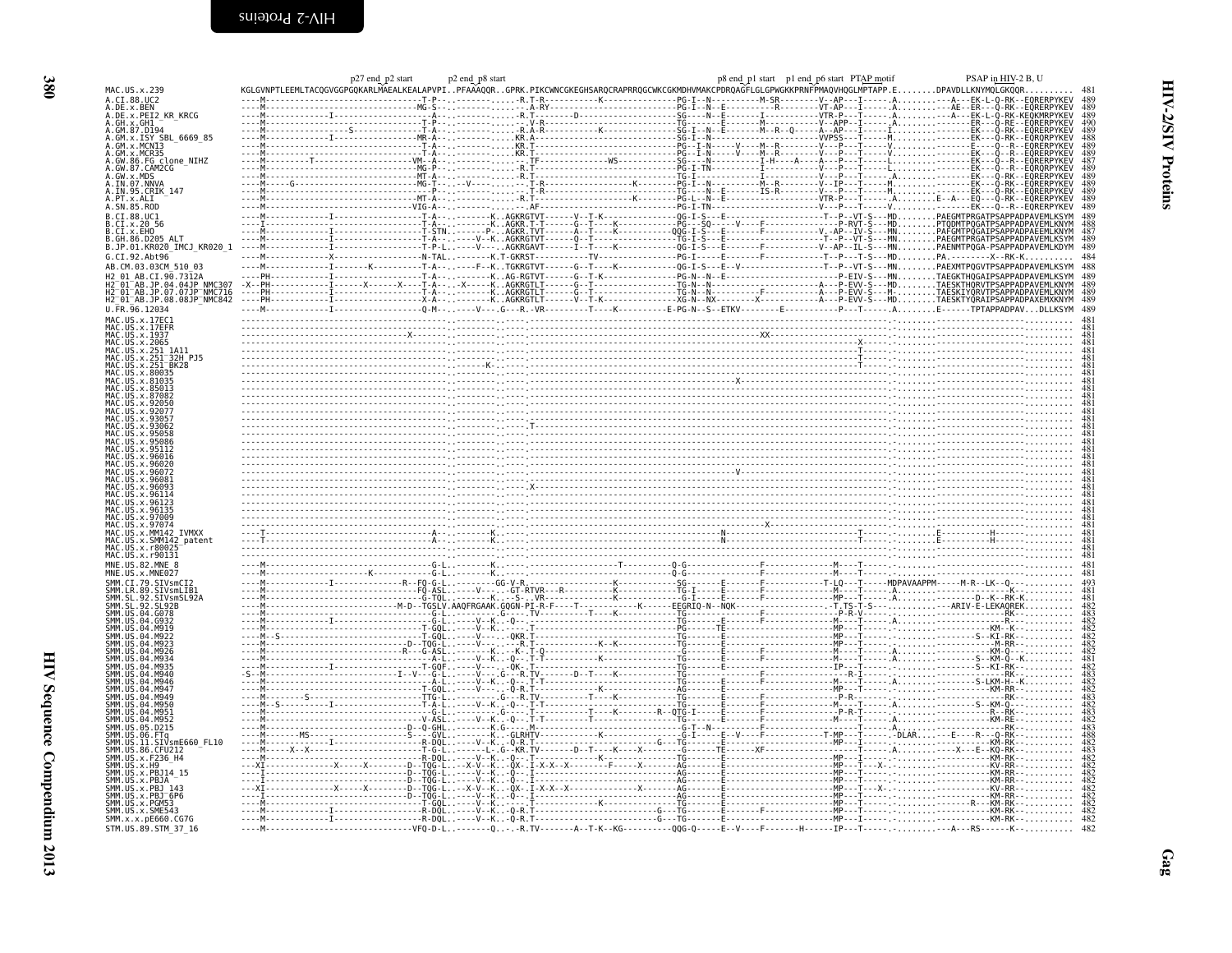<span id="page-8-0"></span>

|                                                                                                                                                               | p6 end<br>Gag end                                                                                                                                                                                                                                                                                                                                                   |  |
|---------------------------------------------------------------------------------------------------------------------------------------------------------------|---------------------------------------------------------------------------------------------------------------------------------------------------------------------------------------------------------------------------------------------------------------------------------------------------------------------------------------------------------------------|--|
| MAC.US.x.239                                                                                                                                                  | EKQRESREKPYKE. VTEDLLHLNSLFGGDQ*                                                                                                                                                                                                                                                                                                                                    |  |
| A.CI.88.UC2                                                                                                                                                   |                                                                                                                                                                                                                                                                                                                                                                     |  |
| A.DE.x.BEN<br>A.DE.x.PEI2_KR_KRCG                                                                                                                             |                                                                                                                                                                                                                                                                                                                                                                     |  |
| A.GH.X.GH1 -<br>A.GM.87.D194                                                                                                                                  |                                                                                                                                                                                                                                                                                                                                                                     |  |
|                                                                                                                                                               |                                                                                                                                                                                                                                                                                                                                                                     |  |
| A.GM.x.MCR35<br><br>A.GW.86.FG clone_NIHZ<br>A.GW.87.CAM2CG                                                                                                   |                                                                                                                                                                                                                                                                                                                                                                     |  |
|                                                                                                                                                               |                                                                                                                                                                                                                                                                                                                                                                     |  |
| A.GW.x.MDS<br>A.GW.x.MDS<br>A.IN.07.NNVA<br>A.IN.95.CRIK_147<br>A.PT.x.ALI_                                                                                   |                                                                                                                                                                                                                                                                                                                                                                     |  |
|                                                                                                                                                               |                                                                                                                                                                                                                                                                                                                                                                     |  |
| A.SN.85.ROD<br>B.CI.88.UC1                                                                                                                                    |                                                                                                                                                                                                                                                                                                                                                                     |  |
| B.CI.x.20 56<br>B.CI.x.EHO                                                                                                                                    |                                                                                                                                                                                                                                                                                                                                                                     |  |
| <b>B.GH.86.D205 ALT</b>                                                                                                                                       |                                                                                                                                                                                                                                                                                                                                                                     |  |
| B.JP.01.KR020 IMCJ KR020 1<br>G.CI.92.Abt96                                                                                                                   | . - Q - N - - - - - . - - XX - - - - S - - - - D - - -                                                                                                                                                                                                                                                                                                              |  |
| AB.CM.03.03CM 510 03                                                                                                                                          | QMGKQ------R----.--------------E---                                                                                                                                                                                                                                                                                                                                 |  |
| н2 01 AB.CI.90.7312A<br>H2 01 AB.CI.90.7312A<br>H2 01 AB.JP.04.04JP NMC307<br>H2 01 AB.JP.07.07JP NMC716<br>H2 01 AB.JP.08.08JP NMC842                        |                                                                                                                                                                                                                                                                                                                                                                     |  |
|                                                                                                                                                               |                                                                                                                                                                                                                                                                                                                                                                     |  |
| U.FR.96.12034                                                                                                                                                 |                                                                                                                                                                                                                                                                                                                                                                     |  |
| MAC.US.x.17EC1                                                                                                                                                |                                                                                                                                                                                                                                                                                                                                                                     |  |
| MAC.US.x.17EFR<br>MAC.US.x.1937                                                                                                                               |                                                                                                                                                                                                                                                                                                                                                                     |  |
| MAC.US.x.2065<br>MAC.US.x.251_1A11                                                                                                                            |                                                                                                                                                                                                                                                                                                                                                                     |  |
|                                                                                                                                                               |                                                                                                                                                                                                                                                                                                                                                                     |  |
| MAC.US.x.231 DM<br>MAC.US.x.80035<br>MAC.US.x.81035<br>MAC.US.x.87082<br>MAC.US.x.92050<br>MAC.US.x.92057<br>MAC.US.x.93057                                   |                                                                                                                                                                                                                                                                                                                                                                     |  |
|                                                                                                                                                               |                                                                                                                                                                                                                                                                                                                                                                     |  |
|                                                                                                                                                               |                                                                                                                                                                                                                                                                                                                                                                     |  |
|                                                                                                                                                               |                                                                                                                                                                                                                                                                                                                                                                     |  |
|                                                                                                                                                               |                                                                                                                                                                                                                                                                                                                                                                     |  |
| MAC.US.X.93057<br>MAC.US.x.93062<br>MAC.US.x.95058<br>MAC.US.x.95086                                                                                          |                                                                                                                                                                                                                                                                                                                                                                     |  |
| MAC.US.x.95112<br>MAC.US.x.96016                                                                                                                              |                                                                                                                                                                                                                                                                                                                                                                     |  |
| MAC.US.x.96020<br>MAC.US.x.96072                                                                                                                              |                                                                                                                                                                                                                                                                                                                                                                     |  |
| MAC.US.x.9602<br>MAC.US.x.96091<br>MAC.US.x.96093<br>MAC.US.x.96123<br>MAC.US.x.96123<br>MAC.US.x.96125                                                       |                                                                                                                                                                                                                                                                                                                                                                     |  |
|                                                                                                                                                               |                                                                                                                                                                                                                                                                                                                                                                     |  |
|                                                                                                                                                               |                                                                                                                                                                                                                                                                                                                                                                     |  |
| MAČ.ŬŠ.x.97009<br>MAC.US.x.97074                                                                                                                              |                                                                                                                                                                                                                                                                                                                                                                     |  |
| MAC.US.x.MMI42 IVMXX<br>MAC.US.x.SMM142 patent                                                                                                                |                                                                                                                                                                                                                                                                                                                                                                     |  |
| MAC.US.x.r80025<br>MAC.US.x.r80025                                                                                                                            | $\begin{picture}(10,10) \put(0,0){\vector(1,0){100}} \put(10,0){\vector(1,0){100}} \put(10,0){\vector(1,0){100}} \put(10,0){\vector(1,0){100}} \put(10,0){\vector(1,0){100}} \put(10,0){\vector(1,0){100}} \put(10,0){\vector(1,0){100}} \put(10,0){\vector(1,0){100}} \put(10,0){\vector(1,0){100}} \put(10,0){\vector(1,0){100}} \put(10,0){\vector(1,0){100}} \$ |  |
| MNE.US.82.MNE_8                                                                                                                                               |                                                                                                                                                                                                                                                                                                                                                                     |  |
| MNE.US.x.MNE027                                                                                                                                               |                                                                                                                                                                                                                                                                                                                                                                     |  |
| <b>WINCE 2008 STVSMCT2<br/>SMM.CE.39.SIVSMLIB1<br/>SMM.SL.92.SIVSMSL92A<br/>SMM.SL.92.SL92B<br/>SMM.SL.94.SG78</b>                                            |                                                                                                                                                                                                                                                                                                                                                                     |  |
|                                                                                                                                                               |                                                                                                                                                                                                                                                                                                                                                                     |  |
| SMM. SL. 92. SL92<br>SMM. US. 04. G078<br>SMM. US. 04. G932<br>SMM. US. 04. M919                                                                              |                                                                                                                                                                                                                                                                                                                                                                     |  |
|                                                                                                                                                               |                                                                                                                                                                                                                                                                                                                                                                     |  |
| SMM.US.04.M922<br>SMM.US.04.M922<br>SMM.US.04.M926                                                                                                            |                                                                                                                                                                                                                                                                                                                                                                     |  |
| SMM.US.04.M934                                                                                                                                                |                                                                                                                                                                                                                                                                                                                                                                     |  |
| SMM.US.04.M935                                                                                                                                                |                                                                                                                                                                                                                                                                                                                                                                     |  |
|                                                                                                                                                               |                                                                                                                                                                                                                                                                                                                                                                     |  |
| SMM. US. 04. M935<br>SMM. US. 04. M940<br>SMM. US. 04. M946<br>SMM. US. 04. M947<br>SMM. US. 04. M950<br>SMM. US. 04. M951<br>SMM. US. 04. M952               |                                                                                                                                                                                                                                                                                                                                                                     |  |
|                                                                                                                                                               |                                                                                                                                                                                                                                                                                                                                                                     |  |
| SMM. UŠ. 04. M952                                                                                                                                             |                                                                                                                                                                                                                                                                                                                                                                     |  |
|                                                                                                                                                               |                                                                                                                                                                                                                                                                                                                                                                     |  |
|                                                                                                                                                               |                                                                                                                                                                                                                                                                                                                                                                     |  |
| SMM.US.04.M952<br>SMM.US.05.D215<br>SMM.US.06.FTq<br>SMM.US.11.SIVSmE660_FL10<br>SMM.US.36.CFU212<br>SMM.US.x.H9<br>SMM.US.x.H9<br>SMM.US.x.H9<br>SMM.US.x.H9 |                                                                                                                                                                                                                                                                                                                                                                     |  |
| SMM.US.x.PBJA                                                                                                                                                 |                                                                                                                                                                                                                                                                                                                                                                     |  |
|                                                                                                                                                               |                                                                                                                                                                                                                                                                                                                                                                     |  |
| SMM . US . x . PBJ .<br>143<br>SMM . US . x . PBJ . 143<br>SMM . US . x . PGM53<br>SMM . US . x . SME543<br>SMM . x . x . pE660 . CG7G                        |                                                                                                                                                                                                                                                                                                                                                                     |  |
|                                                                                                                                                               |                                                                                                                                                                                                                                                                                                                                                                     |  |
| STM.US.89.STM_37_16                                                                                                                                           | --KT----.-------------E---                                                                                                                                                                                                                                                                                                                                          |  |
|                                                                                                                                                               |                                                                                                                                                                                                                                                                                                                                                                     |  |

# HIV-2 Proteins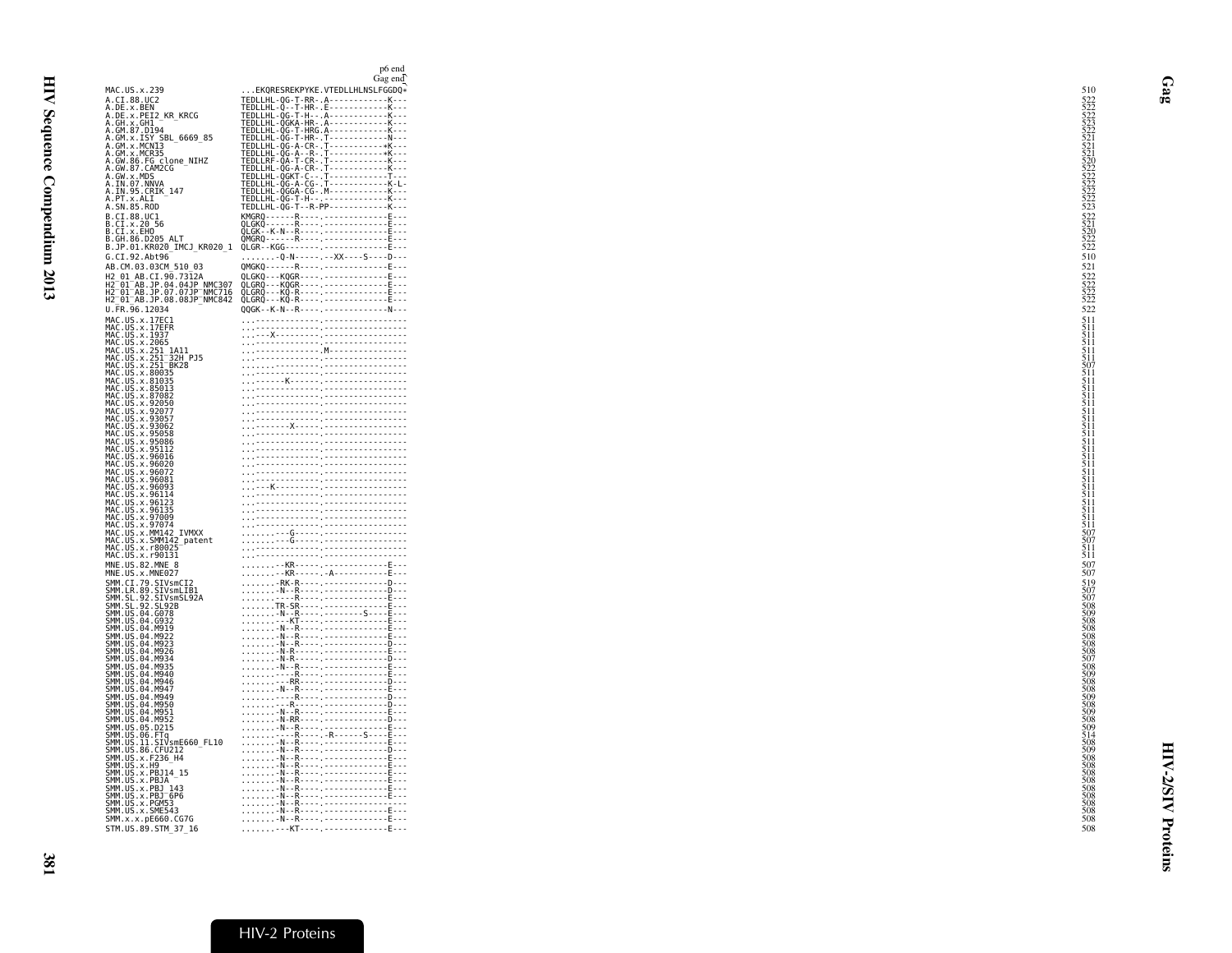<span id="page-9-1"></span><span id="page-9-0"></span>

|                                                                                                                                                                                                                                                                                                                                                                                                                                      | Pol p15 start |                                                                                                                                                                                                                                                                                                                                                                                                                                                                                                                 | p15 end protease start |  |
|--------------------------------------------------------------------------------------------------------------------------------------------------------------------------------------------------------------------------------------------------------------------------------------------------------------------------------------------------------------------------------------------------------------------------------------|---------------|-----------------------------------------------------------------------------------------------------------------------------------------------------------------------------------------------------------------------------------------------------------------------------------------------------------------------------------------------------------------------------------------------------------------------------------------------------------------------------------------------------------------|------------------------|--|
| MAC.US.x.239                                                                                                                                                                                                                                                                                                                                                                                                                         |               | FFRPWSMGKEAPQFPHGSSASGADANCSPRGPSCGSAKELHAVGQAAERKAERKQREALQGGDRGFÄAPQFSLWRRPVVTAHIEGQPVEVLLDTGADDSIVTGIELGPHYTPKIVGGIGGFINTKEYKNVEIEV 134<br>$\begin{tabular}{@{}c@{\textbf{F}}{FPRP+GNP+GROGGADR} \textbf{FPRP+GSPGGADR} \textbf{FPRP+GSPGCDR} \textbf{FPRP+GSPGCDR} \textbf{FPRP+GSPGCDR} \textbf{FPRP+GSPGCDR} \textbf{FPRP+GSPGCDR} \textbf{FPRP+GSPGCDR} \textbf{FPRP+GSPGCDR} \textbf{FPRP+GSPGCDR} \textbf{FPRP+GSPGCDR} \textbf{FPRP+GSPGCDR} \textbf{FPRP+GSPGCDR} \textbf{FPRP+GSPGCDR} \textbf{FPR$ |                        |  |
| A.CI.88.UC2<br>A.DE.x.BEN                                                                                                                                                                                                                                                                                                                                                                                                            |               |                                                                                                                                                                                                                                                                                                                                                                                                                                                                                                                 |                        |  |
| A.DE.X.PEI2 KR KRCG                                                                                                                                                                                                                                                                                                                                                                                                                  |               |                                                                                                                                                                                                                                                                                                                                                                                                                                                                                                                 |                        |  |
| A.GH.x.GH1<br>A.GM.87.D194                                                                                                                                                                                                                                                                                                                                                                                                           |               |                                                                                                                                                                                                                                                                                                                                                                                                                                                                                                                 |                        |  |
| A.GM.x.ISY SBL 6669 85                                                                                                                                                                                                                                                                                                                                                                                                               |               |                                                                                                                                                                                                                                                                                                                                                                                                                                                                                                                 |                        |  |
| A.GM.X.MCN13                                                                                                                                                                                                                                                                                                                                                                                                                         |               |                                                                                                                                                                                                                                                                                                                                                                                                                                                                                                                 |                        |  |
| A.GM.x.MCR35                                                                                                                                                                                                                                                                                                                                                                                                                         |               |                                                                                                                                                                                                                                                                                                                                                                                                                                                                                                                 |                        |  |
| A.GW.86.FG clone_NIHZ<br>A.GW.87.CAM2CG                                                                                                                                                                                                                                                                                                                                                                                              |               |                                                                                                                                                                                                                                                                                                                                                                                                                                                                                                                 |                        |  |
| A.GW.x.MDS                                                                                                                                                                                                                                                                                                                                                                                                                           |               |                                                                                                                                                                                                                                                                                                                                                                                                                                                                                                                 |                        |  |
| A.IN.07.NNVA<br>A.IN.95.CRIK 147                                                                                                                                                                                                                                                                                                                                                                                                     |               |                                                                                                                                                                                                                                                                                                                                                                                                                                                                                                                 |                        |  |
| A.PT.x.ALT                                                                                                                                                                                                                                                                                                                                                                                                                           |               |                                                                                                                                                                                                                                                                                                                                                                                                                                                                                                                 |                        |  |
| A.SN.85.ROD                                                                                                                                                                                                                                                                                                                                                                                                                          |               |                                                                                                                                                                                                                                                                                                                                                                                                                                                                                                                 |                        |  |
| B.CI.88.UC1<br>.CI.x.20 56                                                                                                                                                                                                                                                                                                                                                                                                           |               |                                                                                                                                                                                                                                                                                                                                                                                                                                                                                                                 |                        |  |
| .CI.x.EHO                                                                                                                                                                                                                                                                                                                                                                                                                            |               |                                                                                                                                                                                                                                                                                                                                                                                                                                                                                                                 |                        |  |
| .GH.86.D205 ALT                                                                                                                                                                                                                                                                                                                                                                                                                      |               |                                                                                                                                                                                                                                                                                                                                                                                                                                                                                                                 |                        |  |
| B.JP.01.KR020_IMCJ_KR020_1                                                                                                                                                                                                                                                                                                                                                                                                           |               |                                                                                                                                                                                                                                                                                                                                                                                                                                                                                                                 |                        |  |
| G.CI.92.Abt96                                                                                                                                                                                                                                                                                                                                                                                                                        |               |                                                                                                                                                                                                                                                                                                                                                                                                                                                                                                                 |                        |  |
| AB.CM.03.03CM 510 03                                                                                                                                                                                                                                                                                                                                                                                                                 |               |                                                                                                                                                                                                                                                                                                                                                                                                                                                                                                                 |                        |  |
| H2 01 AB.CI.90.7312A                                                                                                                                                                                                                                                                                                                                                                                                                 |               |                                                                                                                                                                                                                                                                                                                                                                                                                                                                                                                 |                        |  |
| H2-01-AB.JP.04.04JP<br>H2-01-AB.JP.04.04JP NMC307<br>H2-01-AB.JP.07.07JP NMC716<br>H2_01_AB.JP.08.08JP_NMC842                                                                                                                                                                                                                                                                                                                        |               |                                                                                                                                                                                                                                                                                                                                                                                                                                                                                                                 |                        |  |
|                                                                                                                                                                                                                                                                                                                                                                                                                                      |               |                                                                                                                                                                                                                                                                                                                                                                                                                                                                                                                 |                        |  |
| U.FR.96.12034                                                                                                                                                                                                                                                                                                                                                                                                                        |               |                                                                                                                                                                                                                                                                                                                                                                                                                                                                                                                 |                        |  |
| MAC.US.x.17EC1<br>MAC.US.x.17EFR                                                                                                                                                                                                                                                                                                                                                                                                     |               |                                                                                                                                                                                                                                                                                                                                                                                                                                                                                                                 |                        |  |
|                                                                                                                                                                                                                                                                                                                                                                                                                                      |               |                                                                                                                                                                                                                                                                                                                                                                                                                                                                                                                 |                        |  |
| MAC. US. x. 1937<br>MAC. US. x. 2065                                                                                                                                                                                                                                                                                                                                                                                                 |               |                                                                                                                                                                                                                                                                                                                                                                                                                                                                                                                 |                        |  |
| MAC.US.x.251 1A11                                                                                                                                                                                                                                                                                                                                                                                                                    |               |                                                                                                                                                                                                                                                                                                                                                                                                                                                                                                                 |                        |  |
| MAC.US.x.251-32H PJ5<br>MAC.US.x.251-BK28                                                                                                                                                                                                                                                                                                                                                                                            |               |                                                                                                                                                                                                                                                                                                                                                                                                                                                                                                                 |                        |  |
| MAC.US.x.80035                                                                                                                                                                                                                                                                                                                                                                                                                       |               |                                                                                                                                                                                                                                                                                                                                                                                                                                                                                                                 |                        |  |
| MAC.US.x.81035                                                                                                                                                                                                                                                                                                                                                                                                                       |               |                                                                                                                                                                                                                                                                                                                                                                                                                                                                                                                 |                        |  |
| MAC.US.x.87082                                                                                                                                                                                                                                                                                                                                                                                                                       |               |                                                                                                                                                                                                                                                                                                                                                                                                                                                                                                                 |                        |  |
|                                                                                                                                                                                                                                                                                                                                                                                                                                      |               |                                                                                                                                                                                                                                                                                                                                                                                                                                                                                                                 |                        |  |
|                                                                                                                                                                                                                                                                                                                                                                                                                                      |               |                                                                                                                                                                                                                                                                                                                                                                                                                                                                                                                 |                        |  |
|                                                                                                                                                                                                                                                                                                                                                                                                                                      |               |                                                                                                                                                                                                                                                                                                                                                                                                                                                                                                                 |                        |  |
|                                                                                                                                                                                                                                                                                                                                                                                                                                      |               |                                                                                                                                                                                                                                                                                                                                                                                                                                                                                                                 |                        |  |
|                                                                                                                                                                                                                                                                                                                                                                                                                                      |               |                                                                                                                                                                                                                                                                                                                                                                                                                                                                                                                 |                        |  |
|                                                                                                                                                                                                                                                                                                                                                                                                                                      |               |                                                                                                                                                                                                                                                                                                                                                                                                                                                                                                                 |                        |  |
|                                                                                                                                                                                                                                                                                                                                                                                                                                      |               |                                                                                                                                                                                                                                                                                                                                                                                                                                                                                                                 |                        |  |
|                                                                                                                                                                                                                                                                                                                                                                                                                                      |               |                                                                                                                                                                                                                                                                                                                                                                                                                                                                                                                 |                        |  |
|                                                                                                                                                                                                                                                                                                                                                                                                                                      |               |                                                                                                                                                                                                                                                                                                                                                                                                                                                                                                                 |                        |  |
|                                                                                                                                                                                                                                                                                                                                                                                                                                      |               |                                                                                                                                                                                                                                                                                                                                                                                                                                                                                                                 |                        |  |
|                                                                                                                                                                                                                                                                                                                                                                                                                                      |               |                                                                                                                                                                                                                                                                                                                                                                                                                                                                                                                 |                        |  |
|                                                                                                                                                                                                                                                                                                                                                                                                                                      |               |                                                                                                                                                                                                                                                                                                                                                                                                                                                                                                                 |                        |  |
|                                                                                                                                                                                                                                                                                                                                                                                                                                      |               |                                                                                                                                                                                                                                                                                                                                                                                                                                                                                                                 |                        |  |
|                                                                                                                                                                                                                                                                                                                                                                                                                                      |               |                                                                                                                                                                                                                                                                                                                                                                                                                                                                                                                 |                        |  |
| US.x.MM142 IVMXX                                                                                                                                                                                                                                                                                                                                                                                                                     |               |                                                                                                                                                                                                                                                                                                                                                                                                                                                                                                                 |                        |  |
|                                                                                                                                                                                                                                                                                                                                                                                                                                      |               |                                                                                                                                                                                                                                                                                                                                                                                                                                                                                                                 |                        |  |
| .US.x.r8002                                                                                                                                                                                                                                                                                                                                                                                                                          |               |                                                                                                                                                                                                                                                                                                                                                                                                                                                                                                                 |                        |  |
|                                                                                                                                                                                                                                                                                                                                                                                                                                      |               |                                                                                                                                                                                                                                                                                                                                                                                                                                                                                                                 |                        |  |
|                                                                                                                                                                                                                                                                                                                                                                                                                                      |               |                                                                                                                                                                                                                                                                                                                                                                                                                                                                                                                 |                        |  |
|                                                                                                                                                                                                                                                                                                                                                                                                                                      |               |                                                                                                                                                                                                                                                                                                                                                                                                                                                                                                                 |                        |  |
|                                                                                                                                                                                                                                                                                                                                                                                                                                      |               |                                                                                                                                                                                                                                                                                                                                                                                                                                                                                                                 |                        |  |
|                                                                                                                                                                                                                                                                                                                                                                                                                                      |               |                                                                                                                                                                                                                                                                                                                                                                                                                                                                                                                 |                        |  |
| .SIVsmSL92A                                                                                                                                                                                                                                                                                                                                                                                                                          |               |                                                                                                                                                                                                                                                                                                                                                                                                                                                                                                                 |                        |  |
|                                                                                                                                                                                                                                                                                                                                                                                                                                      |               |                                                                                                                                                                                                                                                                                                                                                                                                                                                                                                                 |                        |  |
|                                                                                                                                                                                                                                                                                                                                                                                                                                      |               |                                                                                                                                                                                                                                                                                                                                                                                                                                                                                                                 |                        |  |
|                                                                                                                                                                                                                                                                                                                                                                                                                                      |               |                                                                                                                                                                                                                                                                                                                                                                                                                                                                                                                 |                        |  |
| MQ19                                                                                                                                                                                                                                                                                                                                                                                                                                 |               |                                                                                                                                                                                                                                                                                                                                                                                                                                                                                                                 |                        |  |
|                                                                                                                                                                                                                                                                                                                                                                                                                                      |               |                                                                                                                                                                                                                                                                                                                                                                                                                                                                                                                 |                        |  |
|                                                                                                                                                                                                                                                                                                                                                                                                                                      |               |                                                                                                                                                                                                                                                                                                                                                                                                                                                                                                                 |                        |  |
|                                                                                                                                                                                                                                                                                                                                                                                                                                      |               |                                                                                                                                                                                                                                                                                                                                                                                                                                                                                                                 |                        |  |
|                                                                                                                                                                                                                                                                                                                                                                                                                                      |               |                                                                                                                                                                                                                                                                                                                                                                                                                                                                                                                 |                        |  |
|                                                                                                                                                                                                                                                                                                                                                                                                                                      |               |                                                                                                                                                                                                                                                                                                                                                                                                                                                                                                                 |                        |  |
| MA7                                                                                                                                                                                                                                                                                                                                                                                                                                  |               |                                                                                                                                                                                                                                                                                                                                                                                                                                                                                                                 |                        |  |
|                                                                                                                                                                                                                                                                                                                                                                                                                                      |               |                                                                                                                                                                                                                                                                                                                                                                                                                                                                                                                 |                        |  |
| M950                                                                                                                                                                                                                                                                                                                                                                                                                                 |               |                                                                                                                                                                                                                                                                                                                                                                                                                                                                                                                 |                        |  |
| . M951                                                                                                                                                                                                                                                                                                                                                                                                                               |               |                                                                                                                                                                                                                                                                                                                                                                                                                                                                                                                 |                        |  |
|                                                                                                                                                                                                                                                                                                                                                                                                                                      |               |                                                                                                                                                                                                                                                                                                                                                                                                                                                                                                                 |                        |  |
|                                                                                                                                                                                                                                                                                                                                                                                                                                      |               |                                                                                                                                                                                                                                                                                                                                                                                                                                                                                                                 |                        |  |
|                                                                                                                                                                                                                                                                                                                                                                                                                                      |               |                                                                                                                                                                                                                                                                                                                                                                                                                                                                                                                 |                        |  |
|                                                                                                                                                                                                                                                                                                                                                                                                                                      |               |                                                                                                                                                                                                                                                                                                                                                                                                                                                                                                                 |                        |  |
|                                                                                                                                                                                                                                                                                                                                                                                                                                      |               |                                                                                                                                                                                                                                                                                                                                                                                                                                                                                                                 |                        |  |
| MAC.US.x.SMM142 patent<br>MAC.US.x.r90131<br>MNE.US.82.MNE 8<br>MNE.US.x.MNE027<br>SMM. - . pE660.CG7G<br>SMM.CI.SIVsmCI2<br>SMM.LR.SIVsmLIB1<br>SMM. LF. 31 SHUDDE<br>SMM. SL. 92. SL92B<br>SMM. US. CFU212<br>SMM. US. D215<br>SMM.US.PTg<br>SMM.US.FTg<br>SMM.US.G07<br>ŠMM.ŪS.SIVsmE660-FL10<br>SMM. US. x. F236 H4<br>SMM.US.x.H9<br>SMM. US. x. PBJ14 15<br>SMM.US.x.PBJA<br>SMM.US.x.PBJ 143<br>SMM.US.x.PBJ <sup>-</sup> 6P6 |               |                                                                                                                                                                                                                                                                                                                                                                                                                                                                                                                 |                        |  |
| SMM.US.x.PGM53<br>SMM.US.x.SME543                                                                                                                                                                                                                                                                                                                                                                                                    |               |                                                                                                                                                                                                                                                                                                                                                                                                                                                                                                                 |                        |  |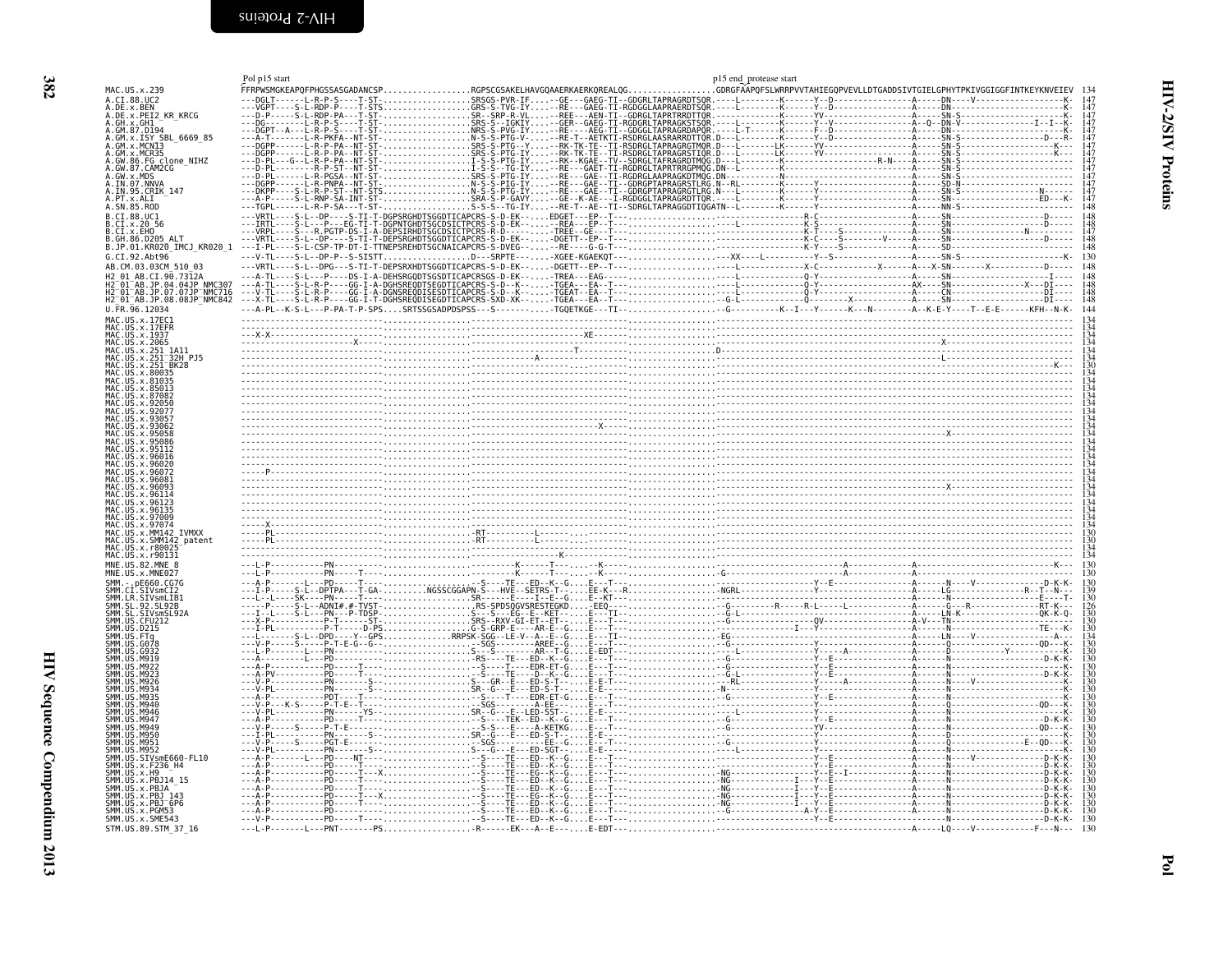<span id="page-10-0"></span>

|                                                                                                                                                                                                                                                                                                                                | protease end p51 RT start |  |  |                                                                                                                                                                                                                                   |  | D catalytic site |  |
|--------------------------------------------------------------------------------------------------------------------------------------------------------------------------------------------------------------------------------------------------------------------------------------------------------------------------------|---------------------------|--|--|-----------------------------------------------------------------------------------------------------------------------------------------------------------------------------------------------------------------------------------|--|------------------|--|
| MAC.US.x.239<br>A.CI.88.UC2                                                                                                                                                                                                                                                                                                    |                           |  |  | LGKRIKGTIMTGDTPINIFGRNLLTALGMSLNFPIAKVEPVKVALKPGKDGPKLKQWPLSKEKIVALREIC.EKMEKDGQLEEAPPTNPYNTPTFAIKKKDKWKRMLIDFRELNRVTQDFTEVQLGIPHPAGLAKRKRITVLDIGDAYFSIPLDEEFRQYTAFTLPSVN 303<br>-N--VRA---------------[-------L-V-RI--I-IT------ |  |                  |  |
| A.DE.x.BEN                                                                                                                                                                                                                                                                                                                     |                           |  |  |                                                                                                                                                                                                                                   |  |                  |  |
| A.DE.x.PEI2 KR KRCG<br>A.GH.x.GH1                                                                                                                                                                                                                                                                                              |                           |  |  |                                                                                                                                                                                                                                   |  |                  |  |
| A.GM.87.D194                                                                                                                                                                                                                                                                                                                   |                           |  |  |                                                                                                                                                                                                                                   |  |                  |  |
| .GM.x.ISY_SBL_6669_85                                                                                                                                                                                                                                                                                                          |                           |  |  |                                                                                                                                                                                                                                   |  |                  |  |
| A.GM.x.MCN13<br>A.GM.x.MCR35                                                                                                                                                                                                                                                                                                   |                           |  |  |                                                                                                                                                                                                                                   |  |                  |  |
| A.GW.86.FG<br>C.GW.86.FG<br>C.GW.87.CAM2CG<br>A.GW.X.MDS<br>A.IN.97.NNVA<br>A.IN.95.CRIK_147<br>A.FT.X.ALI<br>A.SN.85.ROD                                                                                                                                                                                                      |                           |  |  |                                                                                                                                                                                                                                   |  |                  |  |
|                                                                                                                                                                                                                                                                                                                                |                           |  |  |                                                                                                                                                                                                                                   |  |                  |  |
|                                                                                                                                                                                                                                                                                                                                |                           |  |  |                                                                                                                                                                                                                                   |  |                  |  |
|                                                                                                                                                                                                                                                                                                                                |                           |  |  |                                                                                                                                                                                                                                   |  |                  |  |
|                                                                                                                                                                                                                                                                                                                                |                           |  |  |                                                                                                                                                                                                                                   |  |                  |  |
| B.CI.88.UC1                                                                                                                                                                                                                                                                                                                    |                           |  |  |                                                                                                                                                                                                                                   |  |                  |  |
| B.CI.x.20 56<br>B.CI.x.20 56<br>B.CI.x.EHO<br>B.JP.01.KR020_IMCJ_KR020_1                                                                                                                                                                                                                                                       |                           |  |  |                                                                                                                                                                                                                                   |  |                  |  |
|                                                                                                                                                                                                                                                                                                                                |                           |  |  |                                                                                                                                                                                                                                   |  |                  |  |
|                                                                                                                                                                                                                                                                                                                                |                           |  |  |                                                                                                                                                                                                                                   |  |                  |  |
| G.CI.92.Abt96                                                                                                                                                                                                                                                                                                                  |                           |  |  |                                                                                                                                                                                                                                   |  |                  |  |
| AB.CM.03.03CM 510 03                                                                                                                                                                                                                                                                                                           |                           |  |  |                                                                                                                                                                                                                                   |  |                  |  |
|                                                                                                                                                                                                                                                                                                                                |                           |  |  |                                                                                                                                                                                                                                   |  |                  |  |
| -01 AB.JP.04.04JP NMC307<br>-01 AB.JP.07.07JP NMC716                                                                                                                                                                                                                                                                           |                           |  |  |                                                                                                                                                                                                                                   |  |                  |  |
| H2_01_AB.JP.08.08JP_NMC842                                                                                                                                                                                                                                                                                                     |                           |  |  |                                                                                                                                                                                                                                   |  |                  |  |
| U.FR.96.12034                                                                                                                                                                                                                                                                                                                  |                           |  |  |                                                                                                                                                                                                                                   |  |                  |  |
| MAC.US.x.17EC1                                                                                                                                                                                                                                                                                                                 |                           |  |  |                                                                                                                                                                                                                                   |  |                  |  |
| MAC.US.x.17EFR                                                                                                                                                                                                                                                                                                                 |                           |  |  |                                                                                                                                                                                                                                   |  |                  |  |
| MAC.US.x.1937                                                                                                                                                                                                                                                                                                                  |                           |  |  |                                                                                                                                                                                                                                   |  |                  |  |
| MAC.US.x.2065<br>MAC.US.x.251_1A11                                                                                                                                                                                                                                                                                             |                           |  |  |                                                                                                                                                                                                                                   |  |                  |  |
| 32H PJ5<br>US. x. 251                                                                                                                                                                                                                                                                                                          |                           |  |  |                                                                                                                                                                                                                                   |  |                  |  |
| US.x.251                                                                                                                                                                                                                                                                                                                       |                           |  |  |                                                                                                                                                                                                                                   |  |                  |  |
|                                                                                                                                                                                                                                                                                                                                |                           |  |  |                                                                                                                                                                                                                                   |  |                  |  |
|                                                                                                                                                                                                                                                                                                                                |                           |  |  |                                                                                                                                                                                                                                   |  |                  |  |
|                                                                                                                                                                                                                                                                                                                                |                           |  |  |                                                                                                                                                                                                                                   |  |                  |  |
|                                                                                                                                                                                                                                                                                                                                |                           |  |  |                                                                                                                                                                                                                                   |  |                  |  |
| $115 \times 9305$                                                                                                                                                                                                                                                                                                              |                           |  |  |                                                                                                                                                                                                                                   |  |                  |  |
|                                                                                                                                                                                                                                                                                                                                |                           |  |  |                                                                                                                                                                                                                                   |  |                  |  |
|                                                                                                                                                                                                                                                                                                                                |                           |  |  |                                                                                                                                                                                                                                   |  |                  |  |
|                                                                                                                                                                                                                                                                                                                                |                           |  |  |                                                                                                                                                                                                                                   |  |                  |  |
|                                                                                                                                                                                                                                                                                                                                |                           |  |  |                                                                                                                                                                                                                                   |  |                  |  |
|                                                                                                                                                                                                                                                                                                                                |                           |  |  |                                                                                                                                                                                                                                   |  |                  |  |
|                                                                                                                                                                                                                                                                                                                                |                           |  |  |                                                                                                                                                                                                                                   |  |                  |  |
|                                                                                                                                                                                                                                                                                                                                |                           |  |  |                                                                                                                                                                                                                                   |  |                  |  |
|                                                                                                                                                                                                                                                                                                                                |                           |  |  |                                                                                                                                                                                                                                   |  |                  |  |
|                                                                                                                                                                                                                                                                                                                                |                           |  |  |                                                                                                                                                                                                                                   |  |                  |  |
|                                                                                                                                                                                                                                                                                                                                |                           |  |  |                                                                                                                                                                                                                                   |  |                  |  |
| MAC.US.x.9707                                                                                                                                                                                                                                                                                                                  |                           |  |  |                                                                                                                                                                                                                                   |  |                  |  |
|                                                                                                                                                                                                                                                                                                                                |                           |  |  |                                                                                                                                                                                                                                   |  |                  |  |
|                                                                                                                                                                                                                                                                                                                                |                           |  |  |                                                                                                                                                                                                                                   |  |                  |  |
|                                                                                                                                                                                                                                                                                                                                |                           |  |  |                                                                                                                                                                                                                                   |  |                  |  |
|                                                                                                                                                                                                                                                                                                                                |                           |  |  |                                                                                                                                                                                                                                   |  |                  |  |
|                                                                                                                                                                                                                                                                                                                                |                           |  |  |                                                                                                                                                                                                                                   |  |                  |  |
|                                                                                                                                                                                                                                                                                                                                |                           |  |  |                                                                                                                                                                                                                                   |  |                  |  |
|                                                                                                                                                                                                                                                                                                                                |                           |  |  |                                                                                                                                                                                                                                   |  |                  |  |
|                                                                                                                                                                                                                                                                                                                                |                           |  |  |                                                                                                                                                                                                                                   |  |                  |  |
|                                                                                                                                                                                                                                                                                                                                |                           |  |  |                                                                                                                                                                                                                                   |  |                  |  |
|                                                                                                                                                                                                                                                                                                                                |                           |  |  |                                                                                                                                                                                                                                   |  |                  |  |
|                                                                                                                                                                                                                                                                                                                                |                           |  |  |                                                                                                                                                                                                                                   |  |                  |  |
|                                                                                                                                                                                                                                                                                                                                |                           |  |  |                                                                                                                                                                                                                                   |  |                  |  |
|                                                                                                                                                                                                                                                                                                                                |                           |  |  |                                                                                                                                                                                                                                   |  |                  |  |
|                                                                                                                                                                                                                                                                                                                                |                           |  |  |                                                                                                                                                                                                                                   |  |                  |  |
|                                                                                                                                                                                                                                                                                                                                |                           |  |  |                                                                                                                                                                                                                                   |  |                  |  |
|                                                                                                                                                                                                                                                                                                                                |                           |  |  |                                                                                                                                                                                                                                   |  |                  |  |
|                                                                                                                                                                                                                                                                                                                                |                           |  |  |                                                                                                                                                                                                                                   |  |                  |  |
|                                                                                                                                                                                                                                                                                                                                |                           |  |  |                                                                                                                                                                                                                                   |  |                  |  |
|                                                                                                                                                                                                                                                                                                                                |                           |  |  |                                                                                                                                                                                                                                   |  |                  |  |
|                                                                                                                                                                                                                                                                                                                                |                           |  |  |                                                                                                                                                                                                                                   |  |                  |  |
|                                                                                                                                                                                                                                                                                                                                |                           |  |  |                                                                                                                                                                                                                                   |  |                  |  |
|                                                                                                                                                                                                                                                                                                                                |                           |  |  |                                                                                                                                                                                                                                   |  |                  |  |
|                                                                                                                                                                                                                                                                                                                                |                           |  |  |                                                                                                                                                                                                                                   |  |                  |  |
|                                                                                                                                                                                                                                                                                                                                |                           |  |  |                                                                                                                                                                                                                                   |  |                  |  |
|                                                                                                                                                                                                                                                                                                                                |                           |  |  |                                                                                                                                                                                                                                   |  |                  |  |
|                                                                                                                                                                                                                                                                                                                                |                           |  |  |                                                                                                                                                                                                                                   |  |                  |  |
| MAC.US.x.MM142 IVMXX<br>MAC.US.x.SMM142 patent<br>MAC.US.x.r80025<br>MAC.US.x.r90131<br>MNE.US.82.MNE 8<br>MNE.US.x.MNE027<br>SMM.LR.SIVsmLIB1<br>SMM.US.M940<br>SMM.US.M946<br>SMM.US.M947<br>SMM.US.M949<br>.US.M950<br>ŠMM. UŠ. M951<br>ŠMM. ŪŠ. M952<br>SMM. UŠ. SIVSME660 - FL10<br>SMM. US. x. F236_H4<br>SMM. US. x. H9 |                           |  |  |                                                                                                                                                                                                                                   |  |                  |  |
| SMM. US. x.<br>SMM. US. x. . PBJ14 - 15<br>SMM. US. x. . PBJA -<br>SMM. US. x. . PBJ - 143<br>SMM. US. x. . PBJ - 6P6<br>SMM.US.x.PGM53<br>SMM. US. x. SME543                                                                                                                                                                  |                           |  |  |                                                                                                                                                                                                                                   |  |                  |  |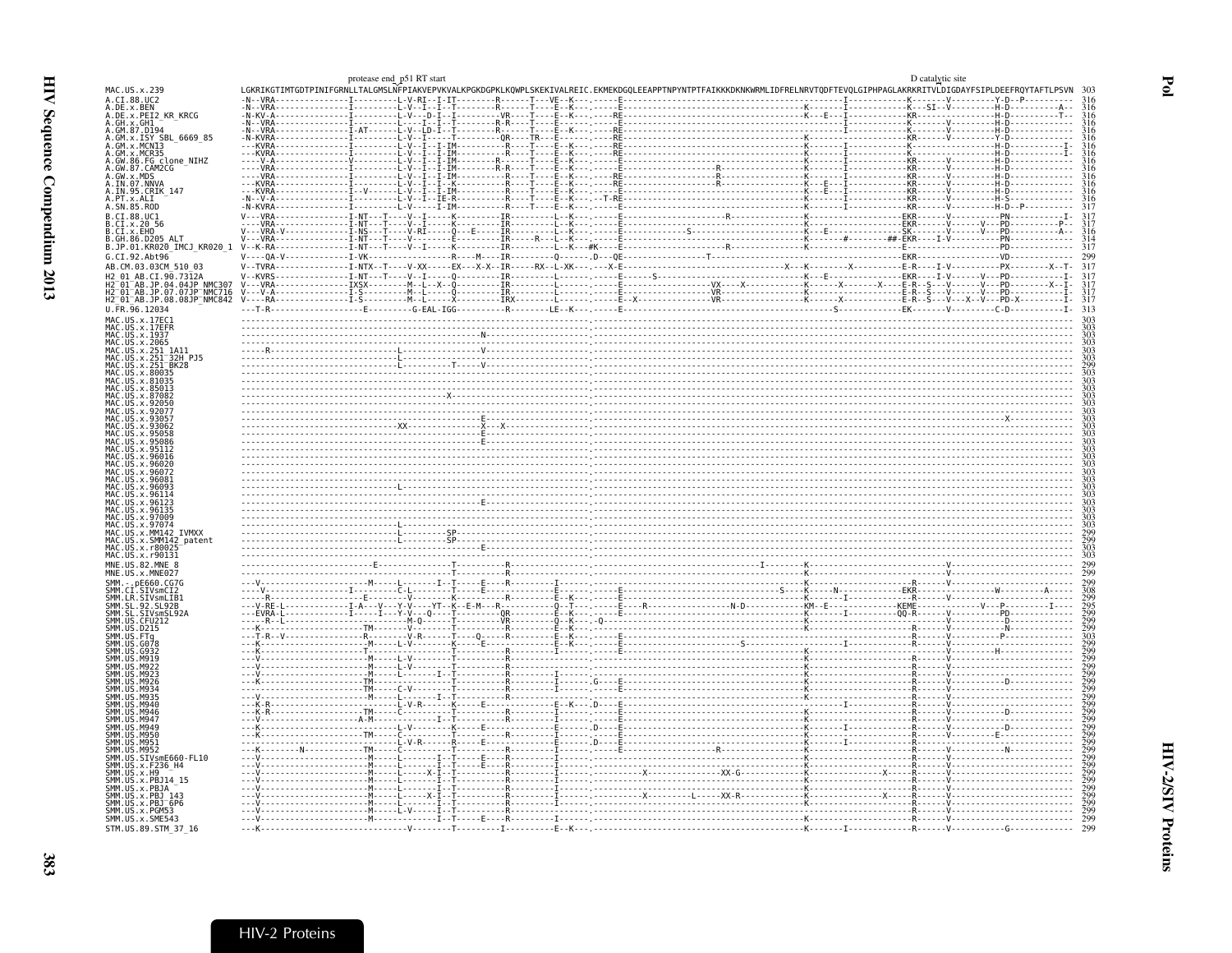<span id="page-11-0"></span>

| MAC.US.x.239                                                                                                                                                                                                                                                                                                                                                                                                                                                                                                                                                                                                                                       |  | DD catalytic site |  |  | NAEPGKRYIYKVLPQGWKGSPAIFQYTMRHVLEPFRKANPDVTLVQYMDDILIASDRTDLEHDRVVLQSKELLNSIGFSTPEEKFQKDPPFQWMGYELWPTKWKLQKIELPQRETWTVNDIQKLVGVLNWAAQIYPGIKTKHLCRLIRGKMTLTEEVQWTEMAEAEYEEN                                                                                                                                                                                                                                                                                                                       |  |
|----------------------------------------------------------------------------------------------------------------------------------------------------------------------------------------------------------------------------------------------------------------------------------------------------------------------------------------------------------------------------------------------------------------------------------------------------------------------------------------------------------------------------------------------------------------------------------------------------------------------------------------------------|--|-------------------|--|--|--------------------------------------------------------------------------------------------------------------------------------------------------------------------------------------------------------------------------------------------------------------------------------------------------------------------------------------------------------------------------------------------------------------------------------------------------------------------------------------------------|--|
| A.CI.88.UC2                                                                                                                                                                                                                                                                                                                                                                                                                                                                                                                                                                                                                                        |  |                   |  |  |                                                                                                                                                                                                                                                                                                                                                                                                                                                                                                  |  |
| A.DE.x.BEN<br>A.DE.x.PEI2 KR KRCG                                                                                                                                                                                                                                                                                                                                                                                                                                                                                                                                                                                                                  |  |                   |  |  |                                                                                                                                                                                                                                                                                                                                                                                                                                                                                                  |  |
| A.GH.x.GH1                                                                                                                                                                                                                                                                                                                                                                                                                                                                                                                                                                                                                                         |  |                   |  |  |                                                                                                                                                                                                                                                                                                                                                                                                                                                                                                  |  |
| A.GM.87.D194                                                                                                                                                                                                                                                                                                                                                                                                                                                                                                                                                                                                                                       |  |                   |  |  |                                                                                                                                                                                                                                                                                                                                                                                                                                                                                                  |  |
| A.GM.x.ISY SBL 6669 85<br>A.GM.x.MCN13                                                                                                                                                                                                                                                                                                                                                                                                                                                                                                                                                                                                             |  |                   |  |  |                                                                                                                                                                                                                                                                                                                                                                                                                                                                                                  |  |
| A.GM.x.MCR35                                                                                                                                                                                                                                                                                                                                                                                                                                                                                                                                                                                                                                       |  |                   |  |  |                                                                                                                                                                                                                                                                                                                                                                                                                                                                                                  |  |
| A.GW.86.FG clone_NIHZ<br>A.GW.87.CAM2CG                                                                                                                                                                                                                                                                                                                                                                                                                                                                                                                                                                                                            |  |                   |  |  |                                                                                                                                                                                                                                                                                                                                                                                                                                                                                                  |  |
|                                                                                                                                                                                                                                                                                                                                                                                                                                                                                                                                                                                                                                                    |  |                   |  |  |                                                                                                                                                                                                                                                                                                                                                                                                                                                                                                  |  |
|                                                                                                                                                                                                                                                                                                                                                                                                                                                                                                                                                                                                                                                    |  |                   |  |  |                                                                                                                                                                                                                                                                                                                                                                                                                                                                                                  |  |
| A. GW. x . MDS<br>A. TN. 07. NNVA<br>A. IN. 95. CRIK_147<br>A. PT. x. ALI<br>A. SN. 85. ROD                                                                                                                                                                                                                                                                                                                                                                                                                                                                                                                                                        |  |                   |  |  |                                                                                                                                                                                                                                                                                                                                                                                                                                                                                                  |  |
|                                                                                                                                                                                                                                                                                                                                                                                                                                                                                                                                                                                                                                                    |  |                   |  |  |                                                                                                                                                                                                                                                                                                                                                                                                                                                                                                  |  |
|                                                                                                                                                                                                                                                                                                                                                                                                                                                                                                                                                                                                                                                    |  |                   |  |  |                                                                                                                                                                                                                                                                                                                                                                                                                                                                                                  |  |
| B.CI.88.UC1                                                                                                                                                                                                                                                                                                                                                                                                                                                                                                                                                                                                                                        |  |                   |  |  |                                                                                                                                                                                                                                                                                                                                                                                                                                                                                                  |  |
| B.CI.x.20 56<br>B.CI.x.EHO                                                                                                                                                                                                                                                                                                                                                                                                                                                                                                                                                                                                                         |  |                   |  |  |                                                                                                                                                                                                                                                                                                                                                                                                                                                                                                  |  |
| B.GH.86.D205 ALT                                                                                                                                                                                                                                                                                                                                                                                                                                                                                                                                                                                                                                   |  |                   |  |  |                                                                                                                                                                                                                                                                                                                                                                                                                                                                                                  |  |
| B.JP.01.KR020_IMCJ_KR020_1                                                                                                                                                                                                                                                                                                                                                                                                                                                                                                                                                                                                                         |  |                   |  |  |                                                                                                                                                                                                                                                                                                                                                                                                                                                                                                  |  |
| G.CI.92.Abt96                                                                                                                                                                                                                                                                                                                                                                                                                                                                                                                                                                                                                                      |  |                   |  |  |                                                                                                                                                                                                                                                                                                                                                                                                                                                                                                  |  |
| AB.CM.03.03CM 510 03                                                                                                                                                                                                                                                                                                                                                                                                                                                                                                                                                                                                                               |  |                   |  |  |                                                                                                                                                                                                                                                                                                                                                                                                                                                                                                  |  |
| H2 01 AB.CI.90.7312A                                                                                                                                                                                                                                                                                                                                                                                                                                                                                                                                                                                                                               |  |                   |  |  |                                                                                                                                                                                                                                                                                                                                                                                                                                                                                                  |  |
| H2-01-AB.JP.04.04JP-NMC307<br>H2-01-AB.JP.07.07JP-NMC716<br>H2_01_AB.JP.08.08JP_NMC842                                                                                                                                                                                                                                                                                                                                                                                                                                                                                                                                                             |  |                   |  |  |                                                                                                                                                                                                                                                                                                                                                                                                                                                                                                  |  |
|                                                                                                                                                                                                                                                                                                                                                                                                                                                                                                                                                                                                                                                    |  |                   |  |  |                                                                                                                                                                                                                                                                                                                                                                                                                                                                                                  |  |
| U.FR.96.12034                                                                                                                                                                                                                                                                                                                                                                                                                                                                                                                                                                                                                                      |  |                   |  |  |                                                                                                                                                                                                                                                                                                                                                                                                                                                                                                  |  |
| MAC.US.x.17EC1                                                                                                                                                                                                                                                                                                                                                                                                                                                                                                                                                                                                                                     |  |                   |  |  | $\begin{minipage}[t]{.000\textwidth} {\begin{minipage}[t]{0.00\textwidth} {\begin{minipage}[t]{0.00\textwidth} {\begin{minipage}[t]{0.00\textwidth} {\begin{minipage}[t]{0.00\textwidth} {\begin{minipage}[t]{0.00\textwidth} {\begin{minipage}[t]{0.00\textwidth} {\begin{minipage}[t]{0.00\textwidth} {\begin{minipage}[t]{0.00\textwidth} {\begin{minipage}[t]{0.00\textwidth} {\begin{minipage}[t]{0.00\textwidth} {\begin{minipage}[t]{0.00\textwidth} {\begin{minipage}[t]{0.00\textwidth$ |  |
|                                                                                                                                                                                                                                                                                                                                                                                                                                                                                                                                                                                                                                                    |  |                   |  |  |                                                                                                                                                                                                                                                                                                                                                                                                                                                                                                  |  |
| MAC.US.x.17EFR<br>MAC.US.x.1937                                                                                                                                                                                                                                                                                                                                                                                                                                                                                                                                                                                                                    |  |                   |  |  |                                                                                                                                                                                                                                                                                                                                                                                                                                                                                                  |  |
| MAC.US.X.2065<br>MAC.US.x.2065                                                                                                                                                                                                                                                                                                                                                                                                                                                                                                                                                                                                                     |  |                   |  |  |                                                                                                                                                                                                                                                                                                                                                                                                                                                                                                  |  |
| MAC.US.x.251 <sup>-</sup> 32H PJ5                                                                                                                                                                                                                                                                                                                                                                                                                                                                                                                                                                                                                  |  |                   |  |  |                                                                                                                                                                                                                                                                                                                                                                                                                                                                                                  |  |
| MAC. US. x. 251                                                                                                                                                                                                                                                                                                                                                                                                                                                                                                                                                                                                                                    |  |                   |  |  |                                                                                                                                                                                                                                                                                                                                                                                                                                                                                                  |  |
| MAC.US.x.80035                                                                                                                                                                                                                                                                                                                                                                                                                                                                                                                                                                                                                                     |  |                   |  |  |                                                                                                                                                                                                                                                                                                                                                                                                                                                                                                  |  |
|                                                                                                                                                                                                                                                                                                                                                                                                                                                                                                                                                                                                                                                    |  |                   |  |  |                                                                                                                                                                                                                                                                                                                                                                                                                                                                                                  |  |
|                                                                                                                                                                                                                                                                                                                                                                                                                                                                                                                                                                                                                                                    |  |                   |  |  |                                                                                                                                                                                                                                                                                                                                                                                                                                                                                                  |  |
|                                                                                                                                                                                                                                                                                                                                                                                                                                                                                                                                                                                                                                                    |  |                   |  |  |                                                                                                                                                                                                                                                                                                                                                                                                                                                                                                  |  |
|                                                                                                                                                                                                                                                                                                                                                                                                                                                                                                                                                                                                                                                    |  |                   |  |  |                                                                                                                                                                                                                                                                                                                                                                                                                                                                                                  |  |
|                                                                                                                                                                                                                                                                                                                                                                                                                                                                                                                                                                                                                                                    |  |                   |  |  |                                                                                                                                                                                                                                                                                                                                                                                                                                                                                                  |  |
|                                                                                                                                                                                                                                                                                                                                                                                                                                                                                                                                                                                                                                                    |  |                   |  |  |                                                                                                                                                                                                                                                                                                                                                                                                                                                                                                  |  |
|                                                                                                                                                                                                                                                                                                                                                                                                                                                                                                                                                                                                                                                    |  |                   |  |  |                                                                                                                                                                                                                                                                                                                                                                                                                                                                                                  |  |
|                                                                                                                                                                                                                                                                                                                                                                                                                                                                                                                                                                                                                                                    |  |                   |  |  |                                                                                                                                                                                                                                                                                                                                                                                                                                                                                                  |  |
|                                                                                                                                                                                                                                                                                                                                                                                                                                                                                                                                                                                                                                                    |  |                   |  |  |                                                                                                                                                                                                                                                                                                                                                                                                                                                                                                  |  |
|                                                                                                                                                                                                                                                                                                                                                                                                                                                                                                                                                                                                                                                    |  |                   |  |  |                                                                                                                                                                                                                                                                                                                                                                                                                                                                                                  |  |
|                                                                                                                                                                                                                                                                                                                                                                                                                                                                                                                                                                                                                                                    |  |                   |  |  |                                                                                                                                                                                                                                                                                                                                                                                                                                                                                                  |  |
|                                                                                                                                                                                                                                                                                                                                                                                                                                                                                                                                                                                                                                                    |  |                   |  |  |                                                                                                                                                                                                                                                                                                                                                                                                                                                                                                  |  |
|                                                                                                                                                                                                                                                                                                                                                                                                                                                                                                                                                                                                                                                    |  |                   |  |  |                                                                                                                                                                                                                                                                                                                                                                                                                                                                                                  |  |
|                                                                                                                                                                                                                                                                                                                                                                                                                                                                                                                                                                                                                                                    |  |                   |  |  | $\frac{1}{\sqrt{2}}$                                                                                                                                                                                                                                                                                                                                                                                                                                                                             |  |
|                                                                                                                                                                                                                                                                                                                                                                                                                                                                                                                                                                                                                                                    |  |                   |  |  |                                                                                                                                                                                                                                                                                                                                                                                                                                                                                                  |  |
|                                                                                                                                                                                                                                                                                                                                                                                                                                                                                                                                                                                                                                                    |  |                   |  |  |                                                                                                                                                                                                                                                                                                                                                                                                                                                                                                  |  |
|                                                                                                                                                                                                                                                                                                                                                                                                                                                                                                                                                                                                                                                    |  |                   |  |  |                                                                                                                                                                                                                                                                                                                                                                                                                                                                                                  |  |
|                                                                                                                                                                                                                                                                                                                                                                                                                                                                                                                                                                                                                                                    |  |                   |  |  |                                                                                                                                                                                                                                                                                                                                                                                                                                                                                                  |  |
|                                                                                                                                                                                                                                                                                                                                                                                                                                                                                                                                                                                                                                                    |  |                   |  |  |                                                                                                                                                                                                                                                                                                                                                                                                                                                                                                  |  |
|                                                                                                                                                                                                                                                                                                                                                                                                                                                                                                                                                                                                                                                    |  |                   |  |  |                                                                                                                                                                                                                                                                                                                                                                                                                                                                                                  |  |
|                                                                                                                                                                                                                                                                                                                                                                                                                                                                                                                                                                                                                                                    |  |                   |  |  |                                                                                                                                                                                                                                                                                                                                                                                                                                                                                                  |  |
|                                                                                                                                                                                                                                                                                                                                                                                                                                                                                                                                                                                                                                                    |  |                   |  |  |                                                                                                                                                                                                                                                                                                                                                                                                                                                                                                  |  |
|                                                                                                                                                                                                                                                                                                                                                                                                                                                                                                                                                                                                                                                    |  |                   |  |  |                                                                                                                                                                                                                                                                                                                                                                                                                                                                                                  |  |
|                                                                                                                                                                                                                                                                                                                                                                                                                                                                                                                                                                                                                                                    |  |                   |  |  |                                                                                                                                                                                                                                                                                                                                                                                                                                                                                                  |  |
|                                                                                                                                                                                                                                                                                                                                                                                                                                                                                                                                                                                                                                                    |  |                   |  |  |                                                                                                                                                                                                                                                                                                                                                                                                                                                                                                  |  |
|                                                                                                                                                                                                                                                                                                                                                                                                                                                                                                                                                                                                                                                    |  |                   |  |  |                                                                                                                                                                                                                                                                                                                                                                                                                                                                                                  |  |
|                                                                                                                                                                                                                                                                                                                                                                                                                                                                                                                                                                                                                                                    |  |                   |  |  |                                                                                                                                                                                                                                                                                                                                                                                                                                                                                                  |  |
|                                                                                                                                                                                                                                                                                                                                                                                                                                                                                                                                                                                                                                                    |  |                   |  |  |                                                                                                                                                                                                                                                                                                                                                                                                                                                                                                  |  |
|                                                                                                                                                                                                                                                                                                                                                                                                                                                                                                                                                                                                                                                    |  |                   |  |  |                                                                                                                                                                                                                                                                                                                                                                                                                                                                                                  |  |
|                                                                                                                                                                                                                                                                                                                                                                                                                                                                                                                                                                                                                                                    |  |                   |  |  |                                                                                                                                                                                                                                                                                                                                                                                                                                                                                                  |  |
|                                                                                                                                                                                                                                                                                                                                                                                                                                                                                                                                                                                                                                                    |  |                   |  |  |                                                                                                                                                                                                                                                                                                                                                                                                                                                                                                  |  |
|                                                                                                                                                                                                                                                                                                                                                                                                                                                                                                                                                                                                                                                    |  |                   |  |  |                                                                                                                                                                                                                                                                                                                                                                                                                                                                                                  |  |
|                                                                                                                                                                                                                                                                                                                                                                                                                                                                                                                                                                                                                                                    |  |                   |  |  |                                                                                                                                                                                                                                                                                                                                                                                                                                                                                                  |  |
|                                                                                                                                                                                                                                                                                                                                                                                                                                                                                                                                                                                                                                                    |  |                   |  |  |                                                                                                                                                                                                                                                                                                                                                                                                                                                                                                  |  |
|                                                                                                                                                                                                                                                                                                                                                                                                                                                                                                                                                                                                                                                    |  |                   |  |  |                                                                                                                                                                                                                                                                                                                                                                                                                                                                                                  |  |
|                                                                                                                                                                                                                                                                                                                                                                                                                                                                                                                                                                                                                                                    |  |                   |  |  |                                                                                                                                                                                                                                                                                                                                                                                                                                                                                                  |  |
|                                                                                                                                                                                                                                                                                                                                                                                                                                                                                                                                                                                                                                                    |  |                   |  |  |                                                                                                                                                                                                                                                                                                                                                                                                                                                                                                  |  |
|                                                                                                                                                                                                                                                                                                                                                                                                                                                                                                                                                                                                                                                    |  |                   |  |  |                                                                                                                                                                                                                                                                                                                                                                                                                                                                                                  |  |
|                                                                                                                                                                                                                                                                                                                                                                                                                                                                                                                                                                                                                                                    |  |                   |  |  |                                                                                                                                                                                                                                                                                                                                                                                                                                                                                                  |  |
|                                                                                                                                                                                                                                                                                                                                                                                                                                                                                                                                                                                                                                                    |  |                   |  |  |                                                                                                                                                                                                                                                                                                                                                                                                                                                                                                  |  |
|                                                                                                                                                                                                                                                                                                                                                                                                                                                                                                                                                                                                                                                    |  |                   |  |  |                                                                                                                                                                                                                                                                                                                                                                                                                                                                                                  |  |
|                                                                                                                                                                                                                                                                                                                                                                                                                                                                                                                                                                                                                                                    |  |                   |  |  |                                                                                                                                                                                                                                                                                                                                                                                                                                                                                                  |  |
|                                                                                                                                                                                                                                                                                                                                                                                                                                                                                                                                                                                                                                                    |  |                   |  |  |                                                                                                                                                                                                                                                                                                                                                                                                                                                                                                  |  |
|                                                                                                                                                                                                                                                                                                                                                                                                                                                                                                                                                                                                                                                    |  |                   |  |  |                                                                                                                                                                                                                                                                                                                                                                                                                                                                                                  |  |
| MAC.US.x.96093<br>MAC.US.x.97009<br>U.S. x. 9707<br>MAC.US.x.MM142 IVMXX<br>MAC.US.x.SMM142 patent<br>MAC.US.x.r80025<br>MAC.US.x.r90131<br>MNE.US.82.MNE 8<br>MNE.US.x.MNE027<br>SMM. - . pE660.CG7G<br>SMM. - .pE660.CG7G<br>SMM.CI.SIVsmCI2<br>SMM.CI.SIVsmLIB1<br>SMM.SL.92.SL92B<br>SMM.SL.SIVsmSI92.<br>SMM.US.CFU212<br>SMM.US.DE1212<br>.<br>SIVsmSL92A<br>SMM. US. FTG<br>SMM. US. FTG<br>SMM. US. G07<br>SMM. US. G93<br>SMM. US. M91<br>SMM. US. M92<br>MQ34<br><b>MQ3</b><br>M946<br>M946<br>M947<br>M94C<br>M956<br>SMM.US.M951<br>SMM.US.M952<br>SMM.US.SIVsmE660-FL10<br>SMM. US. x. F236_H4<br>SMM. US. x. H9<br>SMM.US.x.PBJ14 15 |  |                   |  |  |                                                                                                                                                                                                                                                                                                                                                                                                                                                                                                  |  |
|                                                                                                                                                                                                                                                                                                                                                                                                                                                                                                                                                                                                                                                    |  |                   |  |  |                                                                                                                                                                                                                                                                                                                                                                                                                                                                                                  |  |
| SMM.US.x.PBJ4<br>SMM.US.x.PBJ4<br>SMM.US.x.PBJ 143<br>SMM.US.x.PBJ 6P6<br>SMM.US.x.PGM53                                                                                                                                                                                                                                                                                                                                                                                                                                                                                                                                                           |  |                   |  |  |                                                                                                                                                                                                                                                                                                                                                                                                                                                                                                  |  |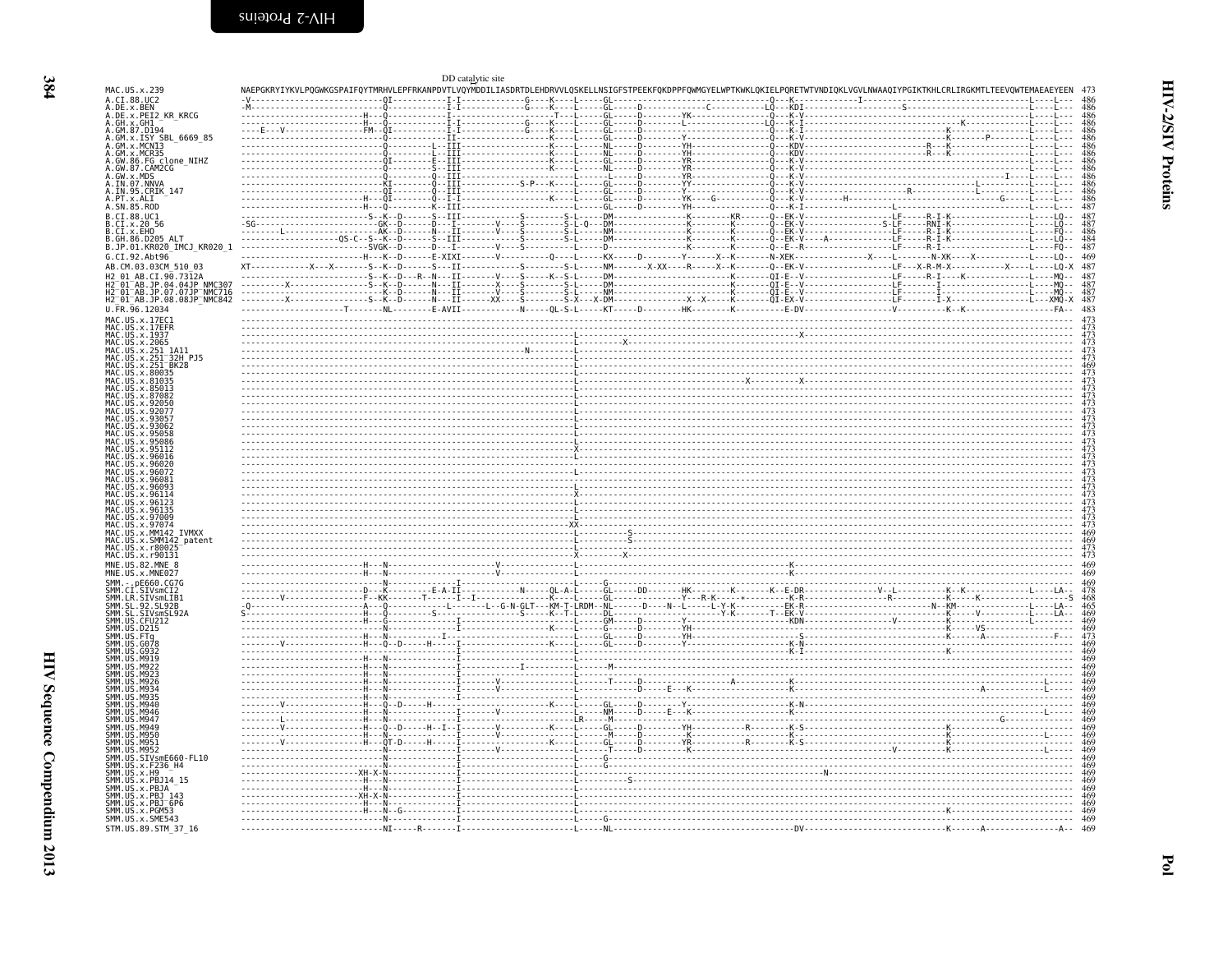<span id="page-12-0"></span>

| KIILSQEQEGCYYQEGKPLEATVIKSQDNQWSYKIHQEDKI.LKVGKFAKIKNTHTNGVRLLAHVIQKIGKEAIVIWGQVPKFHLPVEKDVWEQWWTDYWQVTWIPEWDFISTPPLVRLVFNLVKDPIEGEETYYTDGSCNKQSKEGKAGYITDRGKDKVKVLEQTTNQQ<br>MAC.US.x.239<br>A.CI.88.UC2<br>A.DE.x.PEI2 KR KRCG<br>A.GH.x.GH1<br>A.GM.87.D194<br>A.GM.x.ISY SBL 6669 85<br>GM.x.MCNI3<br>A.GM.x.MCR35<br>A.GW.86.FG clone NIHZ<br>A.GW.87.CĀMŽČĞ<br>A.GW.x.MDS<br>A.IN.07.NNVA<br>A.IN.95.CRIK_147<br>A.PT.x.ALI<br>A.SN.85.ROD<br>B.CI.88.UC1<br>B.CI.x.20 56<br>B.CI.x.EHO<br>B.GH.86.D205 ALT<br>B.JP.01.KR020 IMCJ KR020 1<br>G.CI.92.Abt96<br>$x_1 = \frac{1}{2}, \frac{1}{2}, \frac{1}{2}, \frac{1}{2}, \frac{1}{2}, \frac{1}{2}, \frac{1}{2}, \frac{1}{2}, \frac{1}{2}, \frac{1}{2}, \frac{1}{2}, \frac{1}{2}, \frac{1}{2}, \frac{1}{2}, \frac{1}{2}, \frac{1}{2}, \frac{1}{2}, \frac{1}{2}, \frac{1}{2}, \frac{1}{2}, \frac{1}{2}, \frac{1}{2}, \frac{1}{2}, \frac{1}{2}, \frac{1}{2}, \frac{1}{2}, \frac{1}{2}, \frac{1}{2}, \frac{1}{2}, \frac{1}{2}, \frac{1}{2$<br>AB.CM.03.03CM 510 03<br>AB.CI.90.7312A<br>H2-01-AB.JP.04.04JP NMC307<br>H2-01-AB.JP.07.07JP NMC716<br>H2_01_AB.JP.08.08JP_NMC842<br>U.FR.96.12034<br>MAC.US.x.17EC1<br>MAC.US.x.17EFR<br>MAC.US.x.1937<br>MAC.US.x.2065<br>MAC.US.x.251_1A11<br>MAC.US.x.251 <sup>-</sup> 32H PJ5<br>US.x.80035<br>. U.S. x . 97009<br>. U.S. x . 9707<br>MAC.US.x.MM142 IVMXX<br>MAC.US.x.SMM142 patent<br>MAC.US.x.r80025<br>MAC.US.x.r90131<br>MNF US 82 MNF 8<br>MNE.US.x.MNE027<br>nFA60.0676<br>SMM.CI.SIVsmCI2<br>SMM.LR.SIVsmLIB1<br>SMM. SL. 92. SL92B<br>.STVsmSL92A<br>M946<br><b>SMM</b><br>M <sub>94</sub><br>ŠMM.US<br>M949<br><b>SMM IIS</b><br>M950<br>SMM.US.M951<br>SMM.US.M952<br>SMM.US.SIVsmE660-FL10<br>SMM.US.x.F236_H4<br>SMM.US.x.H9<br>SMM.US.x.PBJ14_15<br>SMM.US.x.PBJA<br>SMM.US.x.PBJ 143<br>SMM.US.x.PBJ <sup>-</sup> 6P6<br>SMM.US.x.PGM53<br>SMM.US.x.SME543 |                     |  |  | p51 RT end_p15 RNase H start |  |
|-------------------------------------------------------------------------------------------------------------------------------------------------------------------------------------------------------------------------------------------------------------------------------------------------------------------------------------------------------------------------------------------------------------------------------------------------------------------------------------------------------------------------------------------------------------------------------------------------------------------------------------------------------------------------------------------------------------------------------------------------------------------------------------------------------------------------------------------------------------------------------------------------------------------------------------------------------------------------------------------------------------------------------------------------------------------------------------------------------------------------------------------------------------------------------------------------------------------------------------------------------------------------------------------------------------------------------------------------------------------------------------------------------------------------------------------------------------------------------------------------------------------------------------------------------------------------------------------------------------------------------------------------------------------------------------------------------------------------------------------------------------------------------------------------------------------------------------------------------------------------------|---------------------|--|--|------------------------------|--|
|                                                                                                                                                                                                                                                                                                                                                                                                                                                                                                                                                                                                                                                                                                                                                                                                                                                                                                                                                                                                                                                                                                                                                                                                                                                                                                                                                                                                                                                                                                                                                                                                                                                                                                                                                                                                                                                                               |                     |  |  |                              |  |
|                                                                                                                                                                                                                                                                                                                                                                                                                                                                                                                                                                                                                                                                                                                                                                                                                                                                                                                                                                                                                                                                                                                                                                                                                                                                                                                                                                                                                                                                                                                                                                                                                                                                                                                                                                                                                                                                               | A.DE.x.BEN          |  |  |                              |  |
|                                                                                                                                                                                                                                                                                                                                                                                                                                                                                                                                                                                                                                                                                                                                                                                                                                                                                                                                                                                                                                                                                                                                                                                                                                                                                                                                                                                                                                                                                                                                                                                                                                                                                                                                                                                                                                                                               |                     |  |  |                              |  |
|                                                                                                                                                                                                                                                                                                                                                                                                                                                                                                                                                                                                                                                                                                                                                                                                                                                                                                                                                                                                                                                                                                                                                                                                                                                                                                                                                                                                                                                                                                                                                                                                                                                                                                                                                                                                                                                                               |                     |  |  |                              |  |
|                                                                                                                                                                                                                                                                                                                                                                                                                                                                                                                                                                                                                                                                                                                                                                                                                                                                                                                                                                                                                                                                                                                                                                                                                                                                                                                                                                                                                                                                                                                                                                                                                                                                                                                                                                                                                                                                               |                     |  |  |                              |  |
|                                                                                                                                                                                                                                                                                                                                                                                                                                                                                                                                                                                                                                                                                                                                                                                                                                                                                                                                                                                                                                                                                                                                                                                                                                                                                                                                                                                                                                                                                                                                                                                                                                                                                                                                                                                                                                                                               |                     |  |  |                              |  |
|                                                                                                                                                                                                                                                                                                                                                                                                                                                                                                                                                                                                                                                                                                                                                                                                                                                                                                                                                                                                                                                                                                                                                                                                                                                                                                                                                                                                                                                                                                                                                                                                                                                                                                                                                                                                                                                                               |                     |  |  |                              |  |
|                                                                                                                                                                                                                                                                                                                                                                                                                                                                                                                                                                                                                                                                                                                                                                                                                                                                                                                                                                                                                                                                                                                                                                                                                                                                                                                                                                                                                                                                                                                                                                                                                                                                                                                                                                                                                                                                               |                     |  |  |                              |  |
|                                                                                                                                                                                                                                                                                                                                                                                                                                                                                                                                                                                                                                                                                                                                                                                                                                                                                                                                                                                                                                                                                                                                                                                                                                                                                                                                                                                                                                                                                                                                                                                                                                                                                                                                                                                                                                                                               |                     |  |  |                              |  |
|                                                                                                                                                                                                                                                                                                                                                                                                                                                                                                                                                                                                                                                                                                                                                                                                                                                                                                                                                                                                                                                                                                                                                                                                                                                                                                                                                                                                                                                                                                                                                                                                                                                                                                                                                                                                                                                                               |                     |  |  |                              |  |
|                                                                                                                                                                                                                                                                                                                                                                                                                                                                                                                                                                                                                                                                                                                                                                                                                                                                                                                                                                                                                                                                                                                                                                                                                                                                                                                                                                                                                                                                                                                                                                                                                                                                                                                                                                                                                                                                               |                     |  |  |                              |  |
|                                                                                                                                                                                                                                                                                                                                                                                                                                                                                                                                                                                                                                                                                                                                                                                                                                                                                                                                                                                                                                                                                                                                                                                                                                                                                                                                                                                                                                                                                                                                                                                                                                                                                                                                                                                                                                                                               |                     |  |  |                              |  |
|                                                                                                                                                                                                                                                                                                                                                                                                                                                                                                                                                                                                                                                                                                                                                                                                                                                                                                                                                                                                                                                                                                                                                                                                                                                                                                                                                                                                                                                                                                                                                                                                                                                                                                                                                                                                                                                                               |                     |  |  |                              |  |
|                                                                                                                                                                                                                                                                                                                                                                                                                                                                                                                                                                                                                                                                                                                                                                                                                                                                                                                                                                                                                                                                                                                                                                                                                                                                                                                                                                                                                                                                                                                                                                                                                                                                                                                                                                                                                                                                               |                     |  |  |                              |  |
|                                                                                                                                                                                                                                                                                                                                                                                                                                                                                                                                                                                                                                                                                                                                                                                                                                                                                                                                                                                                                                                                                                                                                                                                                                                                                                                                                                                                                                                                                                                                                                                                                                                                                                                                                                                                                                                                               |                     |  |  |                              |  |
|                                                                                                                                                                                                                                                                                                                                                                                                                                                                                                                                                                                                                                                                                                                                                                                                                                                                                                                                                                                                                                                                                                                                                                                                                                                                                                                                                                                                                                                                                                                                                                                                                                                                                                                                                                                                                                                                               |                     |  |  |                              |  |
|                                                                                                                                                                                                                                                                                                                                                                                                                                                                                                                                                                                                                                                                                                                                                                                                                                                                                                                                                                                                                                                                                                                                                                                                                                                                                                                                                                                                                                                                                                                                                                                                                                                                                                                                                                                                                                                                               |                     |  |  |                              |  |
|                                                                                                                                                                                                                                                                                                                                                                                                                                                                                                                                                                                                                                                                                                                                                                                                                                                                                                                                                                                                                                                                                                                                                                                                                                                                                                                                                                                                                                                                                                                                                                                                                                                                                                                                                                                                                                                                               |                     |  |  |                              |  |
|                                                                                                                                                                                                                                                                                                                                                                                                                                                                                                                                                                                                                                                                                                                                                                                                                                                                                                                                                                                                                                                                                                                                                                                                                                                                                                                                                                                                                                                                                                                                                                                                                                                                                                                                                                                                                                                                               |                     |  |  |                              |  |
|                                                                                                                                                                                                                                                                                                                                                                                                                                                                                                                                                                                                                                                                                                                                                                                                                                                                                                                                                                                                                                                                                                                                                                                                                                                                                                                                                                                                                                                                                                                                                                                                                                                                                                                                                                                                                                                                               |                     |  |  |                              |  |
|                                                                                                                                                                                                                                                                                                                                                                                                                                                                                                                                                                                                                                                                                                                                                                                                                                                                                                                                                                                                                                                                                                                                                                                                                                                                                                                                                                                                                                                                                                                                                                                                                                                                                                                                                                                                                                                                               |                     |  |  |                              |  |
|                                                                                                                                                                                                                                                                                                                                                                                                                                                                                                                                                                                                                                                                                                                                                                                                                                                                                                                                                                                                                                                                                                                                                                                                                                                                                                                                                                                                                                                                                                                                                                                                                                                                                                                                                                                                                                                                               |                     |  |  |                              |  |
|                                                                                                                                                                                                                                                                                                                                                                                                                                                                                                                                                                                                                                                                                                                                                                                                                                                                                                                                                                                                                                                                                                                                                                                                                                                                                                                                                                                                                                                                                                                                                                                                                                                                                                                                                                                                                                                                               |                     |  |  |                              |  |
|                                                                                                                                                                                                                                                                                                                                                                                                                                                                                                                                                                                                                                                                                                                                                                                                                                                                                                                                                                                                                                                                                                                                                                                                                                                                                                                                                                                                                                                                                                                                                                                                                                                                                                                                                                                                                                                                               |                     |  |  |                              |  |
|                                                                                                                                                                                                                                                                                                                                                                                                                                                                                                                                                                                                                                                                                                                                                                                                                                                                                                                                                                                                                                                                                                                                                                                                                                                                                                                                                                                                                                                                                                                                                                                                                                                                                                                                                                                                                                                                               |                     |  |  |                              |  |
|                                                                                                                                                                                                                                                                                                                                                                                                                                                                                                                                                                                                                                                                                                                                                                                                                                                                                                                                                                                                                                                                                                                                                                                                                                                                                                                                                                                                                                                                                                                                                                                                                                                                                                                                                                                                                                                                               |                     |  |  |                              |  |
|                                                                                                                                                                                                                                                                                                                                                                                                                                                                                                                                                                                                                                                                                                                                                                                                                                                                                                                                                                                                                                                                                                                                                                                                                                                                                                                                                                                                                                                                                                                                                                                                                                                                                                                                                                                                                                                                               |                     |  |  |                              |  |
|                                                                                                                                                                                                                                                                                                                                                                                                                                                                                                                                                                                                                                                                                                                                                                                                                                                                                                                                                                                                                                                                                                                                                                                                                                                                                                                                                                                                                                                                                                                                                                                                                                                                                                                                                                                                                                                                               |                     |  |  |                              |  |
|                                                                                                                                                                                                                                                                                                                                                                                                                                                                                                                                                                                                                                                                                                                                                                                                                                                                                                                                                                                                                                                                                                                                                                                                                                                                                                                                                                                                                                                                                                                                                                                                                                                                                                                                                                                                                                                                               |                     |  |  |                              |  |
|                                                                                                                                                                                                                                                                                                                                                                                                                                                                                                                                                                                                                                                                                                                                                                                                                                                                                                                                                                                                                                                                                                                                                                                                                                                                                                                                                                                                                                                                                                                                                                                                                                                                                                                                                                                                                                                                               |                     |  |  |                              |  |
|                                                                                                                                                                                                                                                                                                                                                                                                                                                                                                                                                                                                                                                                                                                                                                                                                                                                                                                                                                                                                                                                                                                                                                                                                                                                                                                                                                                                                                                                                                                                                                                                                                                                                                                                                                                                                                                                               |                     |  |  |                              |  |
|                                                                                                                                                                                                                                                                                                                                                                                                                                                                                                                                                                                                                                                                                                                                                                                                                                                                                                                                                                                                                                                                                                                                                                                                                                                                                                                                                                                                                                                                                                                                                                                                                                                                                                                                                                                                                                                                               |                     |  |  |                              |  |
|                                                                                                                                                                                                                                                                                                                                                                                                                                                                                                                                                                                                                                                                                                                                                                                                                                                                                                                                                                                                                                                                                                                                                                                                                                                                                                                                                                                                                                                                                                                                                                                                                                                                                                                                                                                                                                                                               |                     |  |  |                              |  |
|                                                                                                                                                                                                                                                                                                                                                                                                                                                                                                                                                                                                                                                                                                                                                                                                                                                                                                                                                                                                                                                                                                                                                                                                                                                                                                                                                                                                                                                                                                                                                                                                                                                                                                                                                                                                                                                                               |                     |  |  |                              |  |
|                                                                                                                                                                                                                                                                                                                                                                                                                                                                                                                                                                                                                                                                                                                                                                                                                                                                                                                                                                                                                                                                                                                                                                                                                                                                                                                                                                                                                                                                                                                                                                                                                                                                                                                                                                                                                                                                               |                     |  |  |                              |  |
|                                                                                                                                                                                                                                                                                                                                                                                                                                                                                                                                                                                                                                                                                                                                                                                                                                                                                                                                                                                                                                                                                                                                                                                                                                                                                                                                                                                                                                                                                                                                                                                                                                                                                                                                                                                                                                                                               |                     |  |  |                              |  |
|                                                                                                                                                                                                                                                                                                                                                                                                                                                                                                                                                                                                                                                                                                                                                                                                                                                                                                                                                                                                                                                                                                                                                                                                                                                                                                                                                                                                                                                                                                                                                                                                                                                                                                                                                                                                                                                                               |                     |  |  |                              |  |
|                                                                                                                                                                                                                                                                                                                                                                                                                                                                                                                                                                                                                                                                                                                                                                                                                                                                                                                                                                                                                                                                                                                                                                                                                                                                                                                                                                                                                                                                                                                                                                                                                                                                                                                                                                                                                                                                               |                     |  |  |                              |  |
|                                                                                                                                                                                                                                                                                                                                                                                                                                                                                                                                                                                                                                                                                                                                                                                                                                                                                                                                                                                                                                                                                                                                                                                                                                                                                                                                                                                                                                                                                                                                                                                                                                                                                                                                                                                                                                                                               |                     |  |  |                              |  |
|                                                                                                                                                                                                                                                                                                                                                                                                                                                                                                                                                                                                                                                                                                                                                                                                                                                                                                                                                                                                                                                                                                                                                                                                                                                                                                                                                                                                                                                                                                                                                                                                                                                                                                                                                                                                                                                                               |                     |  |  |                              |  |
|                                                                                                                                                                                                                                                                                                                                                                                                                                                                                                                                                                                                                                                                                                                                                                                                                                                                                                                                                                                                                                                                                                                                                                                                                                                                                                                                                                                                                                                                                                                                                                                                                                                                                                                                                                                                                                                                               |                     |  |  |                              |  |
|                                                                                                                                                                                                                                                                                                                                                                                                                                                                                                                                                                                                                                                                                                                                                                                                                                                                                                                                                                                                                                                                                                                                                                                                                                                                                                                                                                                                                                                                                                                                                                                                                                                                                                                                                                                                                                                                               |                     |  |  |                              |  |
|                                                                                                                                                                                                                                                                                                                                                                                                                                                                                                                                                                                                                                                                                                                                                                                                                                                                                                                                                                                                                                                                                                                                                                                                                                                                                                                                                                                                                                                                                                                                                                                                                                                                                                                                                                                                                                                                               |                     |  |  |                              |  |
|                                                                                                                                                                                                                                                                                                                                                                                                                                                                                                                                                                                                                                                                                                                                                                                                                                                                                                                                                                                                                                                                                                                                                                                                                                                                                                                                                                                                                                                                                                                                                                                                                                                                                                                                                                                                                                                                               |                     |  |  |                              |  |
|                                                                                                                                                                                                                                                                                                                                                                                                                                                                                                                                                                                                                                                                                                                                                                                                                                                                                                                                                                                                                                                                                                                                                                                                                                                                                                                                                                                                                                                                                                                                                                                                                                                                                                                                                                                                                                                                               |                     |  |  |                              |  |
|                                                                                                                                                                                                                                                                                                                                                                                                                                                                                                                                                                                                                                                                                                                                                                                                                                                                                                                                                                                                                                                                                                                                                                                                                                                                                                                                                                                                                                                                                                                                                                                                                                                                                                                                                                                                                                                                               |                     |  |  |                              |  |
|                                                                                                                                                                                                                                                                                                                                                                                                                                                                                                                                                                                                                                                                                                                                                                                                                                                                                                                                                                                                                                                                                                                                                                                                                                                                                                                                                                                                                                                                                                                                                                                                                                                                                                                                                                                                                                                                               |                     |  |  |                              |  |
|                                                                                                                                                                                                                                                                                                                                                                                                                                                                                                                                                                                                                                                                                                                                                                                                                                                                                                                                                                                                                                                                                                                                                                                                                                                                                                                                                                                                                                                                                                                                                                                                                                                                                                                                                                                                                                                                               | STM.US.89.STM 37 16 |  |  |                              |  |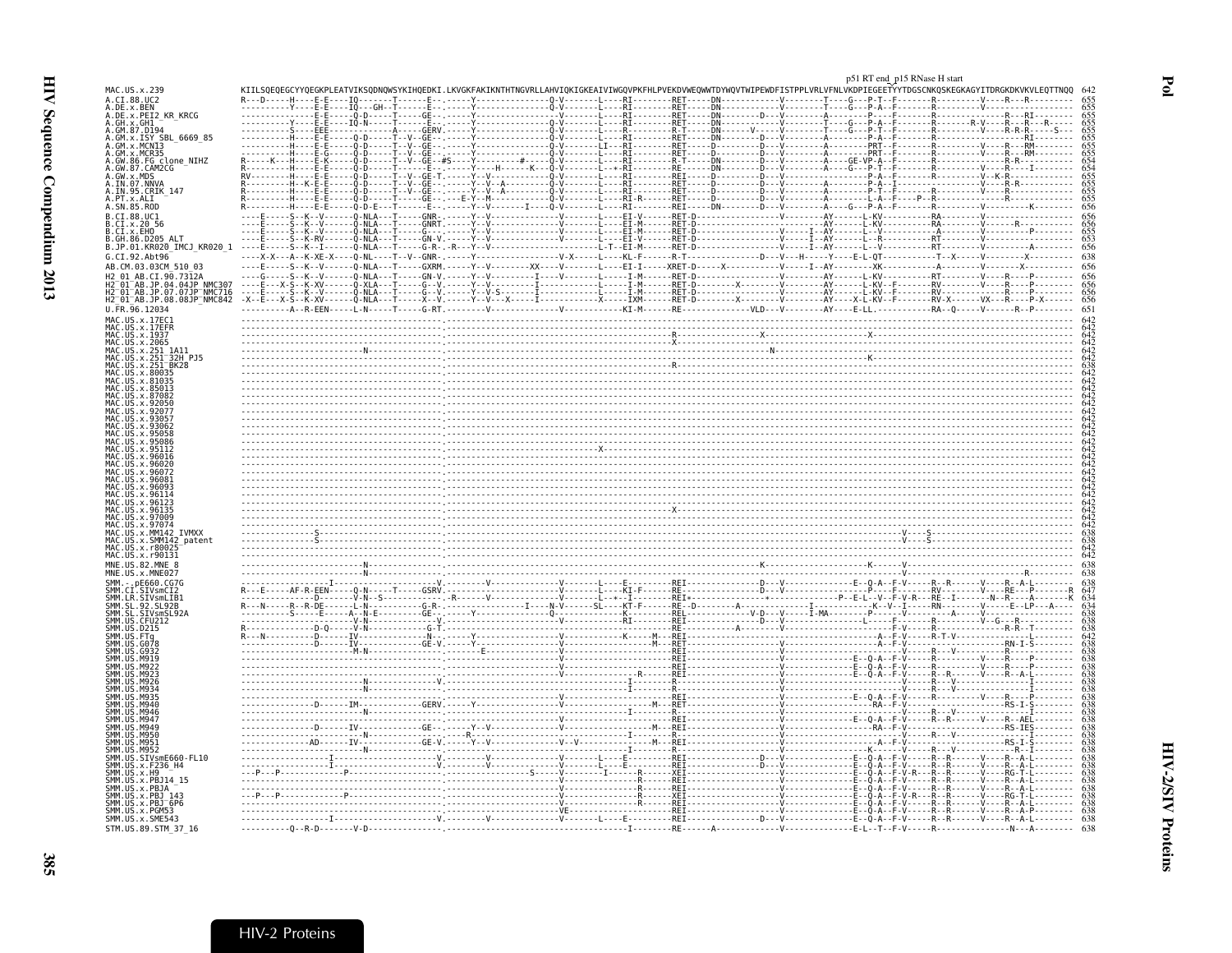<span id="page-13-0"></span>

|                                                                                       |                                                                                                                                                                                | p15 RNase H end_p31 Integrase start |  |                      |
|---------------------------------------------------------------------------------------|--------------------------------------------------------------------------------------------------------------------------------------------------------------------------------|-------------------------------------|--|----------------------|
| MAC.US.x.239<br>A.CI.88.UC2                                                           | AELEAFLMALTDSGPKANIIVDSQYVMGIITGCPTESESRLVNQIIEEMIKKSEIYVAWVPAHKGIGGNQEIDHLVSQGIRQVLF.LEKIEPAQEEHDKYHSNVKELVFKFGLPRIVARQIVDTCDKCHQKGEAIHGQANSDLGTWQMDCTHLEGKIIIVAVHVASGFIE 811 |                                     |  |                      |
| A.DE.x.BEN<br>A.DE.x.PEI2 KR KRCG                                                     |                                                                                                                                                                                |                                     |  |                      |
| A.GH.x.GH1<br>A.GM.87.D194                                                            |                                                                                                                                                                                |                                     |  |                      |
| A.GM.x.ISY SBL 6669 85<br>A.GM.x.MCNI3                                                |                                                                                                                                                                                |                                     |  |                      |
| A.GM.x.MCR35                                                                          |                                                                                                                                                                                |                                     |  |                      |
| A.GW.86.FG clone_NIHZ<br>A.GW.87.CAM2CG                                               |                                                                                                                                                                                |                                     |  |                      |
| A.GW.x.MDS<br>A.IN.07.NNVA                                                            |                                                                                                                                                                                |                                     |  |                      |
| A.IN.95.CRIK_147<br>A.PT.x.ALI                                                        |                                                                                                                                                                                |                                     |  |                      |
| A.SN.85.ROD<br>B.CI.88.UC1                                                            |                                                                                                                                                                                |                                     |  |                      |
| B.CI.x.20.56<br>B.CI.X.EHO                                                            |                                                                                                                                                                                |                                     |  |                      |
| B.GH.86.D205 ALT<br>B.JP.01.KR020_IMCJ_KR020_1                                        |                                                                                                                                                                                |                                     |  |                      |
| G.CI.92.Abt96                                                                         |                                                                                                                                                                                |                                     |  |                      |
| AB.CM.03.03CM 510 03                                                                  |                                                                                                                                                                                |                                     |  |                      |
| H2 01 AB.CI.90.7312A<br>H2-01-AB.JP.04.04JP NMC307<br>H2-01-AB.JP.07.07JP NMC716      |                                                                                                                                                                                |                                     |  |                      |
| H2 <sup>-01-AB.JP.08.08JP-NMC842</sup>                                                |                                                                                                                                                                                |                                     |  |                      |
| U.FR.96.12034<br>MAC.US.x.17EC1                                                       |                                                                                                                                                                                |                                     |  | 811                  |
| MAC.US.x.17EFR                                                                        |                                                                                                                                                                                |                                     |  | $811$<br>$811$       |
| MAC.US.x.1937<br>MAC.US.x.2065<br>MAC.US.x.251_1A11                                   |                                                                                                                                                                                |                                     |  | $\frac{811}{811}$    |
| MAC.US.x.251 <sup>-</sup> 32H PJ5                                                     |                                                                                                                                                                                |                                     |  | 811                  |
| US.x.251<br>.US.x.80035                                                               |                                                                                                                                                                                |                                     |  |                      |
| US.x.81035                                                                            |                                                                                                                                                                                |                                     |  |                      |
|                                                                                       |                                                                                                                                                                                |                                     |  |                      |
|                                                                                       |                                                                                                                                                                                |                                     |  |                      |
|                                                                                       |                                                                                                                                                                                |                                     |  |                      |
|                                                                                       |                                                                                                                                                                                |                                     |  |                      |
|                                                                                       |                                                                                                                                                                                |                                     |  |                      |
|                                                                                       |                                                                                                                                                                                |                                     |  |                      |
| MAC.US.x.96114                                                                        |                                                                                                                                                                                |                                     |  |                      |
|                                                                                       |                                                                                                                                                                                |                                     |  |                      |
| MAC.US.x.96135<br>MAC.US.x.97009                                                      | $\overbrace{\mathbf{1}_{\text{max}}$                                                                                                                                           |                                     |  |                      |
| MAC.US.x.9707<br>MAC.US.x.MM142 IVMXX                                                 |                                                                                                                                                                                |                                     |  | 807                  |
| US.x.SMM142 patent<br>MAC.US.x.r80025                                                 |                                                                                                                                                                                |                                     |  | 807<br>811           |
| MAC.US.x.r90131<br>MNE.US.82.MNE 8                                                    |                                                                                                                                                                                |                                     |  | 811<br>807           |
| MNE.US.x.MNE027                                                                       |                                                                                                                                                                                |                                     |  | 807<br>807           |
| $-$ . pE660. CG7G<br>SMM.CT                                                           |                                                                                                                                                                                |                                     |  | 816                  |
| SMM.CI.SIVSMCI2<br>SMM.LR.SIVSMLIB1<br>SMM.SL.92.SL92B                                |                                                                                                                                                                                |                                     |  | $\frac{801}{803}$    |
| SMM. ŠĻ. ŠIVSMSL92A<br>SMM.US.CFU212                                                  |                                                                                                                                                                                |                                     |  | 806                  |
| SMM.US.D215                                                                           |                                                                                                                                                                                |                                     |  | 807<br>$\frac{8}{1}$ |
|                                                                                       |                                                                                                                                                                                |                                     |  | $\frac{807}{807}$    |
|                                                                                       |                                                                                                                                                                                |                                     |  |                      |
|                                                                                       |                                                                                                                                                                                |                                     |  |                      |
|                                                                                       |                                                                                                                                                                                |                                     |  |                      |
|                                                                                       |                                                                                                                                                                                |                                     |  |                      |
|                                                                                       |                                                                                                                                                                                |                                     |  |                      |
| M951                                                                                  |                                                                                                                                                                                |                                     |  | 807<br>807           |
| SMM IIS<br>SMM.US.SIVsmE660-FL10                                                      |                                                                                                                                                                                |                                     |  | 807<br>807           |
| SMM.US.x.F236_H4<br>SMM.US.x.H9                                                       |                                                                                                                                                                                |                                     |  | 806<br>807           |
| SMM.US.x.PBJ14_15                                                                     |                                                                                                                                                                                |                                     |  | 807                  |
| SMM.US.x.PBJA                                                                         |                                                                                                                                                                                |                                     |  | $\frac{807}{807}$    |
| SINN. US. X. PBJ<br>SMM. US. x. PBJ 143<br>SMM. US. x. PBJ 6P6<br>SMM. US. x. PGME542 |                                                                                                                                                                                |                                     |  | 807                  |
| SMM. US. x. SME543<br>STM.US.89.STM 37 16                                             |                                                                                                                                                                                |                                     |  |                      |
|                                                                                       |                                                                                                                                                                                |                                     |  |                      |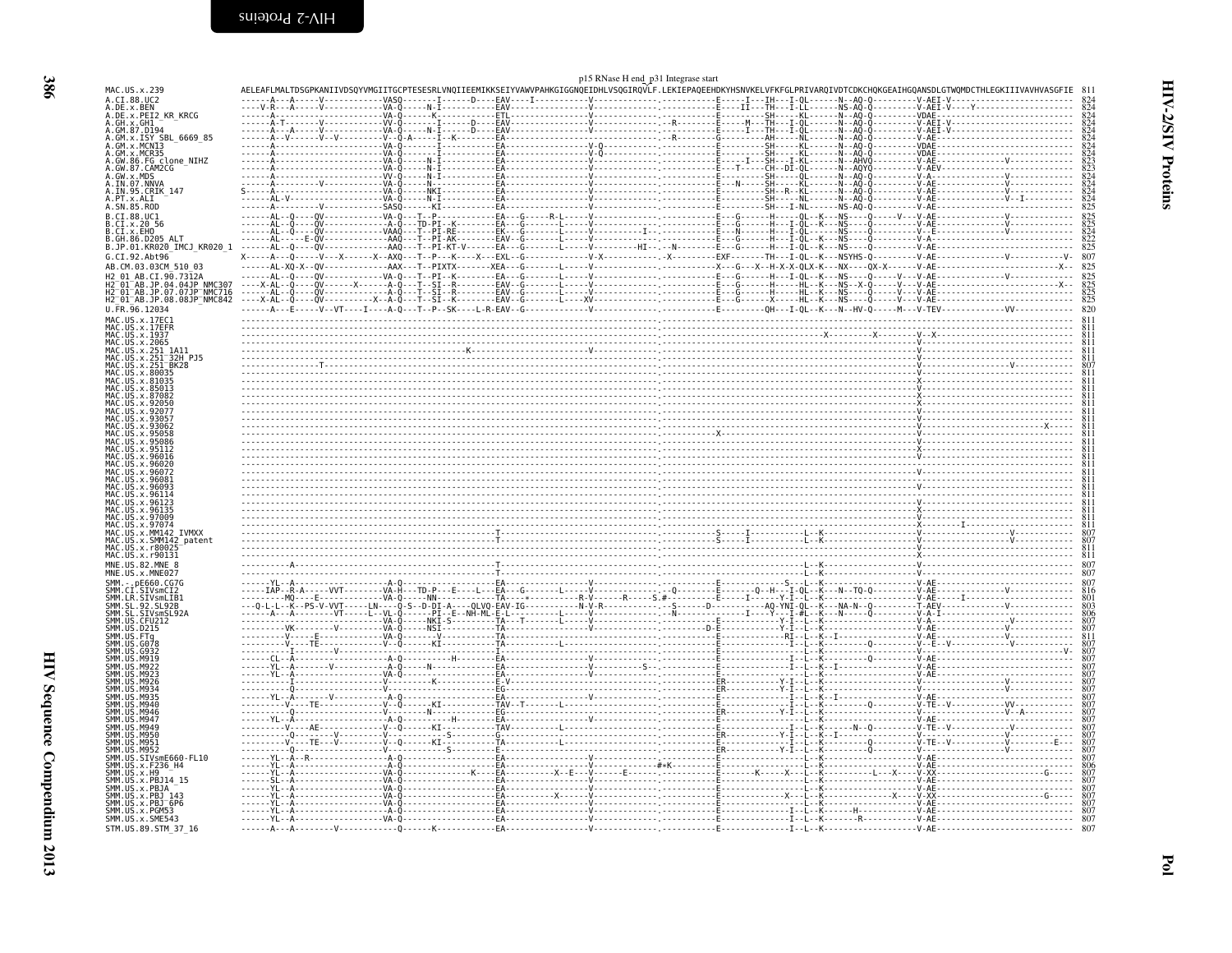| MAC.US.x.239                                                                              |                                                                                                                                                                                                                                                                 |  |  | AEVIPQETGRQTALFLLKLAGRWPITHLHTDNGANFASQEVKMVAWWAGIEHTFGVPYNPQSQGVVEAMNHHLKNQIDRIREQANSVETIVLMAVHCMNFKRRGGIGDMTPAERLINMITTEQEIQFQQSKNSKFKNFRVYYREGRDQLWKGPGELLWKGEGAVILKVGT |  |  |  |
|-------------------------------------------------------------------------------------------|-----------------------------------------------------------------------------------------------------------------------------------------------------------------------------------------------------------------------------------------------------------------|--|--|----------------------------------------------------------------------------------------------------------------------------------------------------------------------------|--|--|--|
| A.CI.88.UC2<br>A.DE.x.BEN                                                                 |                                                                                                                                                                                                                                                                 |  |  |                                                                                                                                                                            |  |  |  |
|                                                                                           | .DE.x.PEI2_KR_KRCG                                                                                                                                                                                                                                              |  |  |                                                                                                                                                                            |  |  |  |
| .GH.x.GH1<br>.GM.87.D194                                                                  |                                                                                                                                                                                                                                                                 |  |  |                                                                                                                                                                            |  |  |  |
|                                                                                           | .GM.x.ISY SBL_6669_85                                                                                                                                                                                                                                           |  |  |                                                                                                                                                                            |  |  |  |
| .GM.x.MCN13<br>GM.x.MCR35                                                                 |                                                                                                                                                                                                                                                                 |  |  |                                                                                                                                                                            |  |  |  |
|                                                                                           |                                                                                                                                                                                                                                                                 |  |  |                                                                                                                                                                            |  |  |  |
|                                                                                           | .GW.86.FG_clone_NIHZ<br>.GW.87.CAM2CG                                                                                                                                                                                                                           |  |  |                                                                                                                                                                            |  |  |  |
| .GW.x.MDS<br>.GW.x.MDS<br>.IN.07.NNVA                                                     |                                                                                                                                                                                                                                                                 |  |  |                                                                                                                                                                            |  |  |  |
|                                                                                           | A.IN.95.CRIK_147<br>A.PT.x.ALI                                                                                                                                                                                                                                  |  |  |                                                                                                                                                                            |  |  |  |
| .SN.85.ROD                                                                                |                                                                                                                                                                                                                                                                 |  |  |                                                                                                                                                                            |  |  |  |
| .CI.88.UC1                                                                                |                                                                                                                                                                                                                                                                 |  |  |                                                                                                                                                                            |  |  |  |
|                                                                                           | ci.so.:00 56<br>ci.x.20 56<br>ci.x.EHO<br>GH.86.D205 ALT                                                                                                                                                                                                        |  |  |                                                                                                                                                                            |  |  |  |
|                                                                                           |                                                                                                                                                                                                                                                                 |  |  |                                                                                                                                                                            |  |  |  |
|                                                                                           | B.JP.01.KR020 IMCJ KR020 1                                                                                                                                                                                                                                      |  |  |                                                                                                                                                                            |  |  |  |
| G.CI.92.Abt96                                                                             |                                                                                                                                                                                                                                                                 |  |  |                                                                                                                                                                            |  |  |  |
|                                                                                           | AB.CM.03.03CM_510_03                                                                                                                                                                                                                                            |  |  |                                                                                                                                                                            |  |  |  |
|                                                                                           | H2 01 AB.CI.90.7312A                                                                                                                                                                                                                                            |  |  |                                                                                                                                                                            |  |  |  |
|                                                                                           | H2 01 AB.JP.04.04JP NMC307                                                                                                                                                                                                                                      |  |  |                                                                                                                                                                            |  |  |  |
|                                                                                           | H2-01-AB.JP.07.07JP-NMC716<br>H2-01-AB.JP.07.07JP-NMC716                                                                                                                                                                                                        |  |  |                                                                                                                                                                            |  |  |  |
| U.FR.96.12034                                                                             |                                                                                                                                                                                                                                                                 |  |  |                                                                                                                                                                            |  |  |  |
| MAC.US.x.17EC1                                                                            |                                                                                                                                                                                                                                                                 |  |  |                                                                                                                                                                            |  |  |  |
|                                                                                           |                                                                                                                                                                                                                                                                 |  |  |                                                                                                                                                                            |  |  |  |
|                                                                                           | MAC. US . x. 17EC1<br>MAC. US . x. 17EFR<br>MAC. US . x. 1955<br>MAC. US . x. 2965<br>MAC. US . x. 251–311<br>MAC. US . x. 251–3828<br>MAC. US . x. 80035<br>MAC. US . x. 80035<br>MAC. US . x. 850035<br>MAC. US . x. 850035<br>MAC. US . x. 850035<br>MAC. US |  |  |                                                                                                                                                                            |  |  |  |
|                                                                                           |                                                                                                                                                                                                                                                                 |  |  |                                                                                                                                                                            |  |  |  |
|                                                                                           |                                                                                                                                                                                                                                                                 |  |  |                                                                                                                                                                            |  |  |  |
|                                                                                           |                                                                                                                                                                                                                                                                 |  |  |                                                                                                                                                                            |  |  |  |
|                                                                                           |                                                                                                                                                                                                                                                                 |  |  |                                                                                                                                                                            |  |  |  |
| MAC.US.x.87082                                                                            |                                                                                                                                                                                                                                                                 |  |  |                                                                                                                                                                            |  |  |  |
| MAC.US.x.92050<br>MAC.US.x.92077                                                          |                                                                                                                                                                                                                                                                 |  |  |                                                                                                                                                                            |  |  |  |
| MAC.US.x.9305                                                                             |                                                                                                                                                                                                                                                                 |  |  |                                                                                                                                                                            |  |  |  |
|                                                                                           |                                                                                                                                                                                                                                                                 |  |  |                                                                                                                                                                            |  |  |  |
| MAC.US.x.95058                                                                            |                                                                                                                                                                                                                                                                 |  |  |                                                                                                                                                                            |  |  |  |
| MAC.US.x.95086<br>MAC.US.x.95112                                                          |                                                                                                                                                                                                                                                                 |  |  |                                                                                                                                                                            |  |  |  |
|                                                                                           |                                                                                                                                                                                                                                                                 |  |  |                                                                                                                                                                            |  |  |  |
| MAC.US.x.96020<br>MAC.US.x.96072                                                          |                                                                                                                                                                                                                                                                 |  |  |                                                                                                                                                                            |  |  |  |
| MAC.US.x.96081                                                                            |                                                                                                                                                                                                                                                                 |  |  |                                                                                                                                                                            |  |  |  |
| MAC.US.x.96093                                                                            |                                                                                                                                                                                                                                                                 |  |  |                                                                                                                                                                            |  |  |  |
| MAC.US.x.96114<br>MAC.US.x.96123                                                          |                                                                                                                                                                                                                                                                 |  |  |                                                                                                                                                                            |  |  |  |
| MAC.US.x.96135                                                                            |                                                                                                                                                                                                                                                                 |  |  |                                                                                                                                                                            |  |  |  |
| MAC.US.x.97009<br>MAC.US.x.97074                                                          |                                                                                                                                                                                                                                                                 |  |  |                                                                                                                                                                            |  |  |  |
|                                                                                           | MAC.US.x.MM142 IVMXX<br>MAC.US.x.SMM142 patent                                                                                                                                                                                                                  |  |  |                                                                                                                                                                            |  |  |  |
| MAC.US.x.r80025                                                                           |                                                                                                                                                                                                                                                                 |  |  |                                                                                                                                                                            |  |  |  |
| MAC.US.x.r90131                                                                           |                                                                                                                                                                                                                                                                 |  |  |                                                                                                                                                                            |  |  |  |
| MNE.US.82.MNE 8                                                                           |                                                                                                                                                                                                                                                                 |  |  |                                                                                                                                                                            |  |  |  |
| MNE.US.x.MNE027                                                                           |                                                                                                                                                                                                                                                                 |  |  |                                                                                                                                                                            |  |  |  |
| SMM.                                                                                      |                                                                                                                                                                                                                                                                 |  |  |                                                                                                                                                                            |  |  |  |
|                                                                                           |                                                                                                                                                                                                                                                                 |  |  |                                                                                                                                                                            |  |  |  |
|                                                                                           | SMM. - .PEBOU.LG/G<br>SMM.CI.SIVSMLIB1<br>SMM.ER.SIVSMLIB1<br>SMM.SL.92.SL92B<br>SMM.US.CFU212<br>SMM.US.D215<br>SMM.US.D215<br>SMM.US.CR19                                                                                                                     |  |  |                                                                                                                                                                            |  |  |  |
|                                                                                           |                                                                                                                                                                                                                                                                 |  |  |                                                                                                                                                                            |  |  |  |
|                                                                                           |                                                                                                                                                                                                                                                                 |  |  |                                                                                                                                                                            |  |  |  |
| SMM.US.G078                                                                               |                                                                                                                                                                                                                                                                 |  |  |                                                                                                                                                                            |  |  |  |
| SMM.US.                                                                                   |                                                                                                                                                                                                                                                                 |  |  |                                                                                                                                                                            |  |  |  |
|                                                                                           |                                                                                                                                                                                                                                                                 |  |  |                                                                                                                                                                            |  |  |  |
| SMM.US.                                                                                   |                                                                                                                                                                                                                                                                 |  |  |                                                                                                                                                                            |  |  |  |
|                                                                                           |                                                                                                                                                                                                                                                                 |  |  |                                                                                                                                                                            |  |  |  |
| SMM.US.                                                                                   |                                                                                                                                                                                                                                                                 |  |  |                                                                                                                                                                            |  |  |  |
|                                                                                           |                                                                                                                                                                                                                                                                 |  |  |                                                                                                                                                                            |  |  |  |
| SMM.US.                                                                                   |                                                                                                                                                                                                                                                                 |  |  |                                                                                                                                                                            |  |  |  |
| SMM.US.M949                                                                               |                                                                                                                                                                                                                                                                 |  |  |                                                                                                                                                                            |  |  |  |
| SMM.US.M950                                                                               |                                                                                                                                                                                                                                                                 |  |  |                                                                                                                                                                            |  |  |  |
| SMM.US.M951<br>SMM.US.M952                                                                |                                                                                                                                                                                                                                                                 |  |  |                                                                                                                                                                            |  |  |  |
|                                                                                           | SMM.US.SIVsmE660-FL10                                                                                                                                                                                                                                           |  |  |                                                                                                                                                                            |  |  |  |
|                                                                                           |                                                                                                                                                                                                                                                                 |  |  |                                                                                                                                                                            |  |  |  |
|                                                                                           |                                                                                                                                                                                                                                                                 |  |  |                                                                                                                                                                            |  |  |  |
|                                                                                           |                                                                                                                                                                                                                                                                 |  |  |                                                                                                                                                                            |  |  |  |
|                                                                                           |                                                                                                                                                                                                                                                                 |  |  |                                                                                                                                                                            |  |  |  |
| SMM. US. x. F236_H4<br>SMM. US. x. F236_H4<br>SMM. US. x. PBJ14_15<br>SMM. US. x. PBJA___ |                                                                                                                                                                                                                                                                 |  |  |                                                                                                                                                                            |  |  |  |
|                                                                                           |                                                                                                                                                                                                                                                                 |  |  |                                                                                                                                                                            |  |  |  |
|                                                                                           | SHIH.U3.X.FBJA<br>SMM.US.x.PBJ 143<br>SMM.US.x.PBJ 6P6<br>SMM.US.x.PGM53<br>SMM.US.x.SME543<br>STM.US.89.STM_37_16                                                                                                                                              |  |  |                                                                                                                                                                            |  |  |  |

 $Pol$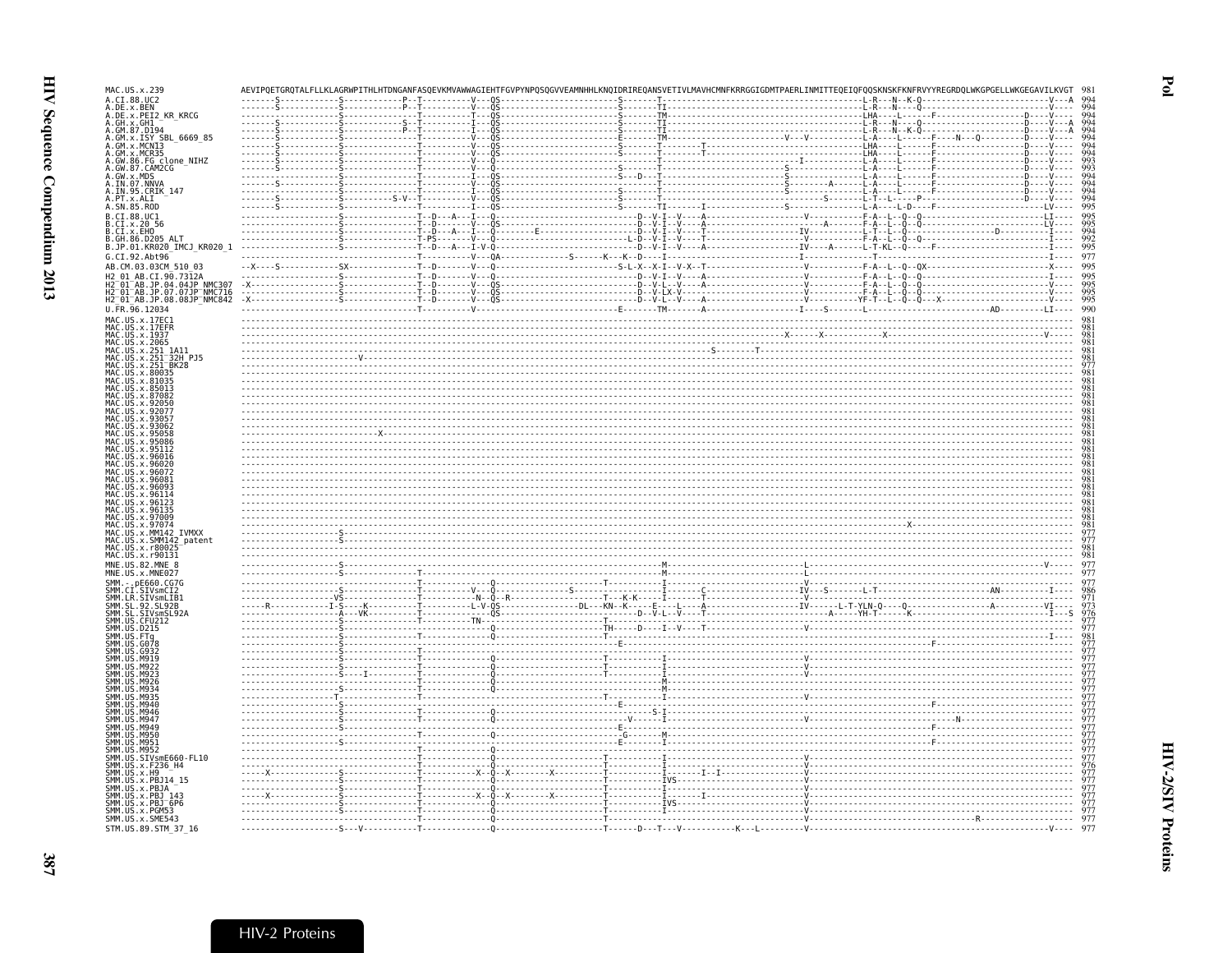<span id="page-15-0"></span>

|                                                                                                                                                                                                                         | p31 Integrase end<br>Pol end                                                                                                                                                                                                                                                                                                                                                                                                                               |
|-------------------------------------------------------------------------------------------------------------------------------------------------------------------------------------------------------------------------|------------------------------------------------------------------------------------------------------------------------------------------------------------------------------------------------------------------------------------------------------------------------------------------------------------------------------------------------------------------------------------------------------------------------------------------------------------|
| MAC.US.x.239                                                                                                                                                                                                            | DIKVVPRRKAKIIKDYGGGKEVDSSSHMEDT.GEAREVA*                                                                                                                                                                                                                                                                                                                                                                                                                   |
| A.CI.88.UC2<br>A.DE.x.BEN                                                                                                                                                                                               |                                                                                                                                                                                                                                                                                                                                                                                                                                                            |
| A.DE.x.PEI2 KR KRCG                                                                                                                                                                                                     |                                                                                                                                                                                                                                                                                                                                                                                                                                                            |
| 4.0E.x.FE12_hk_hktc<br>A.GH.x.GH1<br>A.GM.x.ISY_SBL_6669_85<br>A.GM.x.ISY_SBL_6669_85<br>A.GM.x.MCR35<br>A.GW.86.FG_clone_NIHZ<br>A.GW.86.FG_clone_NIHZ<br>A.GW.87_MDS                                                  |                                                                                                                                                                                                                                                                                                                                                                                                                                                            |
|                                                                                                                                                                                                                         |                                                                                                                                                                                                                                                                                                                                                                                                                                                            |
|                                                                                                                                                                                                                         |                                                                                                                                                                                                                                                                                                                                                                                                                                                            |
| A.GW.x.MDS                                                                                                                                                                                                              |                                                                                                                                                                                                                                                                                                                                                                                                                                                            |
| A.IN.07.NNVA<br>A.IN.07.NNVA<br>A.IN.95.CRIK_147                                                                                                                                                                        |                                                                                                                                                                                                                                                                                                                                                                                                                                                            |
| <br>A.PT.x.ALI<br>A.SN.85.ROD                                                                                                                                                                                           |                                                                                                                                                                                                                                                                                                                                                                                                                                                            |
|                                                                                                                                                                                                                         |                                                                                                                                                                                                                                                                                                                                                                                                                                                            |
|                                                                                                                                                                                                                         |                                                                                                                                                                                                                                                                                                                                                                                                                                                            |
|                                                                                                                                                                                                                         |                                                                                                                                                                                                                                                                                                                                                                                                                                                            |
| G.CI.92.Abt96                                                                                                                                                                                                           | E------------------------TN----.RQTG---                                                                                                                                                                                                                                                                                                                                                                                                                    |
| AB.CM.03.03CM 510 03                                                                                                                                                                                                    | E------------RH-----GL-C-AD----.RQ-S-M-QSDQIP*V-                                                                                                                                                                                                                                                                                                                                                                                                           |
|                                                                                                                                                                                                                         |                                                                                                                                                                                                                                                                                                                                                                                                                                                            |
|                                                                                                                                                                                                                         |                                                                                                                                                                                                                                                                                                                                                                                                                                                            |
|                                                                                                                                                                                                                         |                                                                                                                                                                                                                                                                                                                                                                                                                                                            |
| MAC.US.x.17EC1                                                                                                                                                                                                          |                                                                                                                                                                                                                                                                                                                                                                                                                                                            |
| MAC.US.x.17EFR<br>MAC.US.x.17EFR                                                                                                                                                                                        |                                                                                                                                                                                                                                                                                                                                                                                                                                                            |
| MAC.US.x.2065<br>MAC.US.x.251_1A11                                                                                                                                                                                      |                                                                                                                                                                                                                                                                                                                                                                                                                                                            |
|                                                                                                                                                                                                                         |                                                                                                                                                                                                                                                                                                                                                                                                                                                            |
| MAC.US.x.80035                                                                                                                                                                                                          |                                                                                                                                                                                                                                                                                                                                                                                                                                                            |
| MAC.US.x.80035<br>MAC.US.x.81035<br>MAC.US.x.85013<br>MAC.US.x.92050<br>MAC.US.x.92050<br>MAC.US.x.93057<br>MAC.US.x.93062                                                                                              |                                                                                                                                                                                                                                                                                                                                                                                                                                                            |
|                                                                                                                                                                                                                         |                                                                                                                                                                                                                                                                                                                                                                                                                                                            |
|                                                                                                                                                                                                                         |                                                                                                                                                                                                                                                                                                                                                                                                                                                            |
| MAC.US.x.93062<br>MAC.US.x.95058<br>MAC.US.x.95058                                                                                                                                                                      |                                                                                                                                                                                                                                                                                                                                                                                                                                                            |
| MAČ.ŬŠ.X.95086<br>MAC.US.x.95112                                                                                                                                                                                        |                                                                                                                                                                                                                                                                                                                                                                                                                                                            |
| MAC.ŬŠ.x.96016<br>MAC.US.x.96020                                                                                                                                                                                        |                                                                                                                                                                                                                                                                                                                                                                                                                                                            |
| MAC.US.x.96072<br>MAC.US.x.96072                                                                                                                                                                                        |                                                                                                                                                                                                                                                                                                                                                                                                                                                            |
| MAC.US.x.96093                                                                                                                                                                                                          |                                                                                                                                                                                                                                                                                                                                                                                                                                                            |
| MAC.US.x.9611<br>MAC.US.x.96123                                                                                                                                                                                         |                                                                                                                                                                                                                                                                                                                                                                                                                                                            |
| MAC.US.x.96135                                                                                                                                                                                                          |                                                                                                                                                                                                                                                                                                                                                                                                                                                            |
| MAC.US.x.97009<br>MAC.US.x.97074                                                                                                                                                                                        |                                                                                                                                                                                                                                                                                                                                                                                                                                                            |
| MAC.US.x.MM142 IVMXX<br>MAC.US.x.MM142 IVMXX<br>MAC.US.x.SMM035-patent                                                                                                                                                  |                                                                                                                                                                                                                                                                                                                                                                                                                                                            |
| MAC.US.x.r80025                                                                                                                                                                                                         |                                                                                                                                                                                                                                                                                                                                                                                                                                                            |
| MAC.US.x.r90131<br>MNE.US.82.MNE_8<br>MNE.US.x.MNE027                                                                                                                                                                   |                                                                                                                                                                                                                                                                                                                                                                                                                                                            |
|                                                                                                                                                                                                                         |                                                                                                                                                                                                                                                                                                                                                                                                                                                            |
|                                                                                                                                                                                                                         |                                                                                                                                                                                                                                                                                                                                                                                                                                                            |
| SMM. - .pE660.CG7G<br>SMM.CI.SIVsmCI2<br>SMM.LR.SIVsmLIB1<br>SMM.SL.92.SL92B<br>SMM.SL.SIVsmSL92A                                                                                                                       | $\begin{tabular}{ c c } \hline \multicolumn{3}{ c }{\hline \multicolumn{3}{ c }{\hline \multicolumn{3}{ c }{\hline \multicolumn{3}{ c }{\hline \multicolumn{3}{ c }{\hline \multicolumn{3}{ c }{\hline \multicolumn{3}{ c }{\hline \multicolumn{3}{ c }{\hline \multicolumn{3}{ c }{\hline \multicolumn{3}{ c }{\hline \multicolumn{3}{ c }{\hline \multicolumn{3}{ c }{\hline \multicolumn{3}{ c }{\hline \multicolumn{3}{ c }{\hline \multicolumn{3}{ c$ |
|                                                                                                                                                                                                                         |                                                                                                                                                                                                                                                                                                                                                                                                                                                            |
| SMM.US.CFU212<br>SMM.US.CFU212<br>SMM.US.PTg<br>SMM.US.FTg                                                                                                                                                              |                                                                                                                                                                                                                                                                                                                                                                                                                                                            |
|                                                                                                                                                                                                                         |                                                                                                                                                                                                                                                                                                                                                                                                                                                            |
|                                                                                                                                                                                                                         |                                                                                                                                                                                                                                                                                                                                                                                                                                                            |
| SMM . US . 0078<br>SMM . US . M919<br>SMM . US . M922<br>SMM . US . M923<br>SMM . US . M926<br>SMM . US . M926                                                                                                          |                                                                                                                                                                                                                                                                                                                                                                                                                                                            |
| SMM US M934                                                                                                                                                                                                             |                                                                                                                                                                                                                                                                                                                                                                                                                                                            |
| SMM. US . M935                                                                                                                                                                                                          |                                                                                                                                                                                                                                                                                                                                                                                                                                                            |
| SMM US M940<br>SMM.US.M946                                                                                                                                                                                              |                                                                                                                                                                                                                                                                                                                                                                                                                                                            |
| SMM.US.M947<br>SMM.US.M949                                                                                                                                                                                              |                                                                                                                                                                                                                                                                                                                                                                                                                                                            |
| SMM.US.M950                                                                                                                                                                                                             |                                                                                                                                                                                                                                                                                                                                                                                                                                                            |
| SMM.US.M951<br>SMM.US.M951<br>SMM.US.SIVsmE660-FL10                                                                                                                                                                     |                                                                                                                                                                                                                                                                                                                                                                                                                                                            |
| SMM.US.x.F236 H4                                                                                                                                                                                                        |                                                                                                                                                                                                                                                                                                                                                                                                                                                            |
| SMM . US . x . F 230 – H4<br>SMM . US . x . PB J14 – 15<br>SMM . US . x . PB J14 – 15<br>SMM . US . x . PB J143<br>SMM . US . x . PB J16 – 6<br>SMM . US . x . SME543<br>SMM . US . x . SME543<br>SMM . US . x . SME543 |                                                                                                                                                                                                                                                                                                                                                                                                                                                            |
|                                                                                                                                                                                                                         |                                                                                                                                                                                                                                                                                                                                                                                                                                                            |
|                                                                                                                                                                                                                         |                                                                                                                                                                                                                                                                                                                                                                                                                                                            |
|                                                                                                                                                                                                                         |                                                                                                                                                                                                                                                                                                                                                                                                                                                            |
| STM.US.89.STM 37 16                                                                                                                                                                                                     | -----------------------G--L----R--G---                                                                                                                                                                                                                                                                                                                                                                                                                     |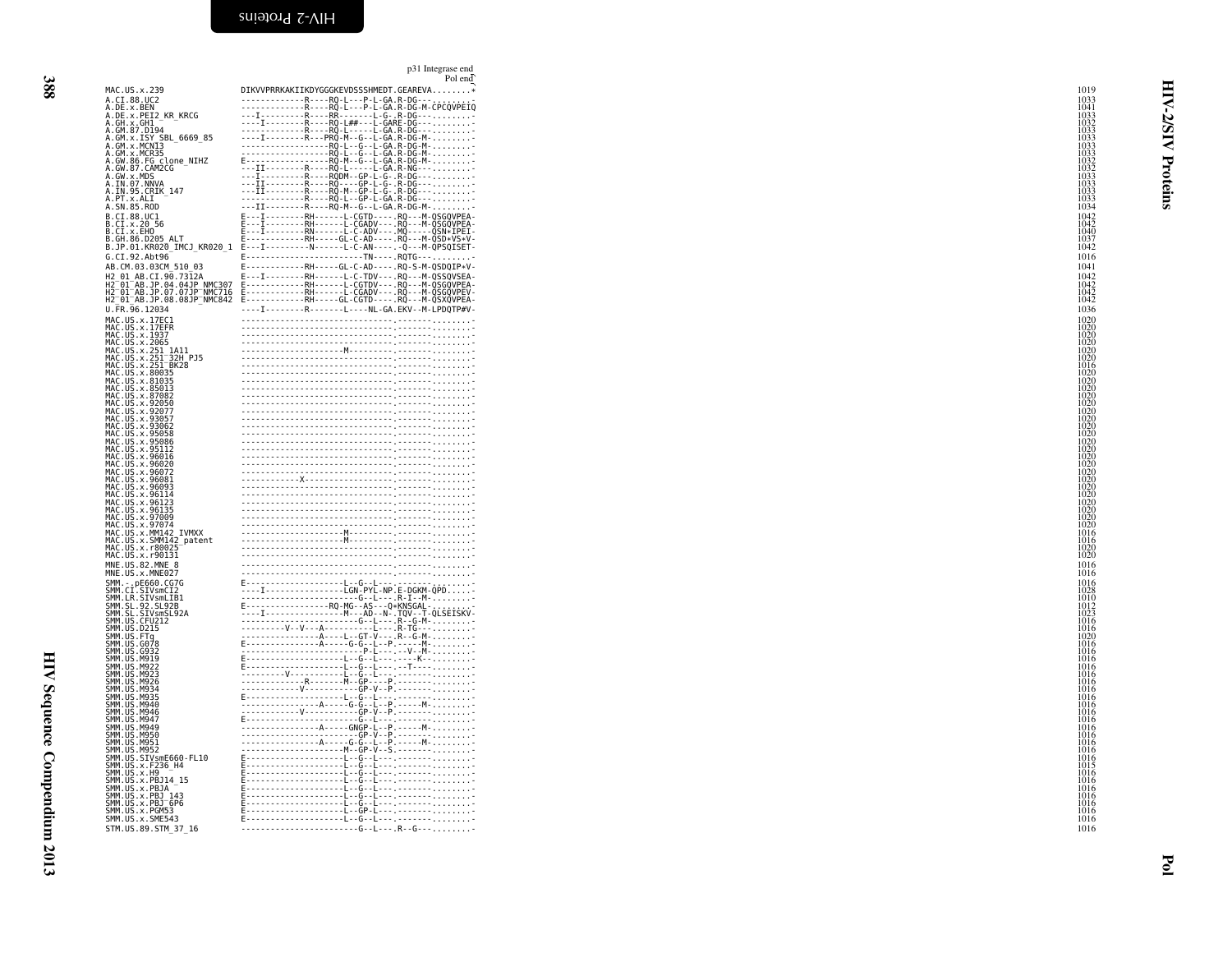<span id="page-16-1"></span><span id="page-16-0"></span>

|                                                                                                                      | Vif start |                                                                                                                                                                               |  |  |                                        |
|----------------------------------------------------------------------------------------------------------------------|-----------|-------------------------------------------------------------------------------------------------------------------------------------------------------------------------------|--|--|----------------------------------------|
| MAC.US.x.239<br>A.CI.88.UC2<br>A.DE.x.BEN                                                                            |           | .<br>MEEEKRWIAVPTWRIP.ERLERWHSLIKYLKYKTKDLQKVCYVPHFKVGWAWWTCSRVIFPLQEGSHLEVQGYWHLTPEKGWLSTYAVRITWYSKNFWTDVTPNYADILLHSTYFPCFTAGEVRRAIRGEQLLSCCRFPRAHKYQVPSLQYLALKVVSDVRSQGENPT |  |  |                                        |
| A.DĒ.X.PĒI2_KR_KRCG<br>A.GH.x.GH1<br>A.GM.87.D194                                                                    |           |                                                                                                                                                                               |  |  |                                        |
| GM.x.ISY SBL 6669 85<br>GM.x.MCN13                                                                                   |           |                                                                                                                                                                               |  |  |                                        |
| GM.x.MCR35                                                                                                           |           |                                                                                                                                                                               |  |  |                                        |
| GW.x.MDS<br>IN.07.NNVA                                                                                               |           |                                                                                                                                                                               |  |  |                                        |
| IN.95.CRIK 147<br>PT.x.ALI                                                                                           |           |                                                                                                                                                                               |  |  | 168                                    |
| A.SN.85.ROD<br>.CI.88.UC1                                                                                            |           |                                                                                                                                                                               |  |  | 169                                    |
| CI.x.2056<br>CI.X.EHO<br>.GH.86.D205 ALT                                                                             |           |                                                                                                                                                                               |  |  | 169<br>169<br>169                      |
| B.JP.01.KR020 IMCJ KR020 1<br>G.CI.92.Abt96                                                                          |           |                                                                                                                                                                               |  |  | 169<br>168                             |
| AB.CM.03.03CM 510 03<br>12 01 AB.CI.90.7312A                                                                         |           | ----DV--V---K--.G--A------------GE--Q-S----H-X-----------DKXAX-X-----N----R-L-----L--XER--Y-----DV--Q---GS--S----N---------KI--Y-NY-S--EG-----F---R-IQEGKNG---K-T-            |  |  |                                        |
| H2=01=AB.JP.04.04JP^NMC307<br>H2=01=AB.JP.07.07JP=NMC716<br>H2=01=AB.JP.08.08JP=NMC842<br>H2=01=AB.JP.08.08JP=NMC842 |           |                                                                                                                                                                               |  |  | 169<br>169<br>169                      |
| U.FR.96.12034                                                                                                        |           |                                                                                                                                                                               |  |  | 166                                    |
| MAC.US.x.17EC1<br>MAC.US.x.17EFR<br>MAC.US.x.1937                                                                    |           |                                                                                                                                                                               |  |  |                                        |
| MAC.US.x.251 1A11                                                                                                    |           |                                                                                                                                                                               |  |  |                                        |
| MAC.US.x.251 <sup>-</sup> 32H PJ5<br>MAC.US.x.251 <sup>-</sup> BK28                                                  |           |                                                                                                                                                                               |  |  |                                        |
|                                                                                                                      |           |                                                                                                                                                                               |  |  |                                        |
|                                                                                                                      |           |                                                                                                                                                                               |  |  |                                        |
|                                                                                                                      |           |                                                                                                                                                                               |  |  |                                        |
|                                                                                                                      |           |                                                                                                                                                                               |  |  |                                        |
|                                                                                                                      |           |                                                                                                                                                                               |  |  |                                        |
|                                                                                                                      |           |                                                                                                                                                                               |  |  |                                        |
|                                                                                                                      |           |                                                                                                                                                                               |  |  |                                        |
|                                                                                                                      |           |                                                                                                                                                                               |  |  | 167<br>167                             |
| x.97074.<br>MAC.US<br>.x.SMM142 patent                                                                               |           |                                                                                                                                                                               |  |  | 167<br>167<br>167<br>167<br>167        |
| x.080025<br>MAC.US.x.r90131                                                                                          |           |                                                                                                                                                                               |  |  |                                        |
| MNE.US.82.MNE 8<br>MNE.US.x.MNE027                                                                                   |           |                                                                                                                                                                               |  |  | 167<br>167                             |
| CT.79.STVsmCT2<br>.89.SIVsmLIB1<br>92.SIVsmSL92A                                                                     |           |                                                                                                                                                                               |  |  |                                        |
|                                                                                                                      |           |                                                                                                                                                                               |  |  | 167<br>166<br>169<br>167<br>167<br>167 |
|                                                                                                                      |           |                                                                                                                                                                               |  |  |                                        |
|                                                                                                                      |           |                                                                                                                                                                               |  |  |                                        |
|                                                                                                                      |           |                                                                                                                                                                               |  |  |                                        |
|                                                                                                                      |           |                                                                                                                                                                               |  |  |                                        |
|                                                                                                                      |           |                                                                                                                                                                               |  |  |                                        |
|                                                                                                                      |           |                                                                                                                                                                               |  |  |                                        |
| SIVsmE660 FL10                                                                                                       |           |                                                                                                                                                                               |  |  | 167                                    |
| US.x.F236 H4                                                                                                         |           |                                                                                                                                                                               |  |  | 167<br>167<br>167                      |
| . x . PB.14                                                                                                          |           |                                                                                                                                                                               |  |  | 167                                    |
| <b>SMM</b><br>.x.PBJ 143<br>SMM.US.x.PBJ <sup>-</sup> 6P6                                                            |           |                                                                                                                                                                               |  |  | 167                                    |
| .x.PGM53<br>SMM.US.x.SME543<br>SMM.x.x.pE660.CG7G                                                                    |           |                                                                                                                                                                               |  |  | 167<br>$\frac{167}{167}$               |
| STM.US.89.STM 37 16                                                                                                  |           |                                                                                                                                                                               |  |  | 167                                    |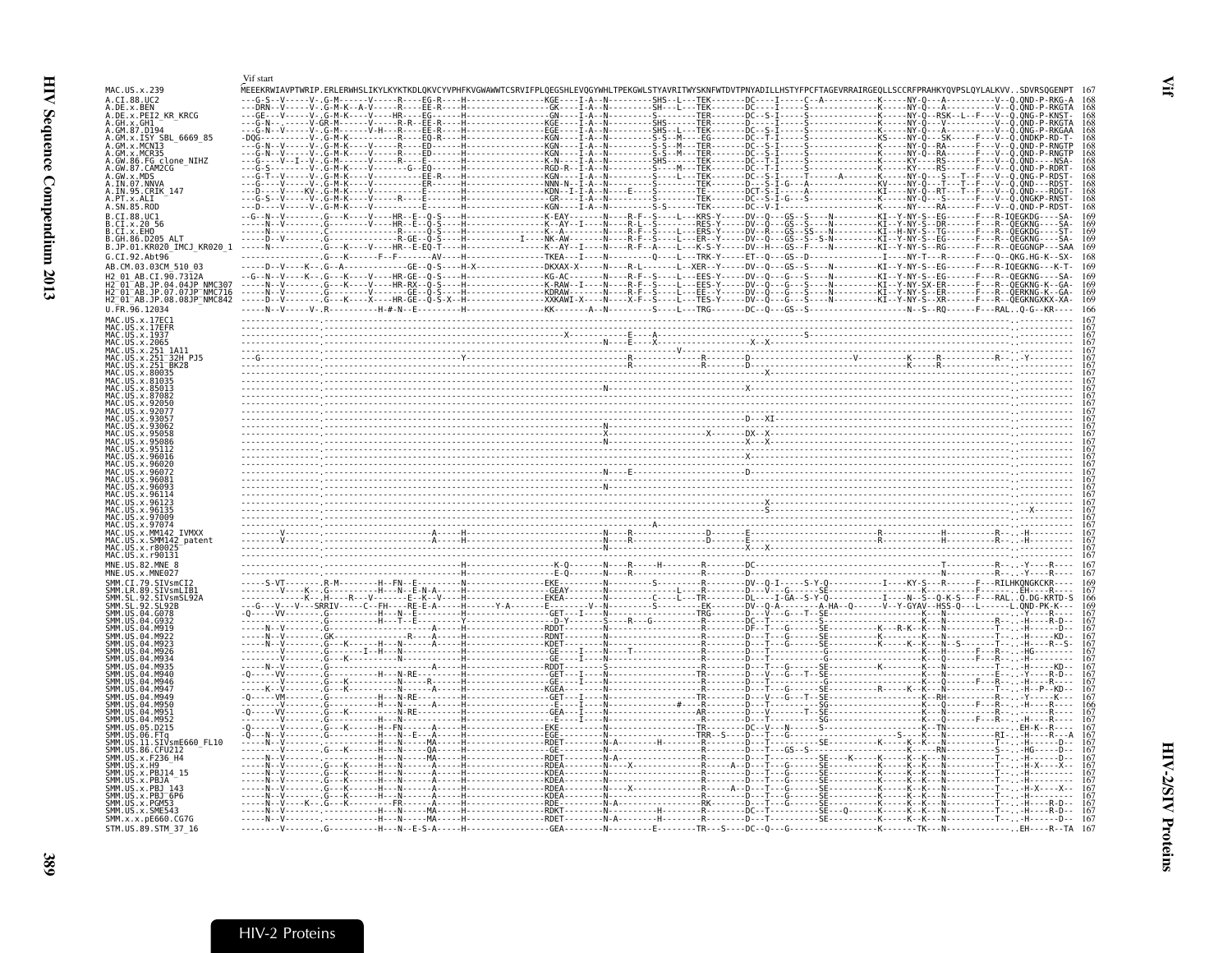<span id="page-17-0"></span>

| MAC.US.x.239                                                                                                                                                                                                                                                      | Vif end<br>WKQWRRDNRRGLRMAKQNSRGDKQRGGKPPTKGANFPGLAKVLGILA*                                                                                                                                                                                                                                                                                                             | 214                                                                          |               |
|-------------------------------------------------------------------------------------------------------------------------------------------------------------------------------------------------------------------------------------------------------------------|-------------------------------------------------------------------------------------------------------------------------------------------------------------------------------------------------------------------------------------------------------------------------------------------------------------------------------------------------------------------------|------------------------------------------------------------------------------|---------------|
| A.CI.88.UC2<br>A.DE.x.BEN<br>A.DE.x.PEI2_KR_KRCG                                                                                                                                                                                                                  |                                                                                                                                                                                                                                                                                                                                                                         |                                                                              |               |
|                                                                                                                                                                                                                                                                   |                                                                                                                                                                                                                                                                                                                                                                         |                                                                              |               |
|                                                                                                                                                                                                                                                                   |                                                                                                                                                                                                                                                                                                                                                                         |                                                                              | <b>AISI</b> Z |
|                                                                                                                                                                                                                                                                   |                                                                                                                                                                                                                                                                                                                                                                         |                                                                              |               |
| A.DE.X.PELZ_NK_NKCG<br>A.GH.X.GH1<br>A.GM.X.ISY<br>A.GM.X.ISY<br>A.GM.X.MCNI3<br>A.GM.X.MCR35<br>A.GW.86.FG<br>CLOR.COM.COMPICA<br>A.GW.87.CAM2CG                                                                                                                 |                                                                                                                                                                                                                                                                                                                                                                         |                                                                              |               |
| A.GW.x.MDS                                                                                                                                                                                                                                                        |                                                                                                                                                                                                                                                                                                                                                                         |                                                                              |               |
| A.IN.07.NNVA<br>A.IN.95.CRIK_147<br>A.PT.x.ALI__<br>A.SN.85.ROD                                                                                                                                                                                                   |                                                                                                                                                                                                                                                                                                                                                                         |                                                                              | Proteins      |
|                                                                                                                                                                                                                                                                   |                                                                                                                                                                                                                                                                                                                                                                         |                                                                              |               |
|                                                                                                                                                                                                                                                                   |                                                                                                                                                                                                                                                                                                                                                                         | $\begin{array}{c} 217 \\ 217 \\ 217 \\ 217 \\ 217 \\ 217 \\ 217 \end{array}$ |               |
|                                                                                                                                                                                                                                                                   |                                                                                                                                                                                                                                                                                                                                                                         |                                                                              |               |
| G.CI.92.Abt96<br>AB.CM.03.03CM 510 03                                                                                                                                                                                                                             | R--R-G-----I---RK--XR-Q-DSSQSF-Q--Y-------------<br>RE-R--N---SI-X-RK-NNRAQ-GSSQ-LAPRTH-------------                                                                                                                                                                                                                                                                    | 216<br>217                                                                   |               |
|                                                                                                                                                                                                                                                                   |                                                                                                                                                                                                                                                                                                                                                                         |                                                                              |               |
| H2 01 AB.CI.90.7312A<br>H2 01 AB.CI.90.7312A<br>H2 01 AB.JP.04.04JP NMC307<br>H2 01 AB.JP.07.07JP NMC716<br>H2 01 AB.JP.08.08JP NMC842                                                                                                                            |                                                                                                                                                                                                                                                                                                                                                                         | $\frac{217}{217}$<br>$\frac{217}{217}$                                       |               |
| U.FR.96.12034                                                                                                                                                                                                                                                     | R-FR--NC---FQL-RK-CERYQ-GSSATSSQ-TY--------A----                                                                                                                                                                                                                                                                                                                        | 214                                                                          |               |
| MAC.US.x.17EC1<br>MAC.US.x.17EFR<br>MAC.US.x.1937                                                                                                                                                                                                                 |                                                                                                                                                                                                                                                                                                                                                                         |                                                                              |               |
|                                                                                                                                                                                                                                                                   | $\frac{1}{5 \cdot 5}$                                                                                                                                                                                                                                                                                                                                                   |                                                                              |               |
| MAC.US.x.193<br>MAC.US.x.251_1A11<br>MAC.US.x.251_1A11<br>MAC.US.x.251_32H<br>MAC.US.x.251_BK28<br>MAC.US.x.81035<br>MAC.US.x.81033<br>MAC.US.x.81033<br>MAC.US.x.87082<br>MAC.US.x.87082<br>MAC.US.x.87082<br>32H PJ5                                            |                                                                                                                                                                                                                                                                                                                                                                         |                                                                              |               |
|                                                                                                                                                                                                                                                                   |                                                                                                                                                                                                                                                                                                                                                                         |                                                                              |               |
|                                                                                                                                                                                                                                                                   |                                                                                                                                                                                                                                                                                                                                                                         |                                                                              |               |
| MAC.US.x.92050<br>MAC.US.x.92050                                                                                                                                                                                                                                  | $\begin{picture}(100,100)(0,-0.5) \put(0,0){\vector(1,0){100}} \put(10,0){\vector(1,0){100}} \put(10,0){\vector(1,0){100}} \put(10,0){\vector(1,0){100}} \put(10,0){\vector(1,0){100}} \put(10,0){\vector(1,0){100}} \put(10,0){\vector(1,0){100}} \put(10,0){\vector(1,0){100}} \put(10,0){\vector(1,0){100}} \put(10,0){\vector(1,0){100}} \put(10,0){\vector(1$      |                                                                              |               |
| MAC.US.x.93057<br>MAC.US.x.93057<br>MAC.US.x.95058<br>MAC.US.x.95058                                                                                                                                                                                              |                                                                                                                                                                                                                                                                                                                                                                         |                                                                              |               |
|                                                                                                                                                                                                                                                                   |                                                                                                                                                                                                                                                                                                                                                                         |                                                                              |               |
| MAC.US.X.95086<br>MAC.US.x.95112<br>MAC.US.x.96016<br>MAC.US.x.96020<br>MAC.US.x.96093<br>MAC.US.x.96093<br>MAC.US.x.96093                                                                                                                                        |                                                                                                                                                                                                                                                                                                                                                                         |                                                                              |               |
|                                                                                                                                                                                                                                                                   |                                                                                                                                                                                                                                                                                                                                                                         |                                                                              |               |
|                                                                                                                                                                                                                                                                   |                                                                                                                                                                                                                                                                                                                                                                         |                                                                              |               |
|                                                                                                                                                                                                                                                                   |                                                                                                                                                                                                                                                                                                                                                                         |                                                                              |               |
| MAC.US.x.96093<br>MAC.US.x.96114<br>MAC.US.x.96135<br>MAC.US.x.96135<br>MAC.US.x.97004<br>MAC.US.x.MM142_IVMXX<br>MAC.US.x.790014<br>MAC.US.x.780025<br>MAC.US.x.700131                                                                                           | $\begin{picture}(120,111){\small\bf 1} \put(0,0){\small\bf 1} \put(10,0){\small\bf 1} \put(10,0){\small\bf 1} \put(10,0){\small\bf 1} \put(10,0){\small\bf 1} \put(10,0){\small\bf 1} \put(10,0){\small\bf 1} \put(10,0){\small\bf 1} \put(10,0){\small\bf 1} \put(10,0){\small\bf 1} \put(10,0){\small\bf 1} \put(10,0){\small\bf 1} \put(10,0){\small\bf 1} \put(10,$ |                                                                              |               |
|                                                                                                                                                                                                                                                                   |                                                                                                                                                                                                                                                                                                                                                                         |                                                                              |               |
| MAC.US.x.r90131                                                                                                                                                                                                                                                   |                                                                                                                                                                                                                                                                                                                                                                         |                                                                              |               |
| MNE.US.82.MNE 8<br>MNE.US.x.MNE027                                                                                                                                                                                                                                |                                                                                                                                                                                                                                                                                                                                                                         | $^{215}_{215}$                                                               |               |
|                                                                                                                                                                                                                                                                   |                                                                                                                                                                                                                                                                                                                                                                         |                                                                              |               |
|                                                                                                                                                                                                                                                                   |                                                                                                                                                                                                                                                                                                                                                                         |                                                                              |               |
|                                                                                                                                                                                                                                                                   |                                                                                                                                                                                                                                                                                                                                                                         |                                                                              |               |
| SMM. US . 04. M922                                                                                                                                                                                                                                                |                                                                                                                                                                                                                                                                                                                                                                         |                                                                              |               |
| SMM . US . 04 . M922<br>SMM . US . 04 . M923<br>SMM . US . 04 . M926<br>SMM . US . 04 . M935<br>SMM . US . 04 . M935                                                                                                                                              |                                                                                                                                                                                                                                                                                                                                                                         |                                                                              |               |
| SMM. US. 04. M946                                                                                                                                                                                                                                                 |                                                                                                                                                                                                                                                                                                                                                                         |                                                                              |               |
| SMM.US.04.M947                                                                                                                                                                                                                                                    |                                                                                                                                                                                                                                                                                                                                                                         |                                                                              |               |
|                                                                                                                                                                                                                                                                   |                                                                                                                                                                                                                                                                                                                                                                         |                                                                              |               |
| SMM . US . 04 . M949<br>SMM . US . 04 . M950<br>SMM . US . 04 . M950<br>SMM . US . 04 . M952<br>SMM . US . 05 . D215                                                                                                                                              |                                                                                                                                                                                                                                                                                                                                                                         |                                                                              |               |
| SMM. US. 06. D215<br>SMM. US. 06. FTq<br>SMM. US. 31. CEV.<br>SMM. US. 86. CEV.<br>SMM. US. 86. CEV.<br>SMM. US. x. F2<br>SMM. US. x. FH9<br>SMM. US. x. PB314<br>SMM. US. x. PB314<br>SMM. US. x. PB314<br>SMM. US. x. PB31<br>SMM. US. x. PB3168<br>SMM. US. x. |                                                                                                                                                                                                                                                                                                                                                                         |                                                                              |               |
|                                                                                                                                                                                                                                                                   |                                                                                                                                                                                                                                                                                                                                                                         |                                                                              |               |
|                                                                                                                                                                                                                                                                   |                                                                                                                                                                                                                                                                                                                                                                         |                                                                              |               |
|                                                                                                                                                                                                                                                                   |                                                                                                                                                                                                                                                                                                                                                                         |                                                                              |               |
| SMM. US. x. PGM53<br>SMM. US. x. SME543                                                                                                                                                                                                                           |                                                                                                                                                                                                                                                                                                                                                                         |                                                                              |               |
| SMM. x. x. pE660. CG7G<br>STM.US.89.STM 37 16                                                                                                                                                                                                                     | R - - - - - G - - GSI - V - T - - G - - H - P - - S - - S - E - TD - - - - - - - - - - - - -                                                                                                                                                                                                                                                                            | 215                                                                          |               |
|                                                                                                                                                                                                                                                                   |                                                                                                                                                                                                                                                                                                                                                                         |                                                                              |               |
|                                                                                                                                                                                                                                                                   |                                                                                                                                                                                                                                                                                                                                                                         |                                                                              |               |
|                                                                                                                                                                                                                                                                   |                                                                                                                                                                                                                                                                                                                                                                         |                                                                              |               |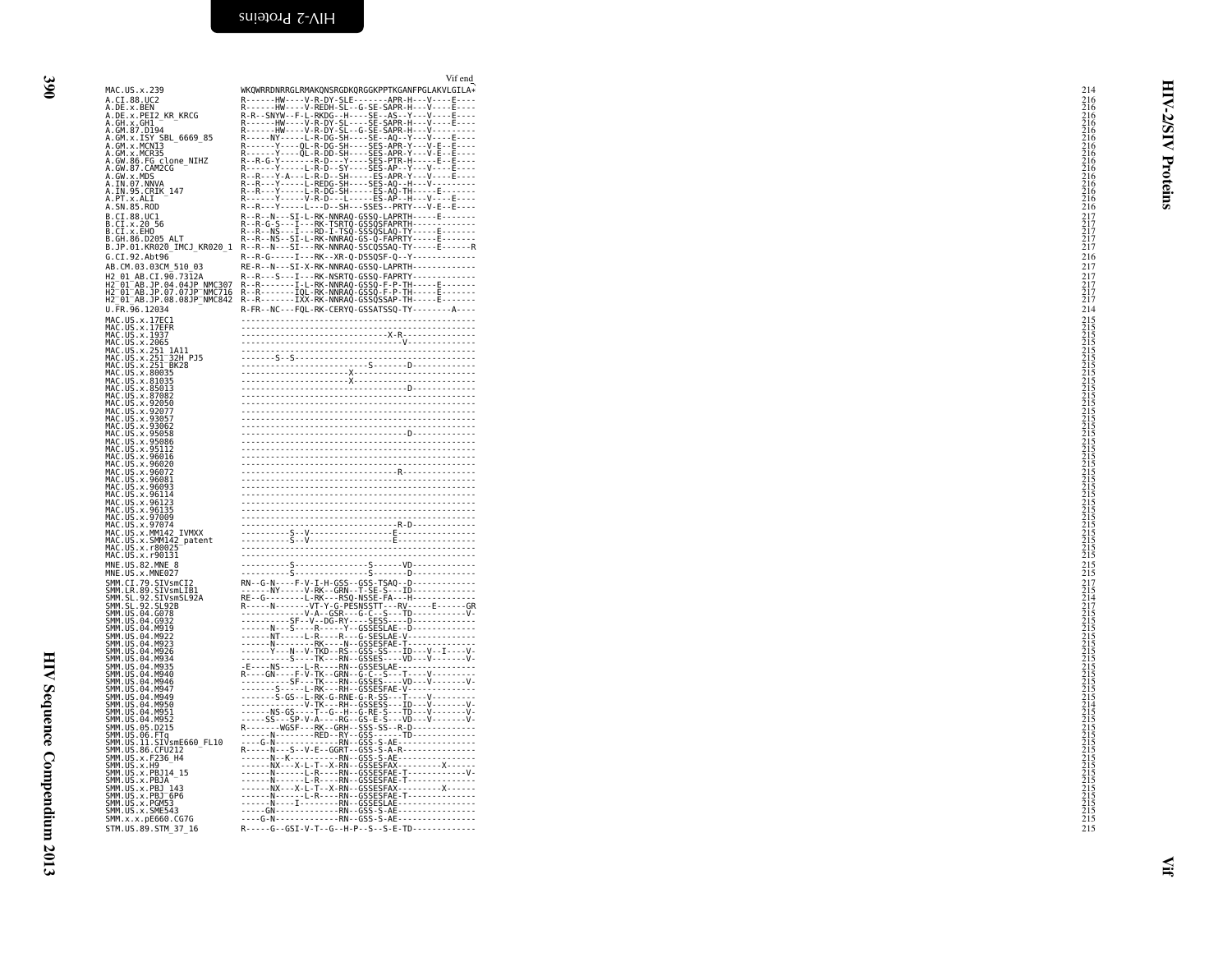<span id="page-18-1"></span><span id="page-18-0"></span>

|                                                                                                                                                                              | Vpx start                                                                                                          |                                                                              | Vpx end |
|------------------------------------------------------------------------------------------------------------------------------------------------------------------------------|--------------------------------------------------------------------------------------------------------------------|------------------------------------------------------------------------------|---------|
| MAC.US.x.239                                                                                                                                                                 | MSDPRERIPPGNSGEETIGEAFEWLNRTVEEINREAVNHLPRELIFQVWQRSWEYWHDEQGMSPSYVKYRYLCLIQKALFMHCKKGCRCLGEGHGAGGW.RP.GPPPPPPGLA* |                                                                              |         |
| A.CI.88.UC2<br>A.DE.x.BEN                                                                                                                                                    | -T-----V------------------<br>$-D - -I - AL$                                                                       | -------------------------R-------L-S--T--------M---M-I-L-----T---G---P---.-- |         |
| A.DE.x.PEI2 KR KRCG<br>A.GH.x.GH1                                                                                                                                            |                                                                                                                    |                                                                              |         |
| A.GM.87.D194<br>A.GM.x.ISY SBL 6669 85                                                                                                                                       |                                                                                                                    |                                                                              |         |
| A.GM.x.MCN13                                                                                                                                                                 |                                                                                                                    |                                                                              |         |
| A.GM.x.MCR35                                                                                                                                                                 |                                                                                                                    |                                                                              |         |
| A.GW.86.FG clone_NIHZ<br>A.GW.87.CAM2CG                                                                                                                                      |                                                                                                                    |                                                                              |         |
| A.GW.X.MDS<br>A.IN.07.NNVA<br>A.IN.95.CRIK_147<br>A.P.T.X.ALI                                                                                                                |                                                                                                                    |                                                                              |         |
|                                                                                                                                                                              |                                                                                                                    |                                                                              |         |
| A.SN.85.ROD                                                                                                                                                                  |                                                                                                                    |                                                                              |         |
| B.CI.88.UC1<br>B.CI.x.20 56<br>B.CI.x.EHO<br>B.GH.86.D205.ALT                                                                                                                |                                                                                                                    |                                                                              |         |
|                                                                                                                                                                              |                                                                                                                    |                                                                              |         |
| B.JP.01.KR020_IMCJ_KR020_1                                                                                                                                                   |                                                                                                                    |                                                                              |         |
| G.CI.92.Abt96                                                                                                                                                                |                                                                                                                    |                                                                              |         |
| AB.CM.03.03CM_510_03                                                                                                                                                         |                                                                                                                    |                                                                              |         |
| H2 01 AB.CI.90.7312A                                                                                                                                                         |                                                                                                                    |                                                                              |         |
| H2-01-AB.JP.04.04JP NMC307<br>H2-01-AB.JP.07.07JP NMC716                                                                                                                     |                                                                                                                    |                                                                              |         |
| H2 01 AB.JP.08.08JP NMC842<br>U.FR.96.12034                                                                                                                                  |                                                                                                                    |                                                                              |         |
|                                                                                                                                                                              |                                                                                                                    |                                                                              |         |
| MAC. US. x. 17EC1<br>MAC. US. x. 17EFR<br>MAC. US. x. 1937<br>MAC. US. x. 2065                                                                                               |                                                                                                                    |                                                                              |         |
|                                                                                                                                                                              |                                                                                                                    |                                                                              |         |
| MAC.US.X.251_1A11<br>MAC.US.x.251_32H_PJ5<br>MAC.US.x.251_BK28<br>MAC.US.x.80035                                                                                             |                                                                                                                    |                                                                              |         |
|                                                                                                                                                                              |                                                                                                                    |                                                                              |         |
| MAC.US.x.81035<br>MAC.US.x.81035                                                                                                                                             |                                                                                                                    |                                                                              |         |
| MAC.US.x.87082                                                                                                                                                               |                                                                                                                    |                                                                              |         |
| MAC.US.x.92050<br>MAC.US.x.92077                                                                                                                                             |                                                                                                                    |                                                                              |         |
| MAC.US.x.93057<br>MAC.US.x.93062                                                                                                                                             |                                                                                                                    |                                                                              |         |
| MAC.US.x.95058                                                                                                                                                               |                                                                                                                    |                                                                              |         |
| MAC.US.x.95086<br>MAC.US.x.95112                                                                                                                                             |                                                                                                                    |                                                                              |         |
| MAC.US.x.96016<br>MAC.US.x.96020<br>MAC.US.x.96072<br>MAC.US.x.96081                                                                                                         |                                                                                                                    |                                                                              |         |
|                                                                                                                                                                              |                                                                                                                    |                                                                              |         |
| MAC NS x 96093                                                                                                                                                               |                                                                                                                    |                                                                              |         |
| MAC.US.x.90993<br>MAC.US.x.96123<br>MAC.US.x.96135<br>MAC.US.x.97009<br>MAC.US.x.970094                                                                                      |                                                                                                                    |                                                                              |         |
|                                                                                                                                                                              |                                                                                                                    |                                                                              |         |
| MAC.US.x.97074<br>MAC.US.x.97074<br>MAC.US.x.MM142_IVMXX                                                                                                                     |                                                                                                                    |                                                                              |         |
| MAC.US.x.SMM142_patent<br>MAC.US.x.r80025                                                                                                                                    |                                                                                                                    |                                                                              |         |
| MAC.US.x.r90131                                                                                                                                                              |                                                                                                                    |                                                                              |         |
| MNE.US.82.MNE 8                                                                                                                                                              |                                                                                                                    |                                                                              |         |
| MNE.US.x.MNE027<br>SMM.CI.Z9.SIVSMCI2                                                                                                                                        |                                                                                                                    |                                                                              |         |
| SMM.CL.79.SIVSMCL2<br>SMM.CL.89.SIVSmLIB1<br>SMM.SL.92.SIVSmSL92A<br>SMM.US.04.G078<br>SMM.US.04.G078<br>SMM.US.04.G932<br>SMM.US.04.M919                                    |                                                                                                                    |                                                                              |         |
|                                                                                                                                                                              |                                                                                                                    |                                                                              |         |
|                                                                                                                                                                              |                                                                                                                    |                                                                              |         |
|                                                                                                                                                                              |                                                                                                                    |                                                                              |         |
| SMM.US.04.M922<br>SMM.US.04.M923                                                                                                                                             |                                                                                                                    |                                                                              |         |
| SMM.US.04.M926<br>SMM.US.04.M934                                                                                                                                             |                                                                                                                    |                                                                              |         |
| SMM.US.04.M935<br>SMM.US.04.M940                                                                                                                                             |                                                                                                                    |                                                                              |         |
| SMM.US.04.M946                                                                                                                                                               |                                                                                                                    |                                                                              |         |
| SMM.US.04.M947<br>SMM.US.04.M949                                                                                                                                             |                                                                                                                    |                                                                              |         |
| SMM.US.04.M950<br>SMM.US.04.M951                                                                                                                                             |                                                                                                                    |                                                                              |         |
| SMM.US.04.M952                                                                                                                                                               |                                                                                                                    |                                                                              |         |
| SMM.US.05.D215                                                                                                                                                               |                                                                                                                    |                                                                              |         |
| 3mm. US. 06. FTq<br>SMM. US. 11. STV<br>SMM. US. 36. CFU212<br>SMM. US. 36. CFU212<br>SMM. US. x. F236<br>SMM. US. x. H9<br>SMM. US. x. H9<br>SMM. US. x. PR114. 15          |                                                                                                                    |                                                                              |         |
|                                                                                                                                                                              |                                                                                                                    |                                                                              |         |
|                                                                                                                                                                              |                                                                                                                    |                                                                              |         |
|                                                                                                                                                                              |                                                                                                                    |                                                                              |         |
|                                                                                                                                                                              |                                                                                                                    |                                                                              |         |
| SMM. US. x. H9<br>SMM. US. x. PBJ14 - 15<br>SMM. US. x. PBJ4 - 43<br>SMM. US. x. PBJ - 143<br>SMM. US. x. PGM53<br>SMM. US. x. PGM53<br>CMM. V. x. PGM53<br>SMM. V. x. PG660 |                                                                                                                    |                                                                              |         |
| SMM.x.x.pE660.CG7G<br>STM.US.89.STM_37 16                                                                                                                                    |                                                                                                                    |                                                                              |         |
|                                                                                                                                                                              |                                                                                                                    |                                                                              |         |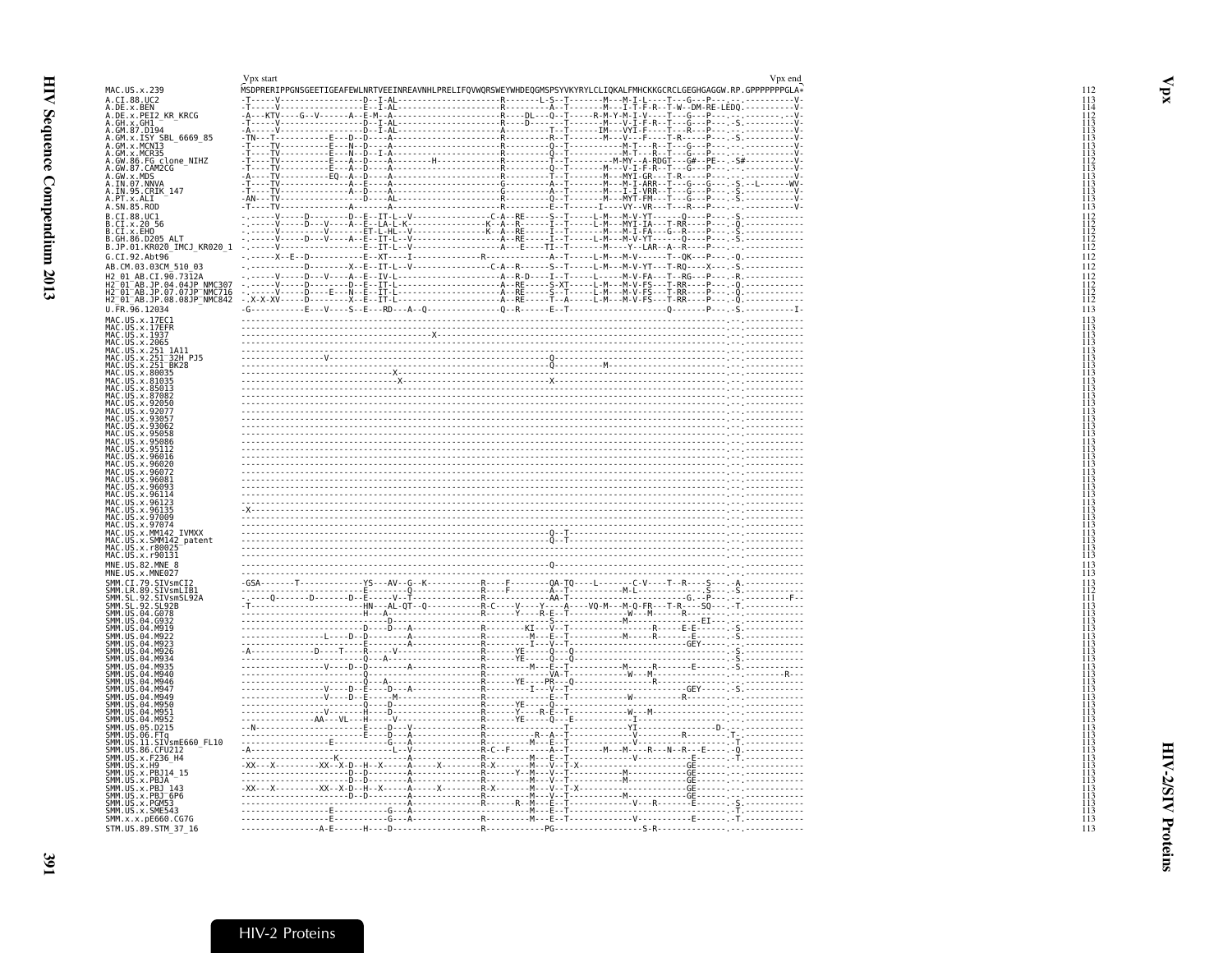<span id="page-19-1"></span><span id="page-19-0"></span>

|                                                                                                                                                                              | Vpr start<br>Vpr end                                                                                        |
|------------------------------------------------------------------------------------------------------------------------------------------------------------------------------|-------------------------------------------------------------------------------------------------------------|
| MAC.US.x.239                                                                                                                                                                 | .<br>MEERPPENEGPQREPWDEWVVEVLEELKEEALKHFDPRLLTALGNHIYNRHGDTLEGAGELIRILQRALFMHFRGGCIHSRIGQPGGGNPLSAIPPSRSML* |
| A.CI.88.UC2                                                                                                                                                                  |                                                                                                             |
| A.DE.x.BEN                                                                                                                                                                   |                                                                                                             |
| A.DE.x.PEI2 KR KRCG                                                                                                                                                          |                                                                                                             |
| A.GH.x.GH1                                                                                                                                                                   |                                                                                                             |
| A. GM. 87. D194<br>A. GM. x. ISY SBL_6669_85<br>A. GM. x. MCN13<br>A. GM. x. MCR35                                                                                           |                                                                                                             |
|                                                                                                                                                                              |                                                                                                             |
|                                                                                                                                                                              |                                                                                                             |
| A.GW.86.FG clone_NIHZ<br>A.GW.87.CAM2CG                                                                                                                                      |                                                                                                             |
|                                                                                                                                                                              |                                                                                                             |
| A.GW.X.MDS<br>A.IN.07.NNVA                                                                                                                                                   |                                                                                                             |
| A.IN.95.CRIK 147                                                                                                                                                             |                                                                                                             |
| A.PT.x.ALI                                                                                                                                                                   |                                                                                                             |
| A.SN.85.ROD                                                                                                                                                                  |                                                                                                             |
| B.CI.88.UC1                                                                                                                                                                  |                                                                                                             |
|                                                                                                                                                                              |                                                                                                             |
| B.CI.x.20 56<br>B.CI.x.EHO<br>B.GH.86.D205_ALT                                                                                                                               |                                                                                                             |
| B.JP.01.KR020 IMCJ KR020 1                                                                                                                                                   |                                                                                                             |
| G.CI.92.Abt96                                                                                                                                                                |                                                                                                             |
| AB.CM.03.03CM 510 03                                                                                                                                                         |                                                                                                             |
| H2 01 AB.CI.90.7312A                                                                                                                                                         |                                                                                                             |
|                                                                                                                                                                              |                                                                                                             |
| H2-01-AB.JP.04.04JP NMC307<br>H2-01-AB.JP.07.07JP NMC716<br>H2-01-AB.JP.08.08JP NMC842                                                                                       |                                                                                                             |
|                                                                                                                                                                              |                                                                                                             |
| U.FR.96.12034                                                                                                                                                                |                                                                                                             |
|                                                                                                                                                                              |                                                                                                             |
|                                                                                                                                                                              |                                                                                                             |
| MAC.US.x.17EC1<br>MAC.US.x.17EFR<br>MAC.US.x.1937<br>MAC.US.x.2065<br>MAC.US.x.2065                                                                                          |                                                                                                             |
| MAC.US.x.251_1A11                                                                                                                                                            |                                                                                                             |
|                                                                                                                                                                              |                                                                                                             |
| MAC.US.x.251-32H PJ5<br>MAC.US.x.251-BK28                                                                                                                                    |                                                                                                             |
| MAC.US.x.80035                                                                                                                                                               |                                                                                                             |
| MAC.US.x.81035                                                                                                                                                               |                                                                                                             |
| MAC.US.x.85013<br>MAC.US.x.87082                                                                                                                                             |                                                                                                             |
| MAC.US.x.92050                                                                                                                                                               |                                                                                                             |
| MAC.US.x.92077                                                                                                                                                               |                                                                                                             |
| MAC.US.x.93057                                                                                                                                                               |                                                                                                             |
| MAC.US.x.93062                                                                                                                                                               |                                                                                                             |
| MAC.US.x.95058<br>MAC.US.x.95086                                                                                                                                             |                                                                                                             |
| MAC.US.x.95112                                                                                                                                                               |                                                                                                             |
| MAC.US.x.96016                                                                                                                                                               |                                                                                                             |
| MAC.US.x.96020                                                                                                                                                               |                                                                                                             |
| MAC.US.x.96072<br>MAC.US.x.96081                                                                                                                                             |                                                                                                             |
| MAC.US.x.96093                                                                                                                                                               |                                                                                                             |
| MAC.US.x.96114                                                                                                                                                               |                                                                                                             |
| MAC.US.x.96123                                                                                                                                                               |                                                                                                             |
| MAC.US.x.96135                                                                                                                                                               |                                                                                                             |
| MAC.US.x.97009<br>MAC.US.x.97074                                                                                                                                             |                                                                                                             |
|                                                                                                                                                                              |                                                                                                             |
| MAC.US.x.MM142 IVMXX<br>MAC.US.x.SMM142 patent                                                                                                                               |                                                                                                             |
| MAC.US.x.r80025                                                                                                                                                              |                                                                                                             |
| MAC.US.x.r90131                                                                                                                                                              |                                                                                                             |
| MNE.US.82.MNE 8                                                                                                                                                              |                                                                                                             |
| MNE.US.x.MNE027                                                                                                                                                              |                                                                                                             |
|                                                                                                                                                                              |                                                                                                             |
| MWL. . DE660.CG7G<br>SMM. . CL. SIVSMCI2<br>SMM. LR. SIVSMLIB1<br>SMM. SL. . SIVSMLIB1<br>SMM. SL. . SIVSMSL92A<br>SMM. US. . CFU212<br>SMM. US. . CFU212<br>SMM. US. . D215 |                                                                                                             |
|                                                                                                                                                                              |                                                                                                             |
|                                                                                                                                                                              |                                                                                                             |
|                                                                                                                                                                              |                                                                                                             |
| SMM.US.FTq                                                                                                                                                                   |                                                                                                             |
| SMM. US. G078                                                                                                                                                                |                                                                                                             |
| SMM. US. G932                                                                                                                                                                |                                                                                                             |
| SMM.US.M919                                                                                                                                                                  |                                                                                                             |
| SMM.US.M922                                                                                                                                                                  |                                                                                                             |
| SMM.US.M923<br>SMM. US.M926                                                                                                                                                  |                                                                                                             |
| SMM.US.M934                                                                                                                                                                  |                                                                                                             |
| SMM. US.M935                                                                                                                                                                 |                                                                                                             |
| SMM. US. M940                                                                                                                                                                |                                                                                                             |
| <b>SMM.US.M946</b>                                                                                                                                                           |                                                                                                             |
| SMM. US.M947<br>SMM. US.M949                                                                                                                                                 |                                                                                                             |
| SMM.US.M950                                                                                                                                                                  |                                                                                                             |
| SMM.US.M951                                                                                                                                                                  |                                                                                                             |
|                                                                                                                                                                              |                                                                                                             |
| SMM.US.M952<br>SMM.US.SIVsmE660-FL10<br>SMM.US.x.F236_H4                                                                                                                     |                                                                                                             |
|                                                                                                                                                                              |                                                                                                             |
| SMM.US.x.H9<br>SMM.US.x.PBJ14_15                                                                                                                                             |                                                                                                             |
|                                                                                                                                                                              |                                                                                                             |
| SMM. US. x. PBJA<br>SMM. US. x. PBJ 143<br>SMM. US. x. PBJ 143<br>SMM. US. x. PBJ 6P6<br>SMM. US. x. PGM53                                                                   |                                                                                                             |
|                                                                                                                                                                              |                                                                                                             |
| SMM.US.x.SME543                                                                                                                                                              |                                                                                                             |
| STM.US.89.STM 37 16                                                                                                                                                          |                                                                                                             |
|                                                                                                                                                                              |                                                                                                             |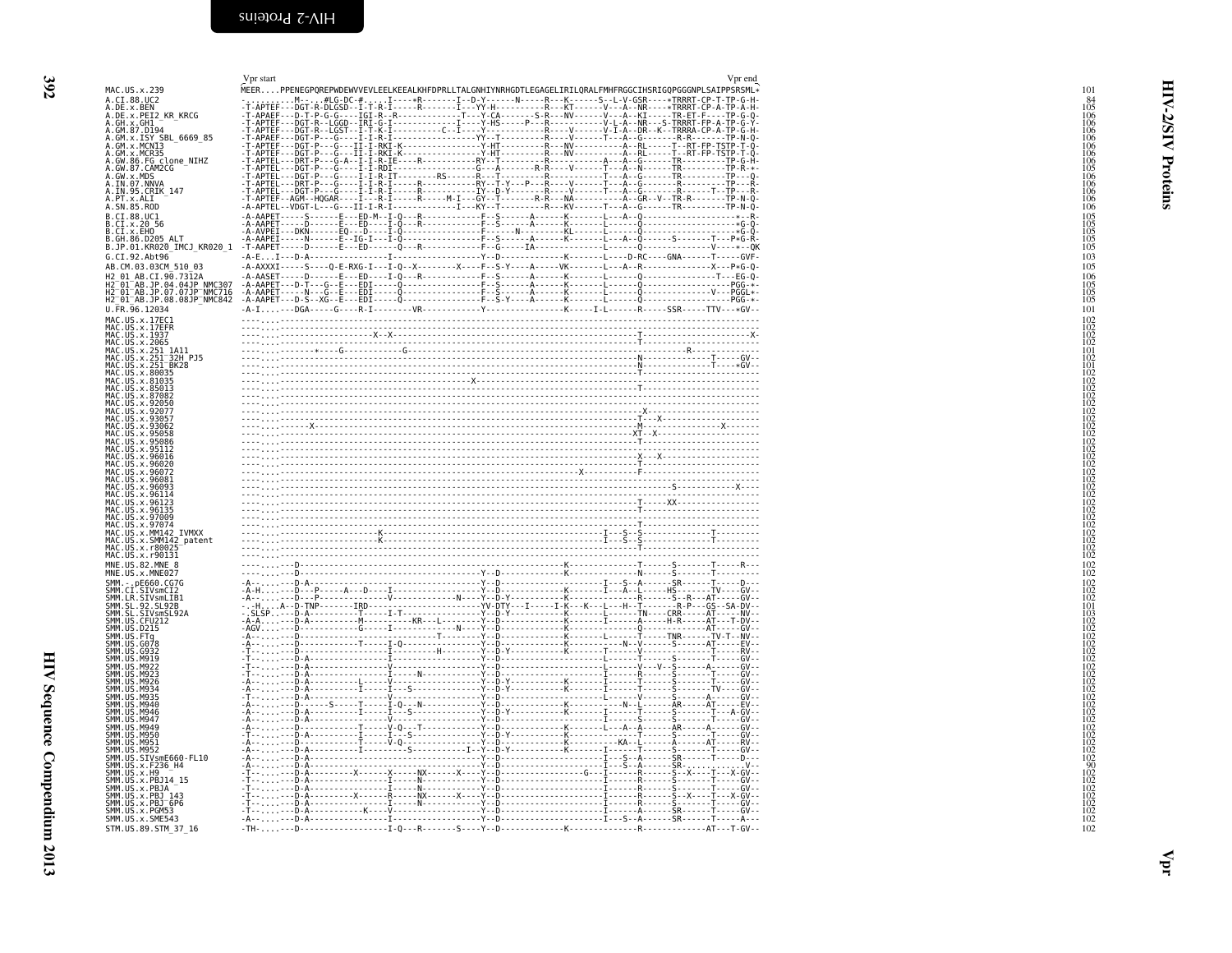<span id="page-20-1"></span><span id="page-20-0"></span>

|                                                                                                                                                                                                                             | Tat start<br>exon 1 end exon 2 start<br>Tat end                                                                                           |  |
|-----------------------------------------------------------------------------------------------------------------------------------------------------------------------------------------------------------------------------|-------------------------------------------------------------------------------------------------------------------------------------------|--|
| MAC.US.x.239                                                                                                                                                                                                                | .<br>METPLREQENSLESSNERSSCISEADASTPESANLGEEILSQLYRPLEACYNTCYCKKCCYHCQFCFLKKGLGICYEQSR.KRRRTPKKAKANTSSASNKPISNRTRHCQPEKAKKETVEKAVATAPGLGR« |  |
| A.CI.88.UC2<br>A.DE.x.BEN                                                                                                                                                                                                   |                                                                                                                                           |  |
| A.DE.x.PEI2 KR KRCG                                                                                                                                                                                                         |                                                                                                                                           |  |
| A.GH.X.GH1<br>A.GM.87.D194<br>A.GM.x.ISY_SBL_6669_85<br>A.GM.x.MCN13                                                                                                                                                        |                                                                                                                                           |  |
|                                                                                                                                                                                                                             |                                                                                                                                           |  |
| A.GM.x.MCR35                                                                                                                                                                                                                |                                                                                                                                           |  |
| A.GW.86.FG clone_NIHZ<br>A.GW.87.CAM2CG<br>A.GW.x.MDS                                                                                                                                                                       |                                                                                                                                           |  |
| A. IN. 07. NNVA<br>A. IN. 95. CRIK_147                                                                                                                                                                                      |                                                                                                                                           |  |
|                                                                                                                                                                                                                             |                                                                                                                                           |  |
| A. PT. x. ALI<br>A. SN. 85. ROD                                                                                                                                                                                             |                                                                                                                                           |  |
| B.CI.88.UC1                                                                                                                                                                                                                 |                                                                                                                                           |  |
| B.CI.x.20 56<br>B.CI.x.EHO                                                                                                                                                                                                  |                                                                                                                                           |  |
| B.GH.86.D205 ALT<br>B.JP.01.KR020_IMCJ_KR020_1                                                                                                                                                                              |                                                                                                                                           |  |
| G.CI.92.Abt96                                                                                                                                                                                                               |                                                                                                                                           |  |
| AB.CM.03.03CM 510 03<br>AB.CI.90.7312A                                                                                                                                                                                      |                                                                                                                                           |  |
| H2-01-AB.JP.04.04JP NMC307<br>H2-01-AB.JP.07.07JP NMC716                                                                                                                                                                    |                                                                                                                                           |  |
| H2 01 AB.JP.08.08JP NMC842                                                                                                                                                                                                  |                                                                                                                                           |  |
| U.FR.96.12034                                                                                                                                                                                                               |                                                                                                                                           |  |
| U. F. 190. 12034<br>MAC. US. x. 17EC1<br>MAC. US. x. 17EFR<br>MAC. US. x. 1985<br>MAC. US. x. 2505<br>MAC. US. x. 251_32H<br>PJS. X. 251_32H<br>MAC. US. x. 251_32H<br>PJS.<br>MAC. US. x. 251_8K2B<br>MAC. US. x. 251_8K2B |                                                                                                                                           |  |
|                                                                                                                                                                                                                             |                                                                                                                                           |  |
|                                                                                                                                                                                                                             |                                                                                                                                           |  |
|                                                                                                                                                                                                                             |                                                                                                                                           |  |
| MAC.US.x.80035                                                                                                                                                                                                              |                                                                                                                                           |  |
| MAC.US.x.81035<br>MAC.US.x.85013<br>US.x.87082                                                                                                                                                                              |                                                                                                                                           |  |
| MAC.US.x.92050                                                                                                                                                                                                              |                                                                                                                                           |  |
| MAC.US.x.92077<br>MAC.US.x.9305                                                                                                                                                                                             |                                                                                                                                           |  |
| .x.9306<br>MAC.US.x.95058                                                                                                                                                                                                   |                                                                                                                                           |  |
| 4AC US x 95086<br>.US. x . 95112                                                                                                                                                                                            |                                                                                                                                           |  |
| US x 96016                                                                                                                                                                                                                  |                                                                                                                                           |  |
| MAC.US.x.96020<br>MAC.US.x.96072                                                                                                                                                                                            |                                                                                                                                           |  |
| MAC.US.x.96081<br>MAC. US. x. 96093                                                                                                                                                                                         |                                                                                                                                           |  |
| MAC.US.x.96114<br>MAC.US.x.96123                                                                                                                                                                                            |                                                                                                                                           |  |
| MAC.US.x.96135                                                                                                                                                                                                              |                                                                                                                                           |  |
| MAC.US.x.97009<br>MAČ.UŠ.x.97074<br>MAČ.UŠ.x.MM142 IVMXX                                                                                                                                                                    |                                                                                                                                           |  |
|                                                                                                                                                                                                                             |                                                                                                                                           |  |
| MAC.US.x.SMM142_patent<br>MAC.US.x.r80025<br>MAC.US.x.r90131                                                                                                                                                                |                                                                                                                                           |  |
| MNE.US.82.MNE 8                                                                                                                                                                                                             |                                                                                                                                           |  |
| MNE.US.x.MNE027<br>SMM.CI.79.SIVsmCI2                                                                                                                                                                                       |                                                                                                                                           |  |
|                                                                                                                                                                                                                             |                                                                                                                                           |  |
| .LR.89.SIVsmLIB1<br>.SL.92.SIVsmSL92A<br>.SL.92.SL92B<br><b>SMM</b>                                                                                                                                                         |                                                                                                                                           |  |
| SMM.US.04.G078<br>SMM.US.04.G932                                                                                                                                                                                            |                                                                                                                                           |  |
| SMM.US.04.M919<br>SMM. U.S. 04                                                                                                                                                                                              |                                                                                                                                           |  |
| SMM.US.04.M923                                                                                                                                                                                                              |                                                                                                                                           |  |
| <b>SMM</b><br>SMM US 04 M934                                                                                                                                                                                                |                                                                                                                                           |  |
| SMM. U.S. 04<br>SMM.US.04.M940                                                                                                                                                                                              |                                                                                                                                           |  |
| <b>SMM</b><br>M946                                                                                                                                                                                                          |                                                                                                                                           |  |
| SMM.US.04.M947<br>SMM. US. 04. M949                                                                                                                                                                                         |                                                                                                                                           |  |
| SMM.US.04.M950<br>SMM. US. 04. M951                                                                                                                                                                                         |                                                                                                                                           |  |
| SMM.US.04.M952<br>SMM.US.05.D215                                                                                                                                                                                            |                                                                                                                                           |  |
| SMM: US. 06. P2.<br>SMM. US. 06. PTg<br>SMM. US. 11. SIVSmE660_FL10<br>SMM. US. 36. CFU212<br>SMM. US. x. F236_H4<br>SMM. US. x. H9<br>SMM. US. x. H9                                                                       |                                                                                                                                           |  |
|                                                                                                                                                                                                                             |                                                                                                                                           |  |
|                                                                                                                                                                                                                             |                                                                                                                                           |  |
|                                                                                                                                                                                                                             |                                                                                                                                           |  |
| SMM.US.x.PBJA --<br>SMM.US.x.PBJ 143                                                                                                                                                                                        |                                                                                                                                           |  |
| SMM.US.x.PBJ=6P6<br>SMM.US.x.PBJ=6P6<br>SMM.US.x.PGM53                                                                                                                                                                      |                                                                                                                                           |  |
| SMM.US.x.SME543<br>SMM.x.x.pE660.CG7G                                                                                                                                                                                       |                                                                                                                                           |  |
| STM. US. 89. STM 37 16                                                                                                                                                                                                      |                                                                                                                                           |  |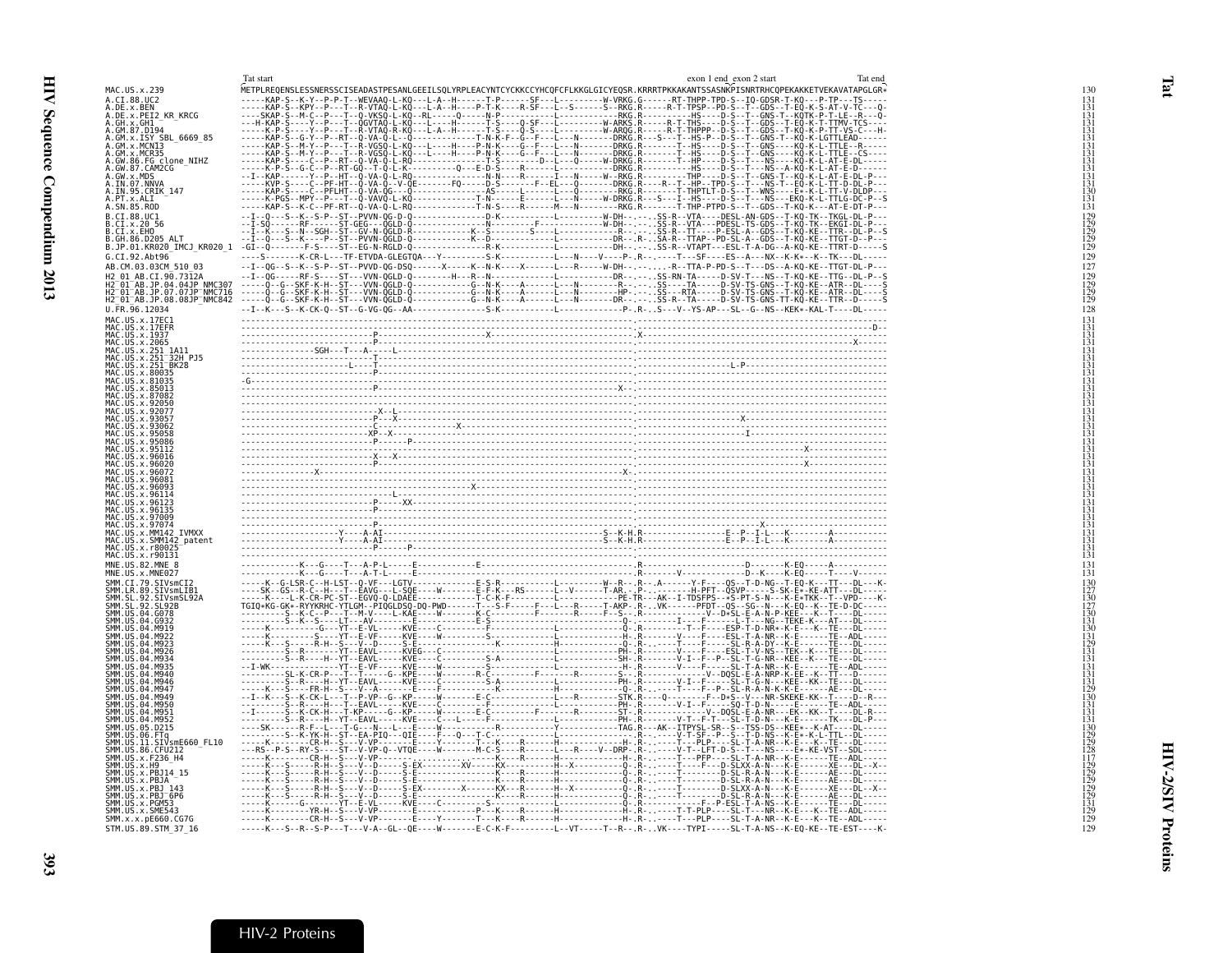<span id="page-21-1"></span><span id="page-21-0"></span>

|                                                                                                                                                                                                                                                     | exon 1 end exon 2 start<br>Rev start |                                                                              |
|-----------------------------------------------------------------------------------------------------------------------------------------------------------------------------------------------------------------------------------------------------|--------------------------------------|------------------------------------------------------------------------------|
| MAC.US.x.239<br>A.CI.88.UC2                                                                                                                                                                                                                         |                                      | ---ORE----R--------YR----G---N-R--R--Q-LR------KLHTA----A-SS--W---H--G-T-REL |
| A.DE.x.BEN                                                                                                                                                                                                                                          |                                      |                                                                              |
| A.DE.x.PEI2 KR KRCG<br>A.GH.x.GH1                                                                                                                                                                                                                   |                                      |                                                                              |
| A.GM.87.D194<br>A.GM.x.ISY SBL 6669 85                                                                                                                                                                                                              |                                      |                                                                              |
| A.GM.x.MCNI3<br>A.GM.x.MCR35                                                                                                                                                                                                                        |                                      |                                                                              |
| A.GW.86.FG_clone_NIHZ<br>A. GW. 87. CAM2CG                                                                                                                                                                                                          |                                      |                                                                              |
| A.GW.x.MDS<br>A.IN.07.NNVA                                                                                                                                                                                                                          |                                      |                                                                              |
| A.IN.95.CRIK_147                                                                                                                                                                                                                                    |                                      |                                                                              |
| A. PT. x. ALI<br>A. SN. 85. ROD                                                                                                                                                                                                                     |                                      |                                                                              |
| B.CI.88.UC1<br>$\overline{B}.\overline{CI}.x.\overline{20}$ 56                                                                                                                                                                                      |                                      |                                                                              |
| B.CI.X.EHO<br>B.GH.86.D205 ALT                                                                                                                                                                                                                      |                                      |                                                                              |
| B.JP.01.KR020_IMCJ_KR020_1                                                                                                                                                                                                                          |                                      | $\frac{153}{156}$                                                            |
| G.CI.92.Abt96<br>AB.CM.03.03CM 510 03                                                                                                                                                                                                               |                                      |                                                                              |
| 42 01 AR CT 90 7312A                                                                                                                                                                                                                                |                                      |                                                                              |
| 2 <sup>-</sup> 01 <sup>-</sup> AB.JP.04.04JP NMC307<br>H2-01-AB.JP.07.07JP-NMC716                                                                                                                                                                   |                                      |                                                                              |
| H2 <sup>-01-AB.JP.08.08JP-NMC842</sup><br>U.FR.96.12034                                                                                                                                                                                             |                                      |                                                                              |
| MAC.US.x.17EC1                                                                                                                                                                                                                                      |                                      |                                                                              |
| MAC.US.x.17EFR                                                                                                                                                                                                                                      |                                      |                                                                              |
| MAC.US.x.1937<br>MAC.US.x.2065<br>MAC.US.x.2065<br>MAC.US.x.251_32H_PJ5<br>MAC.US.x.251_32H_PJ5<br>MAC.US.x.251_BK28                                                                                                                                |                                      |                                                                              |
|                                                                                                                                                                                                                                                     |                                      |                                                                              |
|                                                                                                                                                                                                                                                     |                                      |                                                                              |
|                                                                                                                                                                                                                                                     |                                      |                                                                              |
|                                                                                                                                                                                                                                                     |                                      |                                                                              |
| MAC US x 93057                                                                                                                                                                                                                                      |                                      |                                                                              |
| MAC.US.x.95058                                                                                                                                                                                                                                      |                                      |                                                                              |
| MAC.US.x.95112                                                                                                                                                                                                                                      |                                      |                                                                              |
| US.x.96026                                                                                                                                                                                                                                          |                                      |                                                                              |
| . x 9608                                                                                                                                                                                                                                            |                                      |                                                                              |
|                                                                                                                                                                                                                                                     |                                      |                                                                              |
|                                                                                                                                                                                                                                                     |                                      |                                                                              |
| MAC IIS x 97074                                                                                                                                                                                                                                     |                                      |                                                                              |
| MAC.US.x.MM142 IVMXX                                                                                                                                                                                                                                |                                      |                                                                              |
| MAC.US.x.SMM142 patent<br>MAC.US.x.r80025                                                                                                                                                                                                           |                                      |                                                                              |
| MAC.US.x.r90131<br>MNE.US.82.MNE 8                                                                                                                                                                                                                  |                                      |                                                                              |
| MNE.US.x.MNE027                                                                                                                                                                                                                                     |                                      |                                                                              |
|                                                                                                                                                                                                                                                     |                                      |                                                                              |
| SMM.CI.SIVSMCI2<br>SMM.LR.SIVSMLIB1<br>SMM.SL.92.SL92B                                                                                                                                                                                              |                                      |                                                                              |
|                                                                                                                                                                                                                                                     |                                      |                                                                              |
|                                                                                                                                                                                                                                                     |                                      |                                                                              |
|                                                                                                                                                                                                                                                     |                                      |                                                                              |
|                                                                                                                                                                                                                                                     |                                      |                                                                              |
|                                                                                                                                                                                                                                                     |                                      |                                                                              |
| M93                                                                                                                                                                                                                                                 |                                      |                                                                              |
| SMM IIS<br>M946                                                                                                                                                                                                                                     |                                      |                                                                              |
| <b>SMM 119</b><br>M946<br>SMM IIS<br>M941                                                                                                                                                                                                           |                                      |                                                                              |
| SMM.US<br>M949<br>SMM.US.M950<br>SMM.US.M951                                                                                                                                                                                                        |                                      |                                                                              |
|                                                                                                                                                                                                                                                     |                                      |                                                                              |
|                                                                                                                                                                                                                                                     |                                      |                                                                              |
|                                                                                                                                                                                                                                                     |                                      |                                                                              |
|                                                                                                                                                                                                                                                     |                                      |                                                                              |
| SMM. US. M951<br>SMM. US. M952<br>SMM. US. X. F236<br>SMM. US. X. F236 - H4<br>SMM. US. X. F236 - H4<br>SMM. US. X. P8114 - 15<br>SMM. US. X. P81 - 143<br>SMM. US. X. P81 - 149<br>SMM. US. X. P81 - 149<br>SMM. US. X. P6M53<br>SMM. US. X. P6M53 |                                      |                                                                              |
| SMM. US. x. SME543                                                                                                                                                                                                                                  |                                      |                                                                              |
| STM.US.89.STM 37 16                                                                                                                                                                                                                                 |                                      |                                                                              |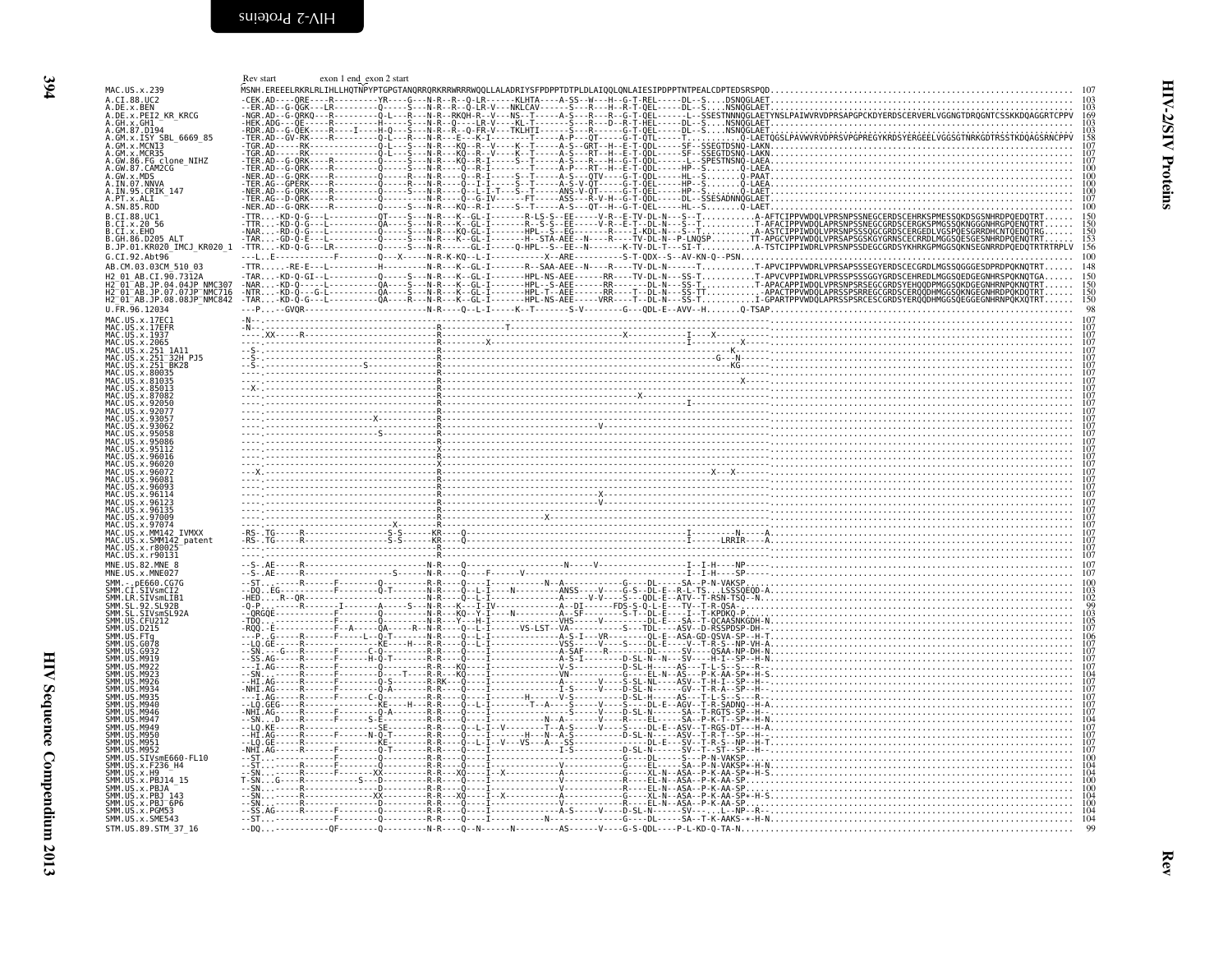<span id="page-22-0"></span>

| MAC.US.x.239<br>A.CI.88.UC2<br>A.DE.x.BEN<br>A.DE.x.PEI2_KR_KRCG<br>A.GH.X.GHI<br>A.GM.87.D194<br>A.GM. 87.1517<br>A.GM. x.1517 SBL_6669_85<br>A.GM. x.MCR35<br>A.GW. 86.FG_clone_NIHZ<br>A.GW. 87.CAM2CG<br>A.GW. 87.CAM2CG<br>A.GW.X.MDS<br>A.GW.X.MDS<br>A.IN.95.CRIK_147<br>A.FT.x.ALI<br>A.SN.85.ROD<br>B.CI.88.UC1<br>B.CI.x.20 56<br>B.CI.x.EHO<br>B.GH.86.D205 ALT<br>B.JP.01.KR020_IMCJ_KR020_1 RDAVLQEHKGEGNRV-<br>G.CI.92.Abt96<br>AB.CM.03.03CM 510 03<br>H2_01_AB.CI.90.7312A<br>H2 <sup>_</sup> 01 <sup>_</sup> AB.JP.04.04JP_NMC307<br>H2_01_AB.JP.07.07JP_NMC716<br>U.FR.96.12034<br>U. FR. 06. 12034<br>MAC. US. x. 17EC1<br>MAC. US. x. 17EFR<br>MAC. US. x. 22035<br>MAC. US. x. 2201<br>MAC. US. x. 2211_BA11<br>MAC. US. x. 2311_BRC2<br>MAC. US. x. 80035<br>MAC. US. x. 80035<br>MAC. US. x. 87082<br>MAC. US. x. 87082<br>MAC. US. x. 82087<br><br>MAC. US. x. 93062<br>MAC. US. x. 95068<br>MAC. US. x. 95086<br>MAC. US. x. 95012<br>MAC. US. x. 96020<br>MAC. US. x. 96092<br>MAC. US. x. 96081<br>MAC. US. x. 96081<br>MAC. US. x. 96081<br>MAC. US. x. 96112<br>MAC. US. x. 96112<br>MAC. US. x. 96112<br>MAC. U<br>MAC.US.x.97074<br>MAC.US.x.97074<br>MAC.US.x.MM142_IVMXX<br>MAC.US.x.SMM142_patent<br>MAC.US.x.r80025<br>MAC.US.x.r90131<br>MNE. US . X. MNEB27<br>SMM. CT, SERGO. CC7G<br>SMM. CT, STV SMCT2<br>SMM. CT, STV SMCT2<br>SMM. SL. 92. SL. 92.<br>SMM. US . CTU212<br>SMM. US . CTU212<br>SMM. US . PCT3<br>SMM. US . PC7<br>SMM. US . CTG78<br>SMM. US . CG78<br>SMM. US . CG78<br>SMM. US . CG7<br>SMM. US M919<br>SMM. US. M922<br>SMM. US.M923<br>SMM. US.M926<br>SMM. US.M934<br>SMM.US.M935<br>SMM.US.M935<br>SMM.US.M946<br>SMM.US.M946<br>SMM.US.M947<br>SMM.US.M947<br>SMM.US.M949<br>SMM.US.M950<br>SMM.US.M951<br>SMM.US.M952<br>SMM. US. M952<br>SMM. US. SIVSmE660 - FL10<br>SMM. US. x. F236 - H4<br>SMM. US. x. FB314 - 15<br>SMM. US. x. PB314 - 15<br>SMM. US. x. PB3<br>SMM. US. x. PB55<br>SMM. US. x. PGM53<br>SMM. US. x. PGM53<br>SMM. US. x. PGM53<br>SMM. US. x. PGM53<br>STM.US.89.STM_37_16 |                                                                   | Rev end                                                                                                                                                                                                                                                                                                                                                                              |
|---------------------------------------------------------------------------------------------------------------------------------------------------------------------------------------------------------------------------------------------------------------------------------------------------------------------------------------------------------------------------------------------------------------------------------------------------------------------------------------------------------------------------------------------------------------------------------------------------------------------------------------------------------------------------------------------------------------------------------------------------------------------------------------------------------------------------------------------------------------------------------------------------------------------------------------------------------------------------------------------------------------------------------------------------------------------------------------------------------------------------------------------------------------------------------------------------------------------------------------------------------------------------------------------------------------------------------------------------------------------------------------------------------------------------------------------------------------------------------------------------------------------------------------------------------------------------------------------------------------------------------------------------------------------------------------------------------------------------------------------------------------------------------------------------------------------------------------------------------------------------------------------------------------------------------------------------------------------------------------------------------------------------------------------------------------------|-------------------------------------------------------------------|--------------------------------------------------------------------------------------------------------------------------------------------------------------------------------------------------------------------------------------------------------------------------------------------------------------------------------------------------------------------------------------|
|                                                                                                                                                                                                                                                                                                                                                                                                                                                                                                                                                                                                                                                                                                                                                                                                                                                                                                                                                                                                                                                                                                                                                                                                                                                                                                                                                                                                                                                                                                                                                                                                                                                                                                                                                                                                                                                                                                                                                                                                                                                                     |                                                                   | . *                                                                                                                                                                                                                                                                                                                                                                                  |
|                                                                                                                                                                                                                                                                                                                                                                                                                                                                                                                                                                                                                                                                                                                                                                                                                                                                                                                                                                                                                                                                                                                                                                                                                                                                                                                                                                                                                                                                                                                                                                                                                                                                                                                                                                                                                                                                                                                                                                                                                                                                     |                                                                   | .                                                                                                                                                                                                                                                                                                                                                                                    |
|                                                                                                                                                                                                                                                                                                                                                                                                                                                                                                                                                                                                                                                                                                                                                                                                                                                                                                                                                                                                                                                                                                                                                                                                                                                                                                                                                                                                                                                                                                                                                                                                                                                                                                                                                                                                                                                                                                                                                                                                                                                                     |                                                                   | RGSGINRETL                                                                                                                                                                                                                                                                                                                                                                           |
|                                                                                                                                                                                                                                                                                                                                                                                                                                                                                                                                                                                                                                                                                                                                                                                                                                                                                                                                                                                                                                                                                                                                                                                                                                                                                                                                                                                                                                                                                                                                                                                                                                                                                                                                                                                                                                                                                                                                                                                                                                                                     |                                                                   |                                                                                                                                                                                                                                                                                                                                                                                      |
|                                                                                                                                                                                                                                                                                                                                                                                                                                                                                                                                                                                                                                                                                                                                                                                                                                                                                                                                                                                                                                                                                                                                                                                                                                                                                                                                                                                                                                                                                                                                                                                                                                                                                                                                                                                                                                                                                                                                                                                                                                                                     |                                                                   | .                                                                                                                                                                                                                                                                                                                                                                                    |
|                                                                                                                                                                                                                                                                                                                                                                                                                                                                                                                                                                                                                                                                                                                                                                                                                                                                                                                                                                                                                                                                                                                                                                                                                                                                                                                                                                                                                                                                                                                                                                                                                                                                                                                                                                                                                                                                                                                                                                                                                                                                     |                                                                   | $\begin{minipage}{0.03\textwidth} \begin{tabular}{@{}c@{}} \hline \textbf{R} & \textbf{D} & \textbf{R} & \textbf{D} & \textbf{R} \\ \textbf{R} & \textbf{D} & \textbf{R} & \textbf{D} & \textbf{R} \\ \textbf{R} & \textbf{D} & \textbf{R} & \textbf{D} & \textbf{R} \\ \textbf{D} & \textbf{R} & \textbf{D} & \textbf{R} & \textbf{D} & \textbf{R} \\ \end{tabular} \end{minipage}$ |
|                                                                                                                                                                                                                                                                                                                                                                                                                                                                                                                                                                                                                                                                                                                                                                                                                                                                                                                                                                                                                                                                                                                                                                                                                                                                                                                                                                                                                                                                                                                                                                                                                                                                                                                                                                                                                                                                                                                                                                                                                                                                     |                                                                   | . <del>.</del>                                                                                                                                                                                                                                                                                                                                                                       |
|                                                                                                                                                                                                                                                                                                                                                                                                                                                                                                                                                                                                                                                                                                                                                                                                                                                                                                                                                                                                                                                                                                                                                                                                                                                                                                                                                                                                                                                                                                                                                                                                                                                                                                                                                                                                                                                                                                                                                                                                                                                                     |                                                                   | . <del>.</del>                                                                                                                                                                                                                                                                                                                                                                       |
|                                                                                                                                                                                                                                                                                                                                                                                                                                                                                                                                                                                                                                                                                                                                                                                                                                                                                                                                                                                                                                                                                                                                                                                                                                                                                                                                                                                                                                                                                                                                                                                                                                                                                                                                                                                                                                                                                                                                                                                                                                                                     |                                                                   | . <del>.</del>                                                                                                                                                                                                                                                                                                                                                                       |
|                                                                                                                                                                                                                                                                                                                                                                                                                                                                                                                                                                                                                                                                                                                                                                                                                                                                                                                                                                                                                                                                                                                                                                                                                                                                                                                                                                                                                                                                                                                                                                                                                                                                                                                                                                                                                                                                                                                                                                                                                                                                     |                                                                   | .<br>. <del>.</del>                                                                                                                                                                                                                                                                                                                                                                  |
|                                                                                                                                                                                                                                                                                                                                                                                                                                                                                                                                                                                                                                                                                                                                                                                                                                                                                                                                                                                                                                                                                                                                                                                                                                                                                                                                                                                                                                                                                                                                                                                                                                                                                                                                                                                                                                                                                                                                                                                                                                                                     |                                                                   | . <del>.</del>                                                                                                                                                                                                                                                                                                                                                                       |
|                                                                                                                                                                                                                                                                                                                                                                                                                                                                                                                                                                                                                                                                                                                                                                                                                                                                                                                                                                                                                                                                                                                                                                                                                                                                                                                                                                                                                                                                                                                                                                                                                                                                                                                                                                                                                                                                                                                                                                                                                                                                     |                                                                   | . <del>.</del>                                                                                                                                                                                                                                                                                                                                                                       |
|                                                                                                                                                                                                                                                                                                                                                                                                                                                                                                                                                                                                                                                                                                                                                                                                                                                                                                                                                                                                                                                                                                                                                                                                                                                                                                                                                                                                                                                                                                                                                                                                                                                                                                                                                                                                                                                                                                                                                                                                                                                                     |                                                                   | . <del>.</del>                                                                                                                                                                                                                                                                                                                                                                       |
|                                                                                                                                                                                                                                                                                                                                                                                                                                                                                                                                                                                                                                                                                                                                                                                                                                                                                                                                                                                                                                                                                                                                                                                                                                                                                                                                                                                                                                                                                                                                                                                                                                                                                                                                                                                                                                                                                                                                                                                                                                                                     |                                                                   | .                                                                                                                                                                                                                                                                                                                                                                                    |
|                                                                                                                                                                                                                                                                                                                                                                                                                                                                                                                                                                                                                                                                                                                                                                                                                                                                                                                                                                                                                                                                                                                                                                                                                                                                                                                                                                                                                                                                                                                                                                                                                                                                                                                                                                                                                                                                                                                                                                                                                                                                     |                                                                   | .                                                                                                                                                                                                                                                                                                                                                                                    |
|                                                                                                                                                                                                                                                                                                                                                                                                                                                                                                                                                                                                                                                                                                                                                                                                                                                                                                                                                                                                                                                                                                                                                                                                                                                                                                                                                                                                                                                                                                                                                                                                                                                                                                                                                                                                                                                                                                                                                                                                                                                                     |                                                                   | . <del>.</del><br>. <del>.</del>                                                                                                                                                                                                                                                                                                                                                     |
|                                                                                                                                                                                                                                                                                                                                                                                                                                                                                                                                                                                                                                                                                                                                                                                                                                                                                                                                                                                                                                                                                                                                                                                                                                                                                                                                                                                                                                                                                                                                                                                                                                                                                                                                                                                                                                                                                                                                                                                                                                                                     |                                                                   |                                                                                                                                                                                                                                                                                                                                                                                      |
|                                                                                                                                                                                                                                                                                                                                                                                                                                                                                                                                                                                                                                                                                                                                                                                                                                                                                                                                                                                                                                                                                                                                                                                                                                                                                                                                                                                                                                                                                                                                                                                                                                                                                                                                                                                                                                                                                                                                                                                                                                                                     |                                                                   |                                                                                                                                                                                                                                                                                                                                                                                      |
|                                                                                                                                                                                                                                                                                                                                                                                                                                                                                                                                                                                                                                                                                                                                                                                                                                                                                                                                                                                                                                                                                                                                                                                                                                                                                                                                                                                                                                                                                                                                                                                                                                                                                                                                                                                                                                                                                                                                                                                                                                                                     |                                                                   | .                                                                                                                                                                                                                                                                                                                                                                                    |
|                                                                                                                                                                                                                                                                                                                                                                                                                                                                                                                                                                                                                                                                                                                                                                                                                                                                                                                                                                                                                                                                                                                                                                                                                                                                                                                                                                                                                                                                                                                                                                                                                                                                                                                                                                                                                                                                                                                                                                                                                                                                     |                                                                   | .                                                                                                                                                                                                                                                                                                                                                                                    |
|                                                                                                                                                                                                                                                                                                                                                                                                                                                                                                                                                                                                                                                                                                                                                                                                                                                                                                                                                                                                                                                                                                                                                                                                                                                                                                                                                                                                                                                                                                                                                                                                                                                                                                                                                                                                                                                                                                                                                                                                                                                                     |                                                                   | .                                                                                                                                                                                                                                                                                                                                                                                    |
|                                                                                                                                                                                                                                                                                                                                                                                                                                                                                                                                                                                                                                                                                                                                                                                                                                                                                                                                                                                                                                                                                                                                                                                                                                                                                                                                                                                                                                                                                                                                                                                                                                                                                                                                                                                                                                                                                                                                                                                                                                                                     |                                                                   | .                                                                                                                                                                                                                                                                                                                                                                                    |
|                                                                                                                                                                                                                                                                                                                                                                                                                                                                                                                                                                                                                                                                                                                                                                                                                                                                                                                                                                                                                                                                                                                                                                                                                                                                                                                                                                                                                                                                                                                                                                                                                                                                                                                                                                                                                                                                                                                                                                                                                                                                     |                                                                   |                                                                                                                                                                                                                                                                                                                                                                                      |
|                                                                                                                                                                                                                                                                                                                                                                                                                                                                                                                                                                                                                                                                                                                                                                                                                                                                                                                                                                                                                                                                                                                                                                                                                                                                                                                                                                                                                                                                                                                                                                                                                                                                                                                                                                                                                                                                                                                                                                                                                                                                     | H2 <sup>-</sup> 01 <sup>-</sup> AB.JP.08.08JP <sup>-</sup> NMC842 |                                                                                                                                                                                                                                                                                                                                                                                      |
|                                                                                                                                                                                                                                                                                                                                                                                                                                                                                                                                                                                                                                                                                                                                                                                                                                                                                                                                                                                                                                                                                                                                                                                                                                                                                                                                                                                                                                                                                                                                                                                                                                                                                                                                                                                                                                                                                                                                                                                                                                                                     |                                                                   | .                                                                                                                                                                                                                                                                                                                                                                                    |
|                                                                                                                                                                                                                                                                                                                                                                                                                                                                                                                                                                                                                                                                                                                                                                                                                                                                                                                                                                                                                                                                                                                                                                                                                                                                                                                                                                                                                                                                                                                                                                                                                                                                                                                                                                                                                                                                                                                                                                                                                                                                     |                                                                   | .                                                                                                                                                                                                                                                                                                                                                                                    |
|                                                                                                                                                                                                                                                                                                                                                                                                                                                                                                                                                                                                                                                                                                                                                                                                                                                                                                                                                                                                                                                                                                                                                                                                                                                                                                                                                                                                                                                                                                                                                                                                                                                                                                                                                                                                                                                                                                                                                                                                                                                                     |                                                                   | .                                                                                                                                                                                                                                                                                                                                                                                    |
|                                                                                                                                                                                                                                                                                                                                                                                                                                                                                                                                                                                                                                                                                                                                                                                                                                                                                                                                                                                                                                                                                                                                                                                                                                                                                                                                                                                                                                                                                                                                                                                                                                                                                                                                                                                                                                                                                                                                                                                                                                                                     |                                                                   | .                                                                                                                                                                                                                                                                                                                                                                                    |
|                                                                                                                                                                                                                                                                                                                                                                                                                                                                                                                                                                                                                                                                                                                                                                                                                                                                                                                                                                                                                                                                                                                                                                                                                                                                                                                                                                                                                                                                                                                                                                                                                                                                                                                                                                                                                                                                                                                                                                                                                                                                     |                                                                   | . <del>.</del>                                                                                                                                                                                                                                                                                                                                                                       |
|                                                                                                                                                                                                                                                                                                                                                                                                                                                                                                                                                                                                                                                                                                                                                                                                                                                                                                                                                                                                                                                                                                                                                                                                                                                                                                                                                                                                                                                                                                                                                                                                                                                                                                                                                                                                                                                                                                                                                                                                                                                                     |                                                                   | . <del>.</del>                                                                                                                                                                                                                                                                                                                                                                       |
|                                                                                                                                                                                                                                                                                                                                                                                                                                                                                                                                                                                                                                                                                                                                                                                                                                                                                                                                                                                                                                                                                                                                                                                                                                                                                                                                                                                                                                                                                                                                                                                                                                                                                                                                                                                                                                                                                                                                                                                                                                                                     |                                                                   |                                                                                                                                                                                                                                                                                                                                                                                      |
|                                                                                                                                                                                                                                                                                                                                                                                                                                                                                                                                                                                                                                                                                                                                                                                                                                                                                                                                                                                                                                                                                                                                                                                                                                                                                                                                                                                                                                                                                                                                                                                                                                                                                                                                                                                                                                                                                                                                                                                                                                                                     |                                                                   | .<br>.                                                                                                                                                                                                                                                                                                                                                                               |
|                                                                                                                                                                                                                                                                                                                                                                                                                                                                                                                                                                                                                                                                                                                                                                                                                                                                                                                                                                                                                                                                                                                                                                                                                                                                                                                                                                                                                                                                                                                                                                                                                                                                                                                                                                                                                                                                                                                                                                                                                                                                     |                                                                   | . <del>.</del>                                                                                                                                                                                                                                                                                                                                                                       |
|                                                                                                                                                                                                                                                                                                                                                                                                                                                                                                                                                                                                                                                                                                                                                                                                                                                                                                                                                                                                                                                                                                                                                                                                                                                                                                                                                                                                                                                                                                                                                                                                                                                                                                                                                                                                                                                                                                                                                                                                                                                                     |                                                                   | . <del>.</del>                                                                                                                                                                                                                                                                                                                                                                       |
|                                                                                                                                                                                                                                                                                                                                                                                                                                                                                                                                                                                                                                                                                                                                                                                                                                                                                                                                                                                                                                                                                                                                                                                                                                                                                                                                                                                                                                                                                                                                                                                                                                                                                                                                                                                                                                                                                                                                                                                                                                                                     |                                                                   | .                                                                                                                                                                                                                                                                                                                                                                                    |
|                                                                                                                                                                                                                                                                                                                                                                                                                                                                                                                                                                                                                                                                                                                                                                                                                                                                                                                                                                                                                                                                                                                                                                                                                                                                                                                                                                                                                                                                                                                                                                                                                                                                                                                                                                                                                                                                                                                                                                                                                                                                     |                                                                   | . <del>.</del>                                                                                                                                                                                                                                                                                                                                                                       |
|                                                                                                                                                                                                                                                                                                                                                                                                                                                                                                                                                                                                                                                                                                                                                                                                                                                                                                                                                                                                                                                                                                                                                                                                                                                                                                                                                                                                                                                                                                                                                                                                                                                                                                                                                                                                                                                                                                                                                                                                                                                                     |                                                                   | . <del>.</del>                                                                                                                                                                                                                                                                                                                                                                       |
|                                                                                                                                                                                                                                                                                                                                                                                                                                                                                                                                                                                                                                                                                                                                                                                                                                                                                                                                                                                                                                                                                                                                                                                                                                                                                                                                                                                                                                                                                                                                                                                                                                                                                                                                                                                                                                                                                                                                                                                                                                                                     |                                                                   | .                                                                                                                                                                                                                                                                                                                                                                                    |
|                                                                                                                                                                                                                                                                                                                                                                                                                                                                                                                                                                                                                                                                                                                                                                                                                                                                                                                                                                                                                                                                                                                                                                                                                                                                                                                                                                                                                                                                                                                                                                                                                                                                                                                                                                                                                                                                                                                                                                                                                                                                     |                                                                   | .                                                                                                                                                                                                                                                                                                                                                                                    |
|                                                                                                                                                                                                                                                                                                                                                                                                                                                                                                                                                                                                                                                                                                                                                                                                                                                                                                                                                                                                                                                                                                                                                                                                                                                                                                                                                                                                                                                                                                                                                                                                                                                                                                                                                                                                                                                                                                                                                                                                                                                                     |                                                                   | .<br>.                                                                                                                                                                                                                                                                                                                                                                               |
|                                                                                                                                                                                                                                                                                                                                                                                                                                                                                                                                                                                                                                                                                                                                                                                                                                                                                                                                                                                                                                                                                                                                                                                                                                                                                                                                                                                                                                                                                                                                                                                                                                                                                                                                                                                                                                                                                                                                                                                                                                                                     |                                                                   | .                                                                                                                                                                                                                                                                                                                                                                                    |
|                                                                                                                                                                                                                                                                                                                                                                                                                                                                                                                                                                                                                                                                                                                                                                                                                                                                                                                                                                                                                                                                                                                                                                                                                                                                                                                                                                                                                                                                                                                                                                                                                                                                                                                                                                                                                                                                                                                                                                                                                                                                     |                                                                   | .                                                                                                                                                                                                                                                                                                                                                                                    |
|                                                                                                                                                                                                                                                                                                                                                                                                                                                                                                                                                                                                                                                                                                                                                                                                                                                                                                                                                                                                                                                                                                                                                                                                                                                                                                                                                                                                                                                                                                                                                                                                                                                                                                                                                                                                                                                                                                                                                                                                                                                                     |                                                                   | .                                                                                                                                                                                                                                                                                                                                                                                    |
|                                                                                                                                                                                                                                                                                                                                                                                                                                                                                                                                                                                                                                                                                                                                                                                                                                                                                                                                                                                                                                                                                                                                                                                                                                                                                                                                                                                                                                                                                                                                                                                                                                                                                                                                                                                                                                                                                                                                                                                                                                                                     |                                                                   | .                                                                                                                                                                                                                                                                                                                                                                                    |
|                                                                                                                                                                                                                                                                                                                                                                                                                                                                                                                                                                                                                                                                                                                                                                                                                                                                                                                                                                                                                                                                                                                                                                                                                                                                                                                                                                                                                                                                                                                                                                                                                                                                                                                                                                                                                                                                                                                                                                                                                                                                     |                                                                   | .                                                                                                                                                                                                                                                                                                                                                                                    |
|                                                                                                                                                                                                                                                                                                                                                                                                                                                                                                                                                                                                                                                                                                                                                                                                                                                                                                                                                                                                                                                                                                                                                                                                                                                                                                                                                                                                                                                                                                                                                                                                                                                                                                                                                                                                                                                                                                                                                                                                                                                                     |                                                                   | .                                                                                                                                                                                                                                                                                                                                                                                    |
|                                                                                                                                                                                                                                                                                                                                                                                                                                                                                                                                                                                                                                                                                                                                                                                                                                                                                                                                                                                                                                                                                                                                                                                                                                                                                                                                                                                                                                                                                                                                                                                                                                                                                                                                                                                                                                                                                                                                                                                                                                                                     |                                                                   | .<br>.                                                                                                                                                                                                                                                                                                                                                                               |
|                                                                                                                                                                                                                                                                                                                                                                                                                                                                                                                                                                                                                                                                                                                                                                                                                                                                                                                                                                                                                                                                                                                                                                                                                                                                                                                                                                                                                                                                                                                                                                                                                                                                                                                                                                                                                                                                                                                                                                                                                                                                     |                                                                   | .                                                                                                                                                                                                                                                                                                                                                                                    |
|                                                                                                                                                                                                                                                                                                                                                                                                                                                                                                                                                                                                                                                                                                                                                                                                                                                                                                                                                                                                                                                                                                                                                                                                                                                                                                                                                                                                                                                                                                                                                                                                                                                                                                                                                                                                                                                                                                                                                                                                                                                                     |                                                                   | .                                                                                                                                                                                                                                                                                                                                                                                    |
|                                                                                                                                                                                                                                                                                                                                                                                                                                                                                                                                                                                                                                                                                                                                                                                                                                                                                                                                                                                                                                                                                                                                                                                                                                                                                                                                                                                                                                                                                                                                                                                                                                                                                                                                                                                                                                                                                                                                                                                                                                                                     |                                                                   | . -                                                                                                                                                                                                                                                                                                                                                                                  |
|                                                                                                                                                                                                                                                                                                                                                                                                                                                                                                                                                                                                                                                                                                                                                                                                                                                                                                                                                                                                                                                                                                                                                                                                                                                                                                                                                                                                                                                                                                                                                                                                                                                                                                                                                                                                                                                                                                                                                                                                                                                                     |                                                                   | .                                                                                                                                                                                                                                                                                                                                                                                    |
|                                                                                                                                                                                                                                                                                                                                                                                                                                                                                                                                                                                                                                                                                                                                                                                                                                                                                                                                                                                                                                                                                                                                                                                                                                                                                                                                                                                                                                                                                                                                                                                                                                                                                                                                                                                                                                                                                                                                                                                                                                                                     |                                                                   | .                                                                                                                                                                                                                                                                                                                                                                                    |
|                                                                                                                                                                                                                                                                                                                                                                                                                                                                                                                                                                                                                                                                                                                                                                                                                                                                                                                                                                                                                                                                                                                                                                                                                                                                                                                                                                                                                                                                                                                                                                                                                                                                                                                                                                                                                                                                                                                                                                                                                                                                     |                                                                   | .                                                                                                                                                                                                                                                                                                                                                                                    |
|                                                                                                                                                                                                                                                                                                                                                                                                                                                                                                                                                                                                                                                                                                                                                                                                                                                                                                                                                                                                                                                                                                                                                                                                                                                                                                                                                                                                                                                                                                                                                                                                                                                                                                                                                                                                                                                                                                                                                                                                                                                                     |                                                                   | . <del>.</del>                                                                                                                                                                                                                                                                                                                                                                       |
|                                                                                                                                                                                                                                                                                                                                                                                                                                                                                                                                                                                                                                                                                                                                                                                                                                                                                                                                                                                                                                                                                                                                                                                                                                                                                                                                                                                                                                                                                                                                                                                                                                                                                                                                                                                                                                                                                                                                                                                                                                                                     |                                                                   | .                                                                                                                                                                                                                                                                                                                                                                                    |
|                                                                                                                                                                                                                                                                                                                                                                                                                                                                                                                                                                                                                                                                                                                                                                                                                                                                                                                                                                                                                                                                                                                                                                                                                                                                                                                                                                                                                                                                                                                                                                                                                                                                                                                                                                                                                                                                                                                                                                                                                                                                     |                                                                   | .                                                                                                                                                                                                                                                                                                                                                                                    |
|                                                                                                                                                                                                                                                                                                                                                                                                                                                                                                                                                                                                                                                                                                                                                                                                                                                                                                                                                                                                                                                                                                                                                                                                                                                                                                                                                                                                                                                                                                                                                                                                                                                                                                                                                                                                                                                                                                                                                                                                                                                                     |                                                                   |                                                                                                                                                                                                                                                                                                                                                                                      |
|                                                                                                                                                                                                                                                                                                                                                                                                                                                                                                                                                                                                                                                                                                                                                                                                                                                                                                                                                                                                                                                                                                                                                                                                                                                                                                                                                                                                                                                                                                                                                                                                                                                                                                                                                                                                                                                                                                                                                                                                                                                                     |                                                                   | . <del>.</del>                                                                                                                                                                                                                                                                                                                                                                       |
|                                                                                                                                                                                                                                                                                                                                                                                                                                                                                                                                                                                                                                                                                                                                                                                                                                                                                                                                                                                                                                                                                                                                                                                                                                                                                                                                                                                                                                                                                                                                                                                                                                                                                                                                                                                                                                                                                                                                                                                                                                                                     |                                                                   | . <del>.</del>                                                                                                                                                                                                                                                                                                                                                                       |
|                                                                                                                                                                                                                                                                                                                                                                                                                                                                                                                                                                                                                                                                                                                                                                                                                                                                                                                                                                                                                                                                                                                                                                                                                                                                                                                                                                                                                                                                                                                                                                                                                                                                                                                                                                                                                                                                                                                                                                                                                                                                     |                                                                   | . <del>.</del><br>.                                                                                                                                                                                                                                                                                                                                                                  |
|                                                                                                                                                                                                                                                                                                                                                                                                                                                                                                                                                                                                                                                                                                                                                                                                                                                                                                                                                                                                                                                                                                                                                                                                                                                                                                                                                                                                                                                                                                                                                                                                                                                                                                                                                                                                                                                                                                                                                                                                                                                                     |                                                                   | .                                                                                                                                                                                                                                                                                                                                                                                    |
|                                                                                                                                                                                                                                                                                                                                                                                                                                                                                                                                                                                                                                                                                                                                                                                                                                                                                                                                                                                                                                                                                                                                                                                                                                                                                                                                                                                                                                                                                                                                                                                                                                                                                                                                                                                                                                                                                                                                                                                                                                                                     |                                                                   | . <del>.</del>                                                                                                                                                                                                                                                                                                                                                                       |
|                                                                                                                                                                                                                                                                                                                                                                                                                                                                                                                                                                                                                                                                                                                                                                                                                                                                                                                                                                                                                                                                                                                                                                                                                                                                                                                                                                                                                                                                                                                                                                                                                                                                                                                                                                                                                                                                                                                                                                                                                                                                     |                                                                   | . <del>.</del>                                                                                                                                                                                                                                                                                                                                                                       |
|                                                                                                                                                                                                                                                                                                                                                                                                                                                                                                                                                                                                                                                                                                                                                                                                                                                                                                                                                                                                                                                                                                                                                                                                                                                                                                                                                                                                                                                                                                                                                                                                                                                                                                                                                                                                                                                                                                                                                                                                                                                                     |                                                                   | .                                                                                                                                                                                                                                                                                                                                                                                    |
|                                                                                                                                                                                                                                                                                                                                                                                                                                                                                                                                                                                                                                                                                                                                                                                                                                                                                                                                                                                                                                                                                                                                                                                                                                                                                                                                                                                                                                                                                                                                                                                                                                                                                                                                                                                                                                                                                                                                                                                                                                                                     |                                                                   | . <del>.</del><br>.                                                                                                                                                                                                                                                                                                                                                                  |
|                                                                                                                                                                                                                                                                                                                                                                                                                                                                                                                                                                                                                                                                                                                                                                                                                                                                                                                                                                                                                                                                                                                                                                                                                                                                                                                                                                                                                                                                                                                                                                                                                                                                                                                                                                                                                                                                                                                                                                                                                                                                     |                                                                   | .                                                                                                                                                                                                                                                                                                                                                                                    |
|                                                                                                                                                                                                                                                                                                                                                                                                                                                                                                                                                                                                                                                                                                                                                                                                                                                                                                                                                                                                                                                                                                                                                                                                                                                                                                                                                                                                                                                                                                                                                                                                                                                                                                                                                                                                                                                                                                                                                                                                                                                                     |                                                                   | .                                                                                                                                                                                                                                                                                                                                                                                    |
|                                                                                                                                                                                                                                                                                                                                                                                                                                                                                                                                                                                                                                                                                                                                                                                                                                                                                                                                                                                                                                                                                                                                                                                                                                                                                                                                                                                                                                                                                                                                                                                                                                                                                                                                                                                                                                                                                                                                                                                                                                                                     |                                                                   | .                                                                                                                                                                                                                                                                                                                                                                                    |
|                                                                                                                                                                                                                                                                                                                                                                                                                                                                                                                                                                                                                                                                                                                                                                                                                                                                                                                                                                                                                                                                                                                                                                                                                                                                                                                                                                                                                                                                                                                                                                                                                                                                                                                                                                                                                                                                                                                                                                                                                                                                     |                                                                   | .                                                                                                                                                                                                                                                                                                                                                                                    |
|                                                                                                                                                                                                                                                                                                                                                                                                                                                                                                                                                                                                                                                                                                                                                                                                                                                                                                                                                                                                                                                                                                                                                                                                                                                                                                                                                                                                                                                                                                                                                                                                                                                                                                                                                                                                                                                                                                                                                                                                                                                                     |                                                                   | .                                                                                                                                                                                                                                                                                                                                                                                    |
|                                                                                                                                                                                                                                                                                                                                                                                                                                                                                                                                                                                                                                                                                                                                                                                                                                                                                                                                                                                                                                                                                                                                                                                                                                                                                                                                                                                                                                                                                                                                                                                                                                                                                                                                                                                                                                                                                                                                                                                                                                                                     |                                                                   | .                                                                                                                                                                                                                                                                                                                                                                                    |
|                                                                                                                                                                                                                                                                                                                                                                                                                                                                                                                                                                                                                                                                                                                                                                                                                                                                                                                                                                                                                                                                                                                                                                                                                                                                                                                                                                                                                                                                                                                                                                                                                                                                                                                                                                                                                                                                                                                                                                                                                                                                     |                                                                   | .                                                                                                                                                                                                                                                                                                                                                                                    |
|                                                                                                                                                                                                                                                                                                                                                                                                                                                                                                                                                                                                                                                                                                                                                                                                                                                                                                                                                                                                                                                                                                                                                                                                                                                                                                                                                                                                                                                                                                                                                                                                                                                                                                                                                                                                                                                                                                                                                                                                                                                                     |                                                                   | . <del>.</del>                                                                                                                                                                                                                                                                                                                                                                       |
|                                                                                                                                                                                                                                                                                                                                                                                                                                                                                                                                                                                                                                                                                                                                                                                                                                                                                                                                                                                                                                                                                                                                                                                                                                                                                                                                                                                                                                                                                                                                                                                                                                                                                                                                                                                                                                                                                                                                                                                                                                                                     |                                                                   | .                                                                                                                                                                                                                                                                                                                                                                                    |
|                                                                                                                                                                                                                                                                                                                                                                                                                                                                                                                                                                                                                                                                                                                                                                                                                                                                                                                                                                                                                                                                                                                                                                                                                                                                                                                                                                                                                                                                                                                                                                                                                                                                                                                                                                                                                                                                                                                                                                                                                                                                     |                                                                   | .                                                                                                                                                                                                                                                                                                                                                                                    |
|                                                                                                                                                                                                                                                                                                                                                                                                                                                                                                                                                                                                                                                                                                                                                                                                                                                                                                                                                                                                                                                                                                                                                                                                                                                                                                                                                                                                                                                                                                                                                                                                                                                                                                                                                                                                                                                                                                                                                                                                                                                                     |                                                                   | . <del>.</del><br>.                                                                                                                                                                                                                                                                                                                                                                  |
|                                                                                                                                                                                                                                                                                                                                                                                                                                                                                                                                                                                                                                                                                                                                                                                                                                                                                                                                                                                                                                                                                                                                                                                                                                                                                                                                                                                                                                                                                                                                                                                                                                                                                                                                                                                                                                                                                                                                                                                                                                                                     |                                                                   | . -                                                                                                                                                                                                                                                                                                                                                                                  |
|                                                                                                                                                                                                                                                                                                                                                                                                                                                                                                                                                                                                                                                                                                                                                                                                                                                                                                                                                                                                                                                                                                                                                                                                                                                                                                                                                                                                                                                                                                                                                                                                                                                                                                                                                                                                                                                                                                                                                                                                                                                                     |                                                                   | .                                                                                                                                                                                                                                                                                                                                                                                    |
|                                                                                                                                                                                                                                                                                                                                                                                                                                                                                                                                                                                                                                                                                                                                                                                                                                                                                                                                                                                                                                                                                                                                                                                                                                                                                                                                                                                                                                                                                                                                                                                                                                                                                                                                                                                                                                                                                                                                                                                                                                                                     |                                                                   | .                                                                                                                                                                                                                                                                                                                                                                                    |
|                                                                                                                                                                                                                                                                                                                                                                                                                                                                                                                                                                                                                                                                                                                                                                                                                                                                                                                                                                                                                                                                                                                                                                                                                                                                                                                                                                                                                                                                                                                                                                                                                                                                                                                                                                                                                                                                                                                                                                                                                                                                     |                                                                   | . <del>.</del>                                                                                                                                                                                                                                                                                                                                                                       |
|                                                                                                                                                                                                                                                                                                                                                                                                                                                                                                                                                                                                                                                                                                                                                                                                                                                                                                                                                                                                                                                                                                                                                                                                                                                                                                                                                                                                                                                                                                                                                                                                                                                                                                                                                                                                                                                                                                                                                                                                                                                                     |                                                                   | . <del>.</del>                                                                                                                                                                                                                                                                                                                                                                       |
|                                                                                                                                                                                                                                                                                                                                                                                                                                                                                                                                                                                                                                                                                                                                                                                                                                                                                                                                                                                                                                                                                                                                                                                                                                                                                                                                                                                                                                                                                                                                                                                                                                                                                                                                                                                                                                                                                                                                                                                                                                                                     |                                                                   | .                                                                                                                                                                                                                                                                                                                                                                                    |
|                                                                                                                                                                                                                                                                                                                                                                                                                                                                                                                                                                                                                                                                                                                                                                                                                                                                                                                                                                                                                                                                                                                                                                                                                                                                                                                                                                                                                                                                                                                                                                                                                                                                                                                                                                                                                                                                                                                                                                                                                                                                     |                                                                   | .                                                                                                                                                                                                                                                                                                                                                                                    |
|                                                                                                                                                                                                                                                                                                                                                                                                                                                                                                                                                                                                                                                                                                                                                                                                                                                                                                                                                                                                                                                                                                                                                                                                                                                                                                                                                                                                                                                                                                                                                                                                                                                                                                                                                                                                                                                                                                                                                                                                                                                                     |                                                                   | .<br>.                                                                                                                                                                                                                                                                                                                                                                               |
|                                                                                                                                                                                                                                                                                                                                                                                                                                                                                                                                                                                                                                                                                                                                                                                                                                                                                                                                                                                                                                                                                                                                                                                                                                                                                                                                                                                                                                                                                                                                                                                                                                                                                                                                                                                                                                                                                                                                                                                                                                                                     |                                                                   |                                                                                                                                                                                                                                                                                                                                                                                      |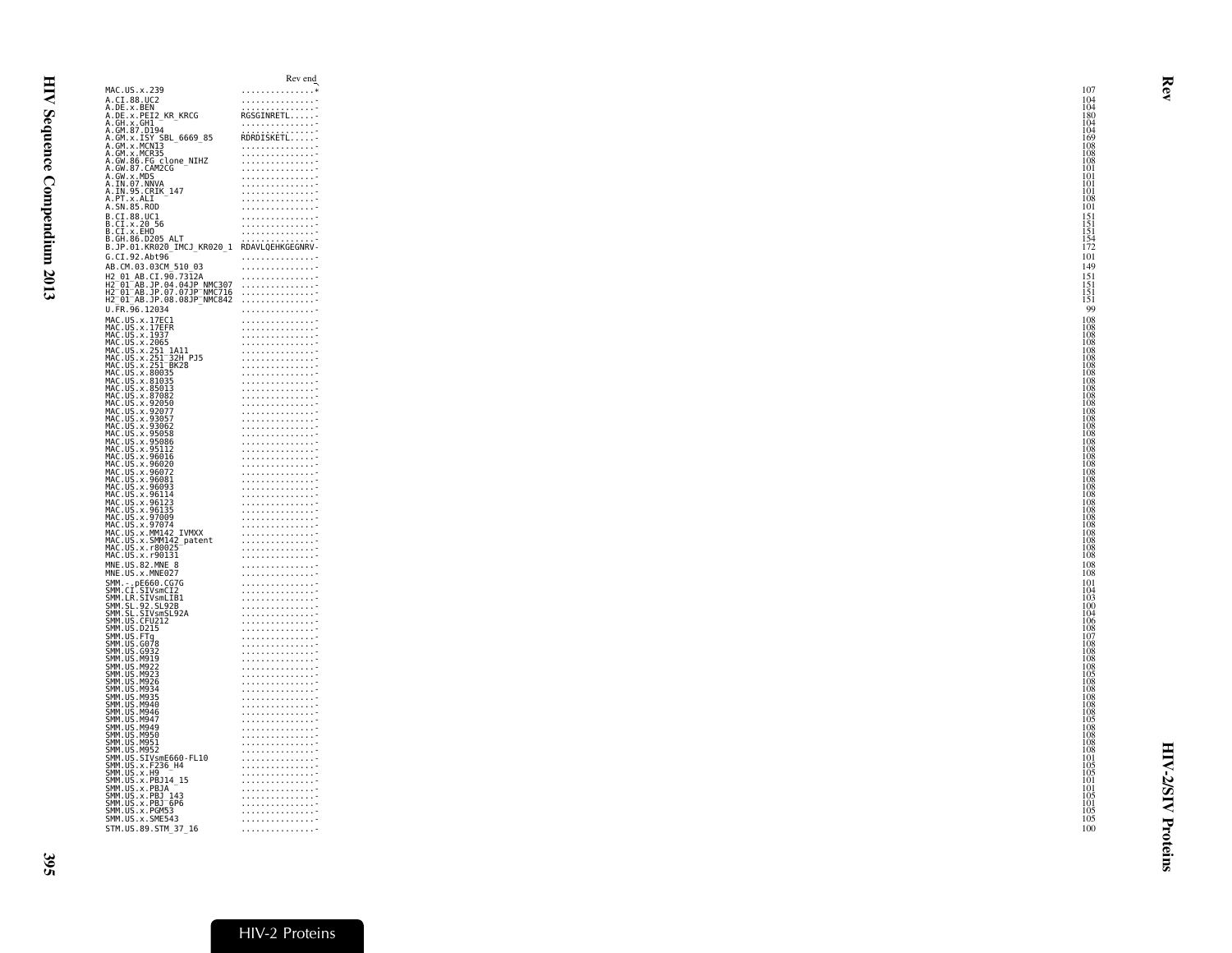<span id="page-23-1"></span><span id="page-23-0"></span>

|                                                                                        | signal peptide end_gp120 start<br>Env start                                                                                                                                                                                                                                |  |                                                                                  |            |
|----------------------------------------------------------------------------------------|----------------------------------------------------------------------------------------------------------------------------------------------------------------------------------------------------------------------------------------------------------------------------|--|----------------------------------------------------------------------------------|------------|
| MAC.US.x.239<br>A.CI.88.UC2                                                            | MGCLGNQLLIAILLLSVYGIYČTLYVTVFYGVPAWRNATIPLFČATKNRDTWGTTQČLPDNGDYSEVALNVTESFDAWNNTVTEQAIEDVWQLFETSIKPČVKLSPLČITMRČNKSETDRWGLTKSITTTASTTSTTASAKVDMVNETSSČIAQ                                                                                                                 |  |                                                                                  |            |
| A.DE.x.BEN<br>A.DE.X.PEI2 KR KRCG                                                      | $\begin{bmatrix} 0.01 & 0.01 & 0.01 & 0.01 & 0.01 & 0.01 & 0.01 & 0.01 & 0.01 & 0.01 & 0.01 & 0.01 & 0.01 & 0.01 & 0.01 & 0.01 & 0.01 & 0.01 & 0.01 & 0.01 & 0.01 & 0.01 & 0.01 & 0.01 & 0.01 & 0.01 & 0.01 & 0.01 & 0.01 & 0.01 & 0.01 & 0.01 & 0.01 & 0.01 & 0.01 & 0.0$ |  |                                                                                  |            |
| A.GH.x.GH1<br>A.GM.87.D194                                                             |                                                                                                                                                                                                                                                                            |  |                                                                                  |            |
| A.GM.X.ISY SBL_6669_85<br>A.GM.x.MCNI3<br>A.GM.x.MCR35                                 |                                                                                                                                                                                                                                                                            |  |                                                                                  |            |
| A.GW.86.FG clone_NIHZ<br>A.GW.87.CAM2CG                                                |                                                                                                                                                                                                                                                                            |  |                                                                                  |            |
| A.GW.X.MDS<br>A.IN.07.NNVA                                                             |                                                                                                                                                                                                                                                                            |  |                                                                                  |            |
| A. IN. 95. CRIK_147<br>A. PT. x. ALI<br>A. SN. 85. ROD                                 |                                                                                                                                                                                                                                                                            |  |                                                                                  | 149        |
| B.CI.88.UC1<br>B.CI.x.20 56                                                            |                                                                                                                                                                                                                                                                            |  |                                                                                  |            |
| B.CI.X.EHO<br>B.GH.86.D205 ALT                                                         |                                                                                                                                                                                                                                                                            |  |                                                                                  |            |
| B.JP.01.KR020_IMCJ_KR020_1<br>G.CI.92.Abt96                                            |                                                                                                                                                                                                                                                                            |  |                                                                                  |            |
| AB.CM.03.03CM 510 03<br>H2 01 AB.CI.90.7312A                                           |                                                                                                                                                                                                                                                                            |  |                                                                                  |            |
| H2-01-AB.JP.04.04JP NMC307<br>H2-01-AB.JP.07.07JP NMC716<br>H2-01-AB.JP.08.08JP NMC842 |                                                                                                                                                                                                                                                                            |  |                                                                                  |            |
| $U. \overline{FR}.96.12034$                                                            |                                                                                                                                                                                                                                                                            |  |                                                                                  | 142<br>151 |
| MAC.US.x.17EC1<br>MAC.US.x.17EFR<br>MAC. US. x. 1937                                   |                                                                                                                                                                                                                                                                            |  |                                                                                  |            |
| MAC. US. x. 2065<br>MAC.US.x.251 1A11                                                  |                                                                                                                                                                                                                                                                            |  |                                                                                  |            |
| MAC.US.x.251 <sup>-</sup> 32H PJ5<br>MAC.US.x.251 <sup>-</sup> BK28<br>MAC.US.x.80035  |                                                                                                                                                                                                                                                                            |  |                                                                                  |            |
| MAC.US.x.81035<br>US.x.85013                                                           |                                                                                                                                                                                                                                                                            |  |                                                                                  |            |
| MAC.US.x.87082<br>.92050                                                               |                                                                                                                                                                                                                                                                            |  |                                                                                  |            |
| MAC.US.x.93057<br>U.S. x. 93062                                                        |                                                                                                                                                                                                                                                                            |  |                                                                                  |            |
| MAC.US.x.95058<br>.US.x.95086                                                          |                                                                                                                                                                                                                                                                            |  |                                                                                  |            |
| MAC.US.x.95112<br>MAC.US.x.96016<br>96026                                              |                                                                                                                                                                                                                                                                            |  |                                                                                  |            |
| MAC.US.x.96081                                                                         |                                                                                                                                                                                                                                                                            |  |                                                                                  |            |
| MAC.US.x.96093<br>MAC.US.x.96114                                                       |                                                                                                                                                                                                                                                                            |  |                                                                                  |            |
| MAC.US.x.96123<br>MAC.US.x.96135<br>MAC.US.x.97009                                     |                                                                                                                                                                                                                                                                            |  |                                                                                  |            |
| MAC.US.x.97074<br>MAC.US.x.MM142 IVMXX                                                 |                                                                                                                                                                                                                                                                            |  |                                                                                  | 157        |
| MAC.US.x.SMM142_patent<br>MAC.US.x.r80025<br>MAC.US.x.r90131                           |                                                                                                                                                                                                                                                                            |  |                                                                                  |            |
| MNE.US.82.MNE 8<br>MNE.US.x.MNE027                                                     |                                                                                                                                                                                                                                                                            |  |                                                                                  |            |
| SMM.CI.79.SIVsmCI2<br>SMM.LR.89.SIVsmLIB1                                              |                                                                                                                                                                                                                                                                            |  |                                                                                  |            |
| SMM. SL. 92. SIVsmSL92A<br>.92.SL92B<br>SMM. US.04. G078                               |                                                                                                                                                                                                                                                                            |  |                                                                                  |            |
| SMM. US 04.6932                                                                        |                                                                                                                                                                                                                                                                            |  |                                                                                  |            |
| 04.M922<br>04.M926                                                                     |                                                                                                                                                                                                                                                                            |  |                                                                                  |            |
| 04 M935                                                                                |                                                                                                                                                                                                                                                                            |  |                                                                                  |            |
| $AA$ $MQAA$<br>A4 MQ46                                                                 |                                                                                                                                                                                                                                                                            |  |                                                                                  |            |
| .04 M94<br>04 M949<br>A4 MQ5A                                                          |                                                                                                                                                                                                                                                                            |  |                                                                                  |            |
| 04.M952                                                                                |                                                                                                                                                                                                                                                                            |  |                                                                                  |            |
| SMM.US.05.D215<br>SMM. US. 06. FTq<br>ŠMM.UŠ.II.SIVsmE660 FL10                         |                                                                                                                                                                                                                                                                            |  |                                                                                  |            |
| SMM. US.86. CFU212<br>SMM.US.x.F236 H4                                                 |                                                                                                                                                                                                                                                                            |  |                                                                                  |            |
| SMM. US. x. H9<br>SMM. US. x. PBJ14 15<br>SMM.US.x.PBJA                                |                                                                                                                                                                                                                                                                            |  |                                                                                  |            |
| $\overline{SMM}$ . US $\hat{x}$ . PBJ 143<br>SMM. U.S. x. PBJ 6P6                      |                                                                                                                                                                                                                                                                            |  |                                                                                  |            |
| SMM. US. x. PGM53<br>SMM.US.x.SME543                                                   |                                                                                                                                                                                                                                                                            |  |                                                                                  |            |
| SMM. x. x. pE660. CG7G<br>STM.US.89.STM 37 16                                          |                                                                                                                                                                                                                                                                            |  | -D-------------N-------------T----A-----N---K----GKTV--VTP-AAA-AT-PEL--------VSN | 154        |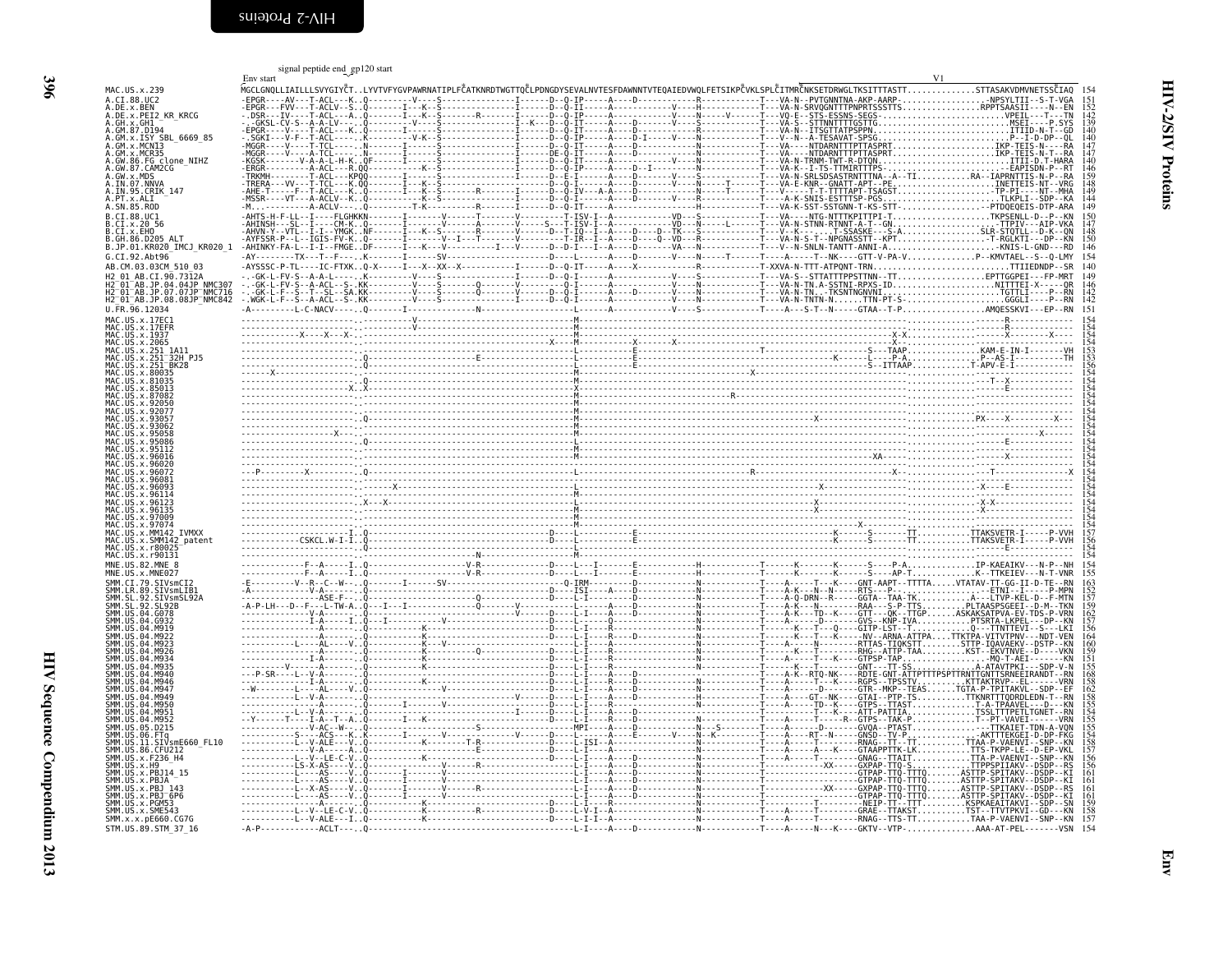<span id="page-24-0"></span>

| MAC.US.x.239<br>A.CI.88.UC2                                                                                                                | DNČT.GLEOEOMISČKFNMTGLKRDKKKEYNETWYSADLVČEQGNNTGNESRCYMNHČNTSVIQESČDKHYWDAIRFRYČAPPGYALLRČNDTNYSGFMPKČSKVVVSSČTRMMETQTSTWFGFNGTRAENRTYIYWHGR.DNRTIISLNKYYNLTMKČRRPG 315 |  |  |                                                                                                                                                                                                                                   |     |
|--------------------------------------------------------------------------------------------------------------------------------------------|-------------------------------------------------------------------------------------------------------------------------------------------------------------------------|--|--|-----------------------------------------------------------------------------------------------------------------------------------------------------------------------------------------------------------------------------------|-----|
| DE.x.BEN                                                                                                                                   |                                                                                                                                                                         |  |  |                                                                                                                                                                                                                                   |     |
| A.DE.x.PEI2 KR KRCG                                                                                                                        |                                                                                                                                                                         |  |  |                                                                                                                                                                                                                                   |     |
| GH.x.GH1<br>GM.87.D194                                                                                                                     |                                                                                                                                                                         |  |  |                                                                                                                                                                                                                                   |     |
| GM.x.ISY SBL 6669 85                                                                                                                       |                                                                                                                                                                         |  |  |                                                                                                                                                                                                                                   |     |
| GM.x.MCR35                                                                                                                                 |                                                                                                                                                                         |  |  |                                                                                                                                                                                                                                   |     |
| GW.86.FG clone NIHZ                                                                                                                        |                                                                                                                                                                         |  |  |                                                                                                                                                                                                                                   |     |
| GW.87.CAM2CG                                                                                                                               |                                                                                                                                                                         |  |  |                                                                                                                                                                                                                                   |     |
| IN.07.NNVA                                                                                                                                 |                                                                                                                                                                         |  |  |                                                                                                                                                                                                                                   |     |
| IN.95.CRIK 147                                                                                                                             |                                                                                                                                                                         |  |  |                                                                                                                                                                                                                                   |     |
| PT.x.ALI<br>A.SN.85.ROD                                                                                                                    |                                                                                                                                                                         |  |  |                                                                                                                                                                                                                                   |     |
| B.CI.88.UC1                                                                                                                                |                                                                                                                                                                         |  |  |                                                                                                                                                                                                                                   |     |
| B.CI.x.20 56<br>B.CI.x.EHO                                                                                                                 |                                                                                                                                                                         |  |  |                                                                                                                                                                                                                                   |     |
| B.GH.86.D205 ALT                                                                                                                           |                                                                                                                                                                         |  |  |                                                                                                                                                                                                                                   |     |
| B.JP.01.KR020 IMCJ KR020 1                                                                                                                 |                                                                                                                                                                         |  |  |                                                                                                                                                                                                                                   |     |
| G.CI.92.Abt96                                                                                                                              |                                                                                                                                                                         |  |  |                                                                                                                                                                                                                                   | 315 |
| AB.CM.03.03CM 510 03                                                                                                                       |                                                                                                                                                                         |  |  |                                                                                                                                                                                                                                   |     |
| 12 01 AB.CI.90.7312A                                                                                                                       |                                                                                                                                                                         |  |  |                                                                                                                                                                                                                                   |     |
|                                                                                                                                            |                                                                                                                                                                         |  |  |                                                                                                                                                                                                                                   |     |
| H2 <sup>−</sup> 01 <sup>−</sup> AB.JP.04.04JP NMC307<br>H2 <sup>−</sup> 01 <sup>−</sup> AB.JP.07.07JP NMC716<br>H2_01_AB.JP.08.08JP_NMC842 |                                                                                                                                                                         |  |  |                                                                                                                                                                                                                                   |     |
| U.FR.96.12034                                                                                                                              |                                                                                                                                                                         |  |  |                                                                                                                                                                                                                                   | 311 |
| MAC.US.x.17EC1                                                                                                                             |                                                                                                                                                                         |  |  |                                                                                                                                                                                                                                   |     |
| MAC.US.x.1937                                                                                                                              |                                                                                                                                                                         |  |  |                                                                                                                                                                                                                                   |     |
| MAC.US.x.251 1A11                                                                                                                          |                                                                                                                                                                         |  |  |                                                                                                                                                                                                                                   |     |
|                                                                                                                                            |                                                                                                                                                                         |  |  |                                                                                                                                                                                                                                   |     |
|                                                                                                                                            |                                                                                                                                                                         |  |  |                                                                                                                                                                                                                                   |     |
|                                                                                                                                            |                                                                                                                                                                         |  |  |                                                                                                                                                                                                                                   |     |
|                                                                                                                                            |                                                                                                                                                                         |  |  |                                                                                                                                                                                                                                   |     |
|                                                                                                                                            |                                                                                                                                                                         |  |  |                                                                                                                                                                                                                                   |     |
|                                                                                                                                            | $\ddot{x}$                                                                                                                                                              |  |  |                                                                                                                                                                                                                                   |     |
|                                                                                                                                            |                                                                                                                                                                         |  |  |                                                                                                                                                                                                                                   |     |
|                                                                                                                                            |                                                                                                                                                                         |  |  |                                                                                                                                                                                                                                   |     |
|                                                                                                                                            |                                                                                                                                                                         |  |  |                                                                                                                                                                                                                                   |     |
|                                                                                                                                            |                                                                                                                                                                         |  |  |                                                                                                                                                                                                                                   |     |
|                                                                                                                                            |                                                                                                                                                                         |  |  |                                                                                                                                                                                                                                   |     |
|                                                                                                                                            |                                                                                                                                                                         |  |  |                                                                                                                                                                                                                                   |     |
|                                                                                                                                            |                                                                                                                                                                         |  |  | $\frac{1}{2}$ . The contract of the contract of the contract of the contract of the contract of the contract of the contract of the contract of the contract of the contract of the contract of the contract of the contract of t |     |
|                                                                                                                                            |                                                                                                                                                                         |  |  |                                                                                                                                                                                                                                   |     |
|                                                                                                                                            |                                                                                                                                                                         |  |  |                                                                                                                                                                                                                                   |     |
|                                                                                                                                            |                                                                                                                                                                         |  |  |                                                                                                                                                                                                                                   |     |
|                                                                                                                                            |                                                                                                                                                                         |  |  |                                                                                                                                                                                                                                   |     |
| MAC US x MM142 TVMXX                                                                                                                       |                                                                                                                                                                         |  |  |                                                                                                                                                                                                                                   |     |
| MAC.US.x.SMM142 patent                                                                                                                     |                                                                                                                                                                         |  |  |                                                                                                                                                                                                                                   |     |
|                                                                                                                                            |                                                                                                                                                                         |  |  |                                                                                                                                                                                                                                   |     |
|                                                                                                                                            |                                                                                                                                                                         |  |  |                                                                                                                                                                                                                                   |     |
|                                                                                                                                            |                                                                                                                                                                         |  |  |                                                                                                                                                                                                                                   |     |
|                                                                                                                                            |                                                                                                                                                                         |  |  |                                                                                                                                                                                                                                   |     |
|                                                                                                                                            |                                                                                                                                                                         |  |  |                                                                                                                                                                                                                                   |     |
|                                                                                                                                            |                                                                                                                                                                         |  |  |                                                                                                                                                                                                                                   |     |
|                                                                                                                                            |                                                                                                                                                                         |  |  |                                                                                                                                                                                                                                   |     |
|                                                                                                                                            |                                                                                                                                                                         |  |  |                                                                                                                                                                                                                                   |     |
|                                                                                                                                            |                                                                                                                                                                         |  |  |                                                                                                                                                                                                                                   |     |
|                                                                                                                                            |                                                                                                                                                                         |  |  |                                                                                                                                                                                                                                   |     |
|                                                                                                                                            |                                                                                                                                                                         |  |  |                                                                                                                                                                                                                                   |     |
|                                                                                                                                            |                                                                                                                                                                         |  |  |                                                                                                                                                                                                                                   |     |
|                                                                                                                                            |                                                                                                                                                                         |  |  |                                                                                                                                                                                                                                   |     |
|                                                                                                                                            |                                                                                                                                                                         |  |  |                                                                                                                                                                                                                                   |     |
|                                                                                                                                            |                                                                                                                                                                         |  |  |                                                                                                                                                                                                                                   |     |
|                                                                                                                                            |                                                                                                                                                                         |  |  |                                                                                                                                                                                                                                   |     |
|                                                                                                                                            |                                                                                                                                                                         |  |  |                                                                                                                                                                                                                                   |     |
| SIVsmE660 FL10                                                                                                                             |                                                                                                                                                                         |  |  |                                                                                                                                                                                                                                   |     |
|                                                                                                                                            |                                                                                                                                                                         |  |  |                                                                                                                                                                                                                                   |     |
|                                                                                                                                            |                                                                                                                                                                         |  |  |                                                                                                                                                                                                                                   |     |
|                                                                                                                                            |                                                                                                                                                                         |  |  |                                                                                                                                                                                                                                   |     |
|                                                                                                                                            |                                                                                                                                                                         |  |  |                                                                                                                                                                                                                                   |     |
| MNE.US.x.MNE02                                                                                                                             |                                                                                                                                                                         |  |  |                                                                                                                                                                                                                                   |     |
|                                                                                                                                            |                                                                                                                                                                         |  |  |                                                                                                                                                                                                                                   |     |
| SMM.x.x.pE660.CG7G<br>STM.US.89.STM 37 16                                                                                                  |                                                                                                                                                                         |  |  |                                                                                                                                                                                                                                   |     |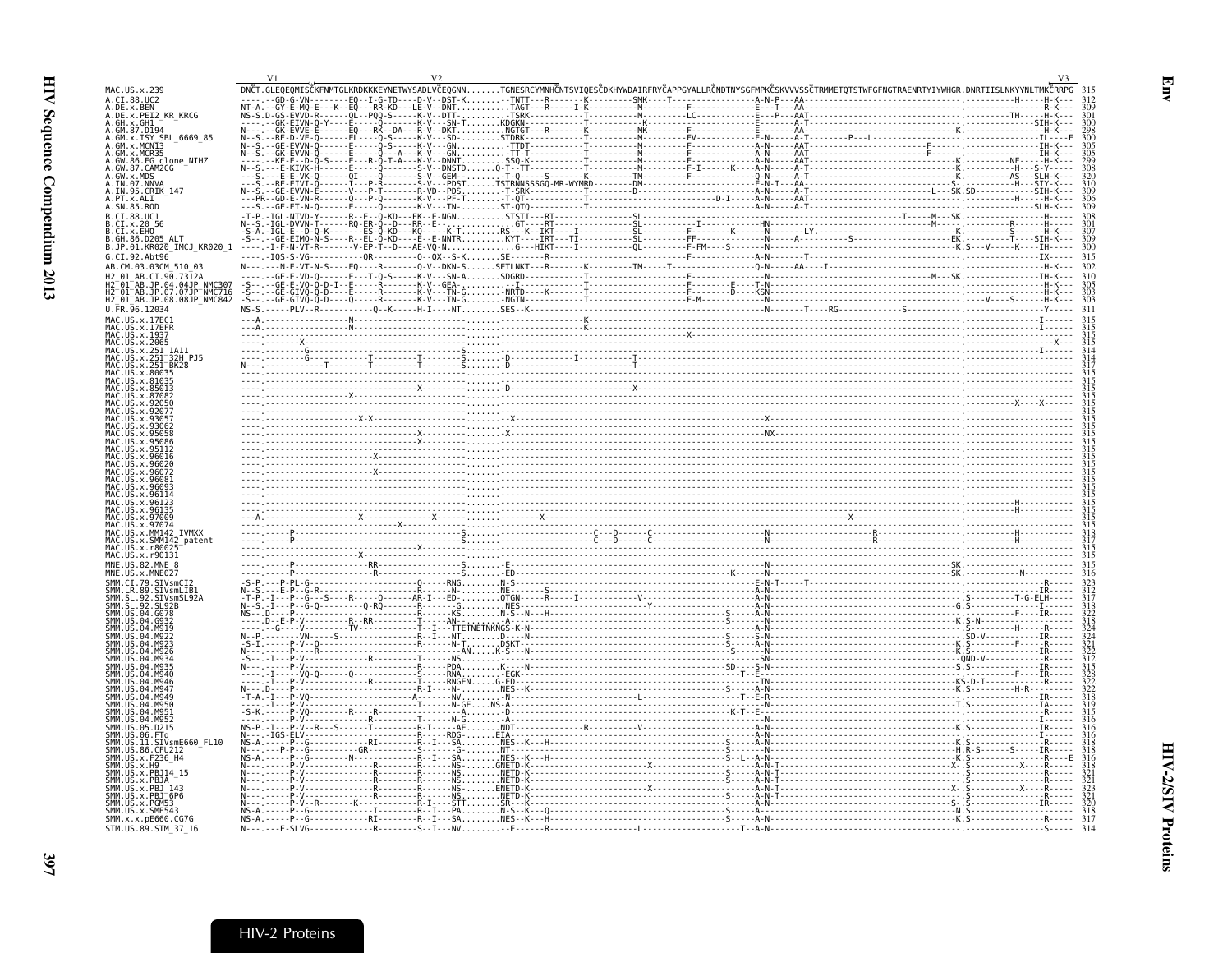<span id="page-25-0"></span>

| NKTVLPVTIMSGLVFHSOP.INDRPKOAWČWFGGKWKDAIKEVKOTIVKHPRYTG.TNNTDKINLT.APG.GGDPEVTFMWTNČRGEFLYČKMNWFLNWVEDRNTANOKPKEOHKRNYVPČHIROIINTWHKVGKNVYLPPREGDLTČNSTVTSLIANID<br>MAC.US.x.239<br>A.CI.88.UC2<br>A.DE.x.BEN<br>A.DE.x.PEI2 KR KRCG<br>A.GH.x.GH1<br>A.GM.87.D194<br>A.GM.x.ISY SBL 6669 85<br>GM.x.MCR35<br>A.GW.86.FG_clone_NIHZ<br>A.GW.87.CAM2CG<br>A.GW.X.MDS<br>A.IN.07.NNVA<br>A.IN.95.CRIK 147<br>A. PT. x. ALI<br>B.CT.88.UC1<br>.CI.x.20 56<br>CI.X.EHO<br>B.GH.86.D205 ALT<br>B.JP.01.KR020 IMCJ KR020 1<br>G.CI.92.Abt96<br>AB.CM.03.03CM 510 03<br>H2 01 AB.CI.90.7312A<br>H2-01-AB.JP.04.04JP-NMC307<br>H2-01-AB.JP.07.07JP-NMC716<br>H2_01_AB.JP.08.08JP_NMC842<br>U.FR.96.12034<br>MAC.US.x.17EFR<br>US.x.1937<br>.US.x.2065<br>.US.x.251_1A11<br>MAC.US.x.251<br>US.x.251<br>x.81035<br>8708<br>MAC.US.x.96135<br>US.x.97009<br>MAC.US.x.97074<br><b>TVMXX</b><br>US.x.MM142<br>MAC.US.x.SMM142 patent<br>MAC. US. x. r80025<br>MAC.US.x.r90131<br>MNE.US.82.MNE 8<br>.92.SIVsmSL92A<br>A4 MQ53<br>US.05.D215<br>US.11.SIVsmE660_FL10<br>US.86.CFU212<br>US.x.F236 H4<br>.US.x.H9<br>US.x.PBJ14 15<br>SMM.US.x.PBJ 143<br>SMM.US.x.PBJ <sup>-</sup> 6P6 |  | V <sub>4</sub> |  |
|---------------------------------------------------------------------------------------------------------------------------------------------------------------------------------------------------------------------------------------------------------------------------------------------------------------------------------------------------------------------------------------------------------------------------------------------------------------------------------------------------------------------------------------------------------------------------------------------------------------------------------------------------------------------------------------------------------------------------------------------------------------------------------------------------------------------------------------------------------------------------------------------------------------------------------------------------------------------------------------------------------------------------------------------------------------------------------------------------------------------------------------------------------------------------|--|----------------|--|
|                                                                                                                                                                                                                                                                                                                                                                                                                                                                                                                                                                                                                                                                                                                                                                                                                                                                                                                                                                                                                                                                                                                                                                           |  |                |  |
|                                                                                                                                                                                                                                                                                                                                                                                                                                                                                                                                                                                                                                                                                                                                                                                                                                                                                                                                                                                                                                                                                                                                                                           |  |                |  |
|                                                                                                                                                                                                                                                                                                                                                                                                                                                                                                                                                                                                                                                                                                                                                                                                                                                                                                                                                                                                                                                                                                                                                                           |  |                |  |
|                                                                                                                                                                                                                                                                                                                                                                                                                                                                                                                                                                                                                                                                                                                                                                                                                                                                                                                                                                                                                                                                                                                                                                           |  |                |  |
|                                                                                                                                                                                                                                                                                                                                                                                                                                                                                                                                                                                                                                                                                                                                                                                                                                                                                                                                                                                                                                                                                                                                                                           |  |                |  |
|                                                                                                                                                                                                                                                                                                                                                                                                                                                                                                                                                                                                                                                                                                                                                                                                                                                                                                                                                                                                                                                                                                                                                                           |  |                |  |
|                                                                                                                                                                                                                                                                                                                                                                                                                                                                                                                                                                                                                                                                                                                                                                                                                                                                                                                                                                                                                                                                                                                                                                           |  |                |  |
|                                                                                                                                                                                                                                                                                                                                                                                                                                                                                                                                                                                                                                                                                                                                                                                                                                                                                                                                                                                                                                                                                                                                                                           |  |                |  |
|                                                                                                                                                                                                                                                                                                                                                                                                                                                                                                                                                                                                                                                                                                                                                                                                                                                                                                                                                                                                                                                                                                                                                                           |  |                |  |
|                                                                                                                                                                                                                                                                                                                                                                                                                                                                                                                                                                                                                                                                                                                                                                                                                                                                                                                                                                                                                                                                                                                                                                           |  |                |  |
|                                                                                                                                                                                                                                                                                                                                                                                                                                                                                                                                                                                                                                                                                                                                                                                                                                                                                                                                                                                                                                                                                                                                                                           |  |                |  |
|                                                                                                                                                                                                                                                                                                                                                                                                                                                                                                                                                                                                                                                                                                                                                                                                                                                                                                                                                                                                                                                                                                                                                                           |  |                |  |
|                                                                                                                                                                                                                                                                                                                                                                                                                                                                                                                                                                                                                                                                                                                                                                                                                                                                                                                                                                                                                                                                                                                                                                           |  |                |  |
|                                                                                                                                                                                                                                                                                                                                                                                                                                                                                                                                                                                                                                                                                                                                                                                                                                                                                                                                                                                                                                                                                                                                                                           |  |                |  |
|                                                                                                                                                                                                                                                                                                                                                                                                                                                                                                                                                                                                                                                                                                                                                                                                                                                                                                                                                                                                                                                                                                                                                                           |  |                |  |
|                                                                                                                                                                                                                                                                                                                                                                                                                                                                                                                                                                                                                                                                                                                                                                                                                                                                                                                                                                                                                                                                                                                                                                           |  |                |  |
|                                                                                                                                                                                                                                                                                                                                                                                                                                                                                                                                                                                                                                                                                                                                                                                                                                                                                                                                                                                                                                                                                                                                                                           |  |                |  |
|                                                                                                                                                                                                                                                                                                                                                                                                                                                                                                                                                                                                                                                                                                                                                                                                                                                                                                                                                                                                                                                                                                                                                                           |  |                |  |
|                                                                                                                                                                                                                                                                                                                                                                                                                                                                                                                                                                                                                                                                                                                                                                                                                                                                                                                                                                                                                                                                                                                                                                           |  |                |  |
|                                                                                                                                                                                                                                                                                                                                                                                                                                                                                                                                                                                                                                                                                                                                                                                                                                                                                                                                                                                                                                                                                                                                                                           |  |                |  |
|                                                                                                                                                                                                                                                                                                                                                                                                                                                                                                                                                                                                                                                                                                                                                                                                                                                                                                                                                                                                                                                                                                                                                                           |  |                |  |
|                                                                                                                                                                                                                                                                                                                                                                                                                                                                                                                                                                                                                                                                                                                                                                                                                                                                                                                                                                                                                                                                                                                                                                           |  |                |  |
|                                                                                                                                                                                                                                                                                                                                                                                                                                                                                                                                                                                                                                                                                                                                                                                                                                                                                                                                                                                                                                                                                                                                                                           |  |                |  |
|                                                                                                                                                                                                                                                                                                                                                                                                                                                                                                                                                                                                                                                                                                                                                                                                                                                                                                                                                                                                                                                                                                                                                                           |  |                |  |
|                                                                                                                                                                                                                                                                                                                                                                                                                                                                                                                                                                                                                                                                                                                                                                                                                                                                                                                                                                                                                                                                                                                                                                           |  |                |  |
|                                                                                                                                                                                                                                                                                                                                                                                                                                                                                                                                                                                                                                                                                                                                                                                                                                                                                                                                                                                                                                                                                                                                                                           |  |                |  |
|                                                                                                                                                                                                                                                                                                                                                                                                                                                                                                                                                                                                                                                                                                                                                                                                                                                                                                                                                                                                                                                                                                                                                                           |  |                |  |
|                                                                                                                                                                                                                                                                                                                                                                                                                                                                                                                                                                                                                                                                                                                                                                                                                                                                                                                                                                                                                                                                                                                                                                           |  |                |  |
|                                                                                                                                                                                                                                                                                                                                                                                                                                                                                                                                                                                                                                                                                                                                                                                                                                                                                                                                                                                                                                                                                                                                                                           |  |                |  |
|                                                                                                                                                                                                                                                                                                                                                                                                                                                                                                                                                                                                                                                                                                                                                                                                                                                                                                                                                                                                                                                                                                                                                                           |  |                |  |
|                                                                                                                                                                                                                                                                                                                                                                                                                                                                                                                                                                                                                                                                                                                                                                                                                                                                                                                                                                                                                                                                                                                                                                           |  |                |  |
|                                                                                                                                                                                                                                                                                                                                                                                                                                                                                                                                                                                                                                                                                                                                                                                                                                                                                                                                                                                                                                                                                                                                                                           |  |                |  |
|                                                                                                                                                                                                                                                                                                                                                                                                                                                                                                                                                                                                                                                                                                                                                                                                                                                                                                                                                                                                                                                                                                                                                                           |  |                |  |
|                                                                                                                                                                                                                                                                                                                                                                                                                                                                                                                                                                                                                                                                                                                                                                                                                                                                                                                                                                                                                                                                                                                                                                           |  |                |  |
|                                                                                                                                                                                                                                                                                                                                                                                                                                                                                                                                                                                                                                                                                                                                                                                                                                                                                                                                                                                                                                                                                                                                                                           |  |                |  |
|                                                                                                                                                                                                                                                                                                                                                                                                                                                                                                                                                                                                                                                                                                                                                                                                                                                                                                                                                                                                                                                                                                                                                                           |  |                |  |
|                                                                                                                                                                                                                                                                                                                                                                                                                                                                                                                                                                                                                                                                                                                                                                                                                                                                                                                                                                                                                                                                                                                                                                           |  |                |  |
|                                                                                                                                                                                                                                                                                                                                                                                                                                                                                                                                                                                                                                                                                                                                                                                                                                                                                                                                                                                                                                                                                                                                                                           |  |                |  |
|                                                                                                                                                                                                                                                                                                                                                                                                                                                                                                                                                                                                                                                                                                                                                                                                                                                                                                                                                                                                                                                                                                                                                                           |  |                |  |
|                                                                                                                                                                                                                                                                                                                                                                                                                                                                                                                                                                                                                                                                                                                                                                                                                                                                                                                                                                                                                                                                                                                                                                           |  |                |  |
|                                                                                                                                                                                                                                                                                                                                                                                                                                                                                                                                                                                                                                                                                                                                                                                                                                                                                                                                                                                                                                                                                                                                                                           |  |                |  |
|                                                                                                                                                                                                                                                                                                                                                                                                                                                                                                                                                                                                                                                                                                                                                                                                                                                                                                                                                                                                                                                                                                                                                                           |  |                |  |
| US.x.PGM53<br>SMM.US.x.SME543                                                                                                                                                                                                                                                                                                                                                                                                                                                                                                                                                                                                                                                                                                                                                                                                                                                                                                                                                                                                                                                                                                                                             |  |                |  |
| SMM.x.x.pE660.CG7G<br>STM.US.89.STM_37_16                                                                                                                                                                                                                                                                                                                                                                                                                                                                                                                                                                                                                                                                                                                                                                                                                                                                                                                                                                                                                                                                                                                                 |  |                |  |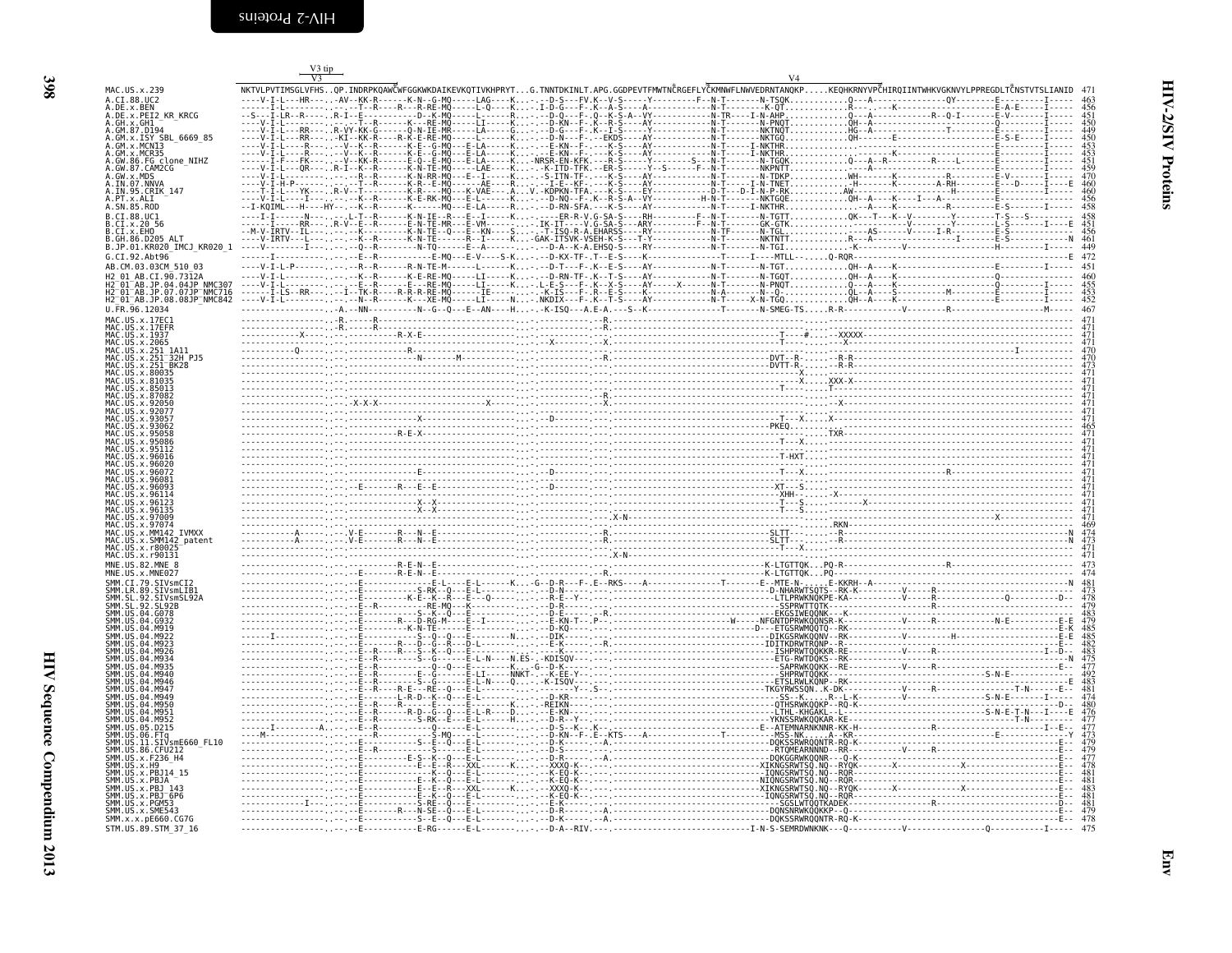<span id="page-26-0"></span>

|                                                                                                     | gp120 end_gp41 start |                                                                                                                                                                           |  |
|-----------------------------------------------------------------------------------------------------|----------------------|---------------------------------------------------------------------------------------------------------------------------------------------------------------------------|--|
| MAC.US.x.239                                                                                        |                      | .<br>WIDGNQTNITMSAEVAELYRLELGDYKLVEITPIGLAPTDVKRYTTGGTSRNKRGVFVLGFLGFLATAGSAMGAASLTLTAQSRTLL.AGIVQQQQQLLDVVKRQQELLRLTVWGTKNLQTRVTAIEKYLKDQAQLNAWGCAFRQVČHTTVPWPNASLTPK 63 |  |
| A.CI.88.UC2<br>A.DE.x.BEN                                                                           |                      |                                                                                                                                                                           |  |
| A.DE.x.PEI2 KR KRCG                                                                                 |                      |                                                                                                                                                                           |  |
| GH.x.GH1                                                                                            |                      |                                                                                                                                                                           |  |
| .GM.87.D194<br>.GM.x.ISY SBL 6669 85                                                                |                      |                                                                                                                                                                           |  |
| .GM.x.MCN13                                                                                         |                      |                                                                                                                                                                           |  |
| GM.x.MCR35                                                                                          |                      |                                                                                                                                                                           |  |
| .GW.86.FG clone_NIHZ<br>.GW.87.CAM2CG                                                               |                      |                                                                                                                                                                           |  |
| .GW.x.MDS                                                                                           |                      |                                                                                                                                                                           |  |
| .IN.07.NNVA                                                                                         |                      |                                                                                                                                                                           |  |
| A.IN.95.CRIK 147                                                                                    |                      |                                                                                                                                                                           |  |
| A.PT.x.ALI<br>A.SN.85.ROD                                                                           |                      |                                                                                                                                                                           |  |
| B.CI.88.UC1                                                                                         |                      |                                                                                                                                                                           |  |
|                                                                                                     |                      |                                                                                                                                                                           |  |
| B.CI.x.20 56<br>B.CI.x.EHO<br>B.GH.86.D205_ALT                                                      |                      |                                                                                                                                                                           |  |
|                                                                                                     |                      |                                                                                                                                                                           |  |
| .JP.01.KR020_IMCJ KR020 1                                                                           |                      |                                                                                                                                                                           |  |
| G.CI.92.Abt96                                                                                       |                      |                                                                                                                                                                           |  |
| AB.CM.03.03CM 510 03                                                                                |                      |                                                                                                                                                                           |  |
| 12 01 AB.CI.90.7312A                                                                                |                      |                                                                                                                                                                           |  |
| H2-01-AB.JP.04.04JP^NMC307<br>H2-01-AB.JP.07.07JP <sup>−</sup> NMC716<br>H2_01_AB.JP.08.08JP_NMC842 |                      |                                                                                                                                                                           |  |
|                                                                                                     |                      |                                                                                                                                                                           |  |
| U.FR.96.12034                                                                                       |                      |                                                                                                                                                                           |  |
| MAC.US.x.17EC1                                                                                      |                      |                                                                                                                                                                           |  |
| MAC.US.x.17EFR                                                                                      |                      |                                                                                                                                                                           |  |
| MAC.US.x.1937                                                                                       |                      |                                                                                                                                                                           |  |
| MAC. US. x. 2065                                                                                    |                      |                                                                                                                                                                           |  |
| MAC.US.x.251_1A11<br>MAC.US.x.251 <sup>-</sup> 32H PJ5                                              |                      |                                                                                                                                                                           |  |
|                                                                                                     |                      |                                                                                                                                                                           |  |
|                                                                                                     |                      |                                                                                                                                                                           |  |
|                                                                                                     |                      |                                                                                                                                                                           |  |
|                                                                                                     |                      |                                                                                                                                                                           |  |
|                                                                                                     |                      |                                                                                                                                                                           |  |
|                                                                                                     |                      |                                                                                                                                                                           |  |
|                                                                                                     |                      |                                                                                                                                                                           |  |
|                                                                                                     |                      |                                                                                                                                                                           |  |
|                                                                                                     |                      |                                                                                                                                                                           |  |
|                                                                                                     |                      |                                                                                                                                                                           |  |
|                                                                                                     |                      |                                                                                                                                                                           |  |
|                                                                                                     |                      |                                                                                                                                                                           |  |
|                                                                                                     |                      |                                                                                                                                                                           |  |
|                                                                                                     |                      |                                                                                                                                                                           |  |
|                                                                                                     |                      |                                                                                                                                                                           |  |
|                                                                                                     |                      |                                                                                                                                                                           |  |
|                                                                                                     |                      |                                                                                                                                                                           |  |
| . U.S. x . 97074                                                                                    |                      |                                                                                                                                                                           |  |
| US.x.MM142 IVMXX                                                                                    |                      |                                                                                                                                                                           |  |
| MAC.US.x.SMM142_patent<br>MAC.US.x.r80025                                                           |                      |                                                                                                                                                                           |  |
| MAC.US.x.r90131                                                                                     |                      |                                                                                                                                                                           |  |
| MNE.US.82.MNE 8                                                                                     |                      |                                                                                                                                                                           |  |
| MNE.US.x.MNE027                                                                                     |                      |                                                                                                                                                                           |  |
| SMM.CI.79.SIVsmCI2                                                                                  |                      |                                                                                                                                                                           |  |
| <b>STVsml TR1</b>                                                                                   |                      |                                                                                                                                                                           |  |
|                                                                                                     |                      |                                                                                                                                                                           |  |
| SMM. SL                                                                                             |                      |                                                                                                                                                                           |  |
|                                                                                                     |                      |                                                                                                                                                                           |  |
|                                                                                                     |                      |                                                                                                                                                                           |  |
|                                                                                                     |                      |                                                                                                                                                                           |  |
|                                                                                                     |                      |                                                                                                                                                                           |  |
|                                                                                                     |                      |                                                                                                                                                                           |  |
|                                                                                                     |                      |                                                                                                                                                                           |  |
|                                                                                                     |                      |                                                                                                                                                                           |  |
|                                                                                                     |                      |                                                                                                                                                                           |  |
|                                                                                                     |                      |                                                                                                                                                                           |  |
|                                                                                                     |                      |                                                                                                                                                                           |  |
|                                                                                                     |                      |                                                                                                                                                                           |  |
|                                                                                                     |                      |                                                                                                                                                                           |  |
|                                                                                                     |                      |                                                                                                                                                                           |  |
|                                                                                                     |                      |                                                                                                                                                                           |  |
| SIVsmE660 FL10                                                                                      |                      |                                                                                                                                                                           |  |
|                                                                                                     |                      |                                                                                                                                                                           |  |
|                                                                                                     |                      |                                                                                                                                                                           |  |
|                                                                                                     |                      |                                                                                                                                                                           |  |
|                                                                                                     |                      |                                                                                                                                                                           |  |
|                                                                                                     |                      |                                                                                                                                                                           |  |
|                                                                                                     |                      |                                                                                                                                                                           |  |
|                                                                                                     |                      |                                                                                                                                                                           |  |
| SMM.US.x.SME543<br>SMM.x.x.pE660.CG7G                                                               |                      |                                                                                                                                                                           |  |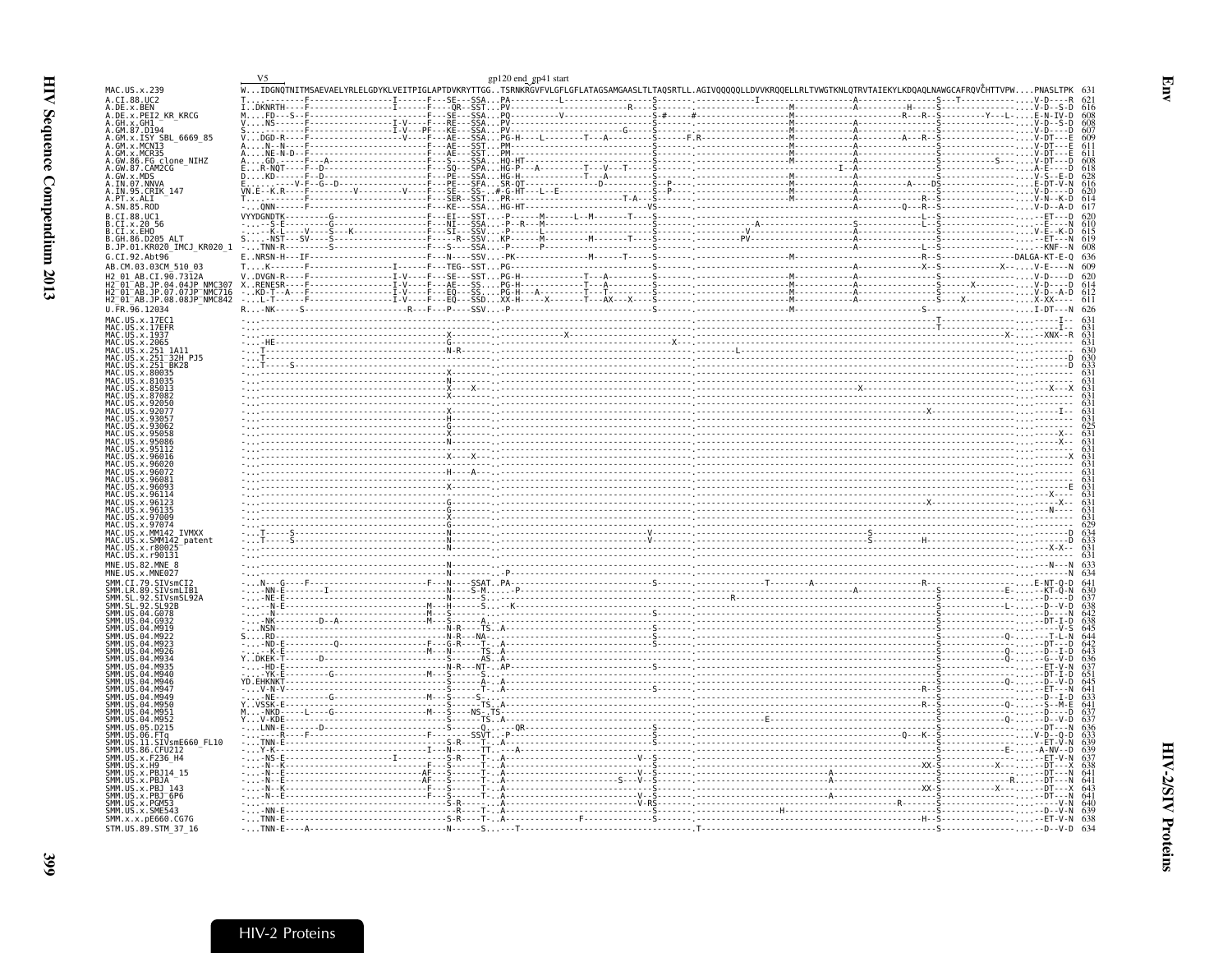| MAC.US.x.239<br>A. CT. 88. HC2                                                         |                                                                                                                                                                       |                                                                                           |                                        |
|----------------------------------------------------------------------------------------|-----------------------------------------------------------------------------------------------------------------------------------------------------------------------|-------------------------------------------------------------------------------------------|----------------------------------------|
| A.DE.x.BEN                                                                             |                                                                                                                                                                       |                                                                                           |                                        |
| A.DE.x.PEI2 KR KRCG<br>A.GH.x.GH1                                                      |                                                                                                                                                                       |                                                                                           | 786<br>778<br>777<br>777<br>778<br>781 |
| A.GM.x.ISY SBL 6669 85<br>.GM.x.MCNI3                                                  |                                                                                                                                                                       |                                                                                           |                                        |
| A.GM.x.MCR35<br>.FG clone NIHZ                                                         |                                                                                                                                                                       |                                                                                           |                                        |
| A.GW.87.CAM2CG<br>A.GW.x.MDS                                                           |                                                                                                                                                                       |                                                                                           |                                        |
| A.IN.07.NNVA<br>A.IN.95.CRIK 147                                                       |                                                                                                                                                                       |                                                                                           |                                        |
| A.PT.x.ALI<br>A.SN.85.ROD                                                              |                                                                                                                                                                       |                                                                                           |                                        |
| B.CT.88.UCI                                                                            |                                                                                                                                                                       |                                                                                           | 790                                    |
| .CI.x.EHO                                                                              |                                                                                                                                                                       |                                                                                           | 780<br>785<br>789                      |
| B.JP.01.KR020 IMCJ KR020 1                                                             |                                                                                                                                                                       |                                                                                           |                                        |
| G.CI.92.Abt96<br>AB.CM.03.03CM 510 03                                                  | -D-M---Q--E--RD--A--SQI--Q------------------S-----T---R--------A--VV-X-A-------XSR--K--------SG-V--I--HT-QGQ--S-ET-EG--ND-DYR-------V---L---RN--I--YNG-----LKTS------ |                                                                                           | 806<br>779                             |
|                                                                                        |                                                                                                                                                                       |                                                                                           |                                        |
| H2-01-AB.JP.04.04JP'NMC307<br>H2-01-AB.JP.07.07JP-NMC716<br>H2-01-AB.JP.08.08JP-NMC842 |                                                                                                                                                                       |                                                                                           | 781                                    |
|                                                                                        |                                                                                                                                                                       |                                                                                           | 796                                    |
| US.x.17EF                                                                              |                                                                                                                                                                       |                                                                                           |                                        |
|                                                                                        |                                                                                                                                                                       |                                                                                           | 801                                    |
| 32H P.15                                                                               |                                                                                                                                                                       |                                                                                           |                                        |
|                                                                                        |                                                                                                                                                                       |                                                                                           |                                        |
|                                                                                        |                                                                                                                                                                       |                                                                                           |                                        |
|                                                                                        |                                                                                                                                                                       |                                                                                           |                                        |
|                                                                                        |                                                                                                                                                                       |                                                                                           |                                        |
|                                                                                        |                                                                                                                                                                       |                                                                                           |                                        |
|                                                                                        |                                                                                                                                                                       |                                                                                           |                                        |
|                                                                                        |                                                                                                                                                                       |                                                                                           |                                        |
|                                                                                        |                                                                                                                                                                       |                                                                                           |                                        |
|                                                                                        |                                                                                                                                                                       |                                                                                           |                                        |
|                                                                                        |                                                                                                                                                                       |                                                                                           |                                        |
| <b>TVMXX</b><br>. X .                                                                  |                                                                                                                                                                       |                                                                                           |                                        |
| US.x.SMM142 patent<br>MAC.US.x.r90131                                                  |                                                                                                                                                                       |                                                                                           |                                        |
| MNE.US.82.MNE 8                                                                        |                                                                                                                                                                       |                                                                                           |                                        |
| MNE.US.x.MNE027<br>$CT$ 79                                                             |                                                                                                                                                                       |                                                                                           |                                        |
| SIVsmLIB<br>IR 89.                                                                     |                                                                                                                                                                       |                                                                                           |                                        |
| 92                                                                                     |                                                                                                                                                                       |                                                                                           | $\frac{808}{812}$                      |
|                                                                                        |                                                                                                                                                                       |                                                                                           |                                        |
|                                                                                        |                                                                                                                                                                       |                                                                                           | $815$<br>$814$<br>$812$<br>$813$       |
|                                                                                        |                                                                                                                                                                       |                                                                                           |                                        |
|                                                                                        |                                                                                                                                                                       |                                                                                           | $\frac{807}{821}$                      |
|                                                                                        |                                                                                                                                                                       |                                                                                           |                                        |
|                                                                                        |                                                                                                                                                                       |                                                                                           |                                        |
|                                                                                        |                                                                                                                                                                       |                                                                                           |                                        |
| SIVsmE660 FL10                                                                         |                                                                                                                                                                       |                                                                                           | $\frac{803}{809}$                      |
| US.86.                                                                                 |                                                                                                                                                                       |                                                                                           |                                        |
|                                                                                        |                                                                                                                                                                       |                                                                                           |                                        |
|                                                                                        |                                                                                                                                                                       |                                                                                           |                                        |
| SMM.US.x.SME543                                                                        |                                                                                                                                                                       |                                                                                           |                                        |
| SMM.x.x.pE660.CG7G<br>STM.US.89.STM 37 16                                              |                                                                                                                                                                       |                                                                                           |                                        |
|                                                                                        |                                                                                                                                                                       | ----V-----------------------T--VR------L-I-LVM--VA---M-L--R--K----------CR--IP-HKGQEQ--K- |                                        |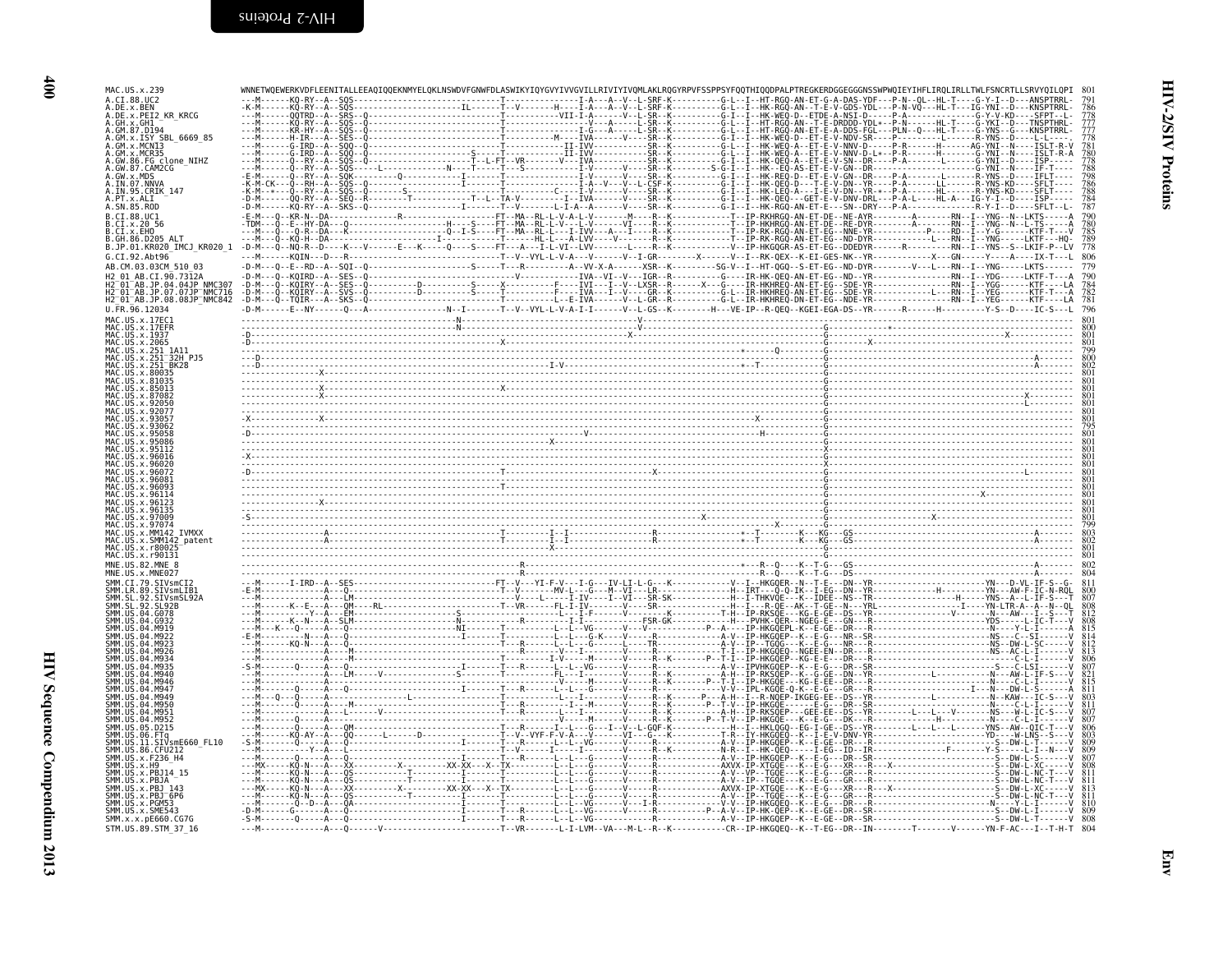<span id="page-28-0"></span>

|                                                                                                                                                                                                                | Env end<br>$gp41$ end                                                                                                                                                                                                                                                                                                                                                                                                                        |            |
|----------------------------------------------------------------------------------------------------------------------------------------------------------------------------------------------------------------|----------------------------------------------------------------------------------------------------------------------------------------------------------------------------------------------------------------------------------------------------------------------------------------------------------------------------------------------------------------------------------------------------------------------------------------------|------------|
| MAC.US.x.239                                                                                                                                                                                                   | LQRLSATLQRIREVLRTELTYLQYGWSYFHEAVQAVWRSATETLAGAWGD.LWETLRRGGRWILAIPRRIRQGLELTLL*                                                                                                                                                                                                                                                                                                                                                             | 879        |
| A.CI.88.UC2                                                                                                                                                                                                    |                                                                                                                                                                                                                                                                                                                                                                                                                                              | 866<br>861 |
| A.DE.x.BEN<br>A.DE.x.PEI2_KR_KRCG                                                                                                                                                                              |                                                                                                                                                                                                                                                                                                                                                                                                                                              |            |
| A.GH.X.GH1 <sup>-</sup><br>A.GM.87.D194                                                                                                                                                                        |                                                                                                                                                                                                                                                                                                                                                                                                                                              | 852        |
|                                                                                                                                                                                                                |                                                                                                                                                                                                                                                                                                                                                                                                                                              | 86Ċ        |
|                                                                                                                                                                                                                |                                                                                                                                                                                                                                                                                                                                                                                                                                              |            |
|                                                                                                                                                                                                                |                                                                                                                                                                                                                                                                                                                                                                                                                                              |            |
| A. GM. 87. D194<br>A. GM. x. ISY SBL_6669_85<br>A. GM. x. MCR13<br>A. GM. x. MCR35<br>A. GM. 86. FG<br>A. GM. 87. CAM2CG<br>A. IN. 97. NNVA<br>A. IN. 97. NNVA<br>A. IN. 97. NNVA<br>A. IN. 97. NNVA           |                                                                                                                                                                                                                                                                                                                                                                                                                                              |            |
| A.PT.x.ALI<br>A.SN.85.ROD                                                                                                                                                                                      | LORISATLORINEVILLE TRYING WITH THE TREATMENT RESERVED TO THE TRING THE TRING THE SECTION OF THE TRING THE TRING THE TRING THE TRING THE TRING THE TRING THE TRING THE TRING THE TRING THE TRING THE TRING THE TRING THE TRING                                                                                                                                                                                                                | 859        |
| B.CI.88.UC1<br>B.CI.x.20_56                                                                                                                                                                                    |                                                                                                                                                                                                                                                                                                                                                                                                                                              | 858        |
|                                                                                                                                                                                                                |                                                                                                                                                                                                                                                                                                                                                                                                                                              | 860        |
| B.CI.X.EHO<br>B.GH.86.D205 ALT<br>B.JP.01.KR020_IMCJ_KR020_1                                                                                                                                                   |                                                                                                                                                                                                                                                                                                                                                                                                                                              | 846        |
| G.CI.92.Abt96<br>AB.CM.03.03CM 510 03                                                                                                                                                                          | F--I-R---A---H--L-AA-FS--FRWLQ--CT-AT-A-Q---TST-RA.--K--G-V--G------------------<br>- QP--LPFA-----IGW-Q--LR-AA-ATR----S-GET.---A--GAA-A---------------A---                                                                                                                                                                                                                                                                                  | 885<br>847 |
| H2 01 AB.CI.90.7312A                                                                                                                                                                                           | -QP--LLFA-----IGW-Q-----AAGATG----STGRT.---A---TA-G-I-V-----------A---                                                                                                                                                                                                                                                                                                                                                                       | 858        |
| H2-01-AB.JP.04.04JP NMC307<br>H2-01-AB.JP.07.07JP NMC716                                                                                                                                                       |                                                                                                                                                                                                                                                                                                                                                                                                                                              |            |
| H2 <sup>-01-AB.JP.08.08JP<sup>-</sup>NMC842</sup><br>U.FR.96.12034                                                                                                                                             |                                                                                                                                                                                                                                                                                                                                                                                                                                              | 849<br>868 |
|                                                                                                                                                                                                                |                                                                                                                                                                                                                                                                                                                                                                                                                                              | 880        |
| MAC. US. x. 17EC1<br>MAC. US. x. 17EC1<br>MAC. US. x. 1937<br>MAC. US. x. 2065<br>MAC. US. x. 251_3AH<br>MAC. US. x. 251_32H<br>MAC. US. x. 251_32H<br>PJS                                                     |                                                                                                                                                                                                                                                                                                                                                                                                                                              |            |
|                                                                                                                                                                                                                |                                                                                                                                                                                                                                                                                                                                                                                                                                              |            |
|                                                                                                                                                                                                                |                                                                                                                                                                                                                                                                                                                                                                                                                                              | 881        |
| MAC. US . x . 251-BK28<br>MAC. US . x . 80035<br>MAC. US . x . 81035<br>MAC. US . x . 85013                                                                                                                    |                                                                                                                                                                                                                                                                                                                                                                                                                                              |            |
|                                                                                                                                                                                                                |                                                                                                                                                                                                                                                                                                                                                                                                                                              |            |
|                                                                                                                                                                                                                |                                                                                                                                                                                                                                                                                                                                                                                                                                              |            |
|                                                                                                                                                                                                                |                                                                                                                                                                                                                                                                                                                                                                                                                                              | 880        |
|                                                                                                                                                                                                                |                                                                                                                                                                                                                                                                                                                                                                                                                                              | 880<br>880 |
| MAC. US. x. 85943<br>MAC. US. x. 87082<br>MAC. US. x. 92057<br>MAC. US. x. 93057<br>MAC. US. x. 93062<br>MAC. US. x. 95058<br>MAC. US. x. 95058<br>MAC. US. x. 95112<br>MAC. US. x. 95112<br>MAC. US. x. 95112 |                                                                                                                                                                                                                                                                                                                                                                                                                                              | 880        |
| MAC.US.X.96016<br>MAC.US.x.96020                                                                                                                                                                               |                                                                                                                                                                                                                                                                                                                                                                                                                                              |            |
| MAC.US.x.96072<br>MAC.US.x.96081                                                                                                                                                                               |                                                                                                                                                                                                                                                                                                                                                                                                                                              |            |
|                                                                                                                                                                                                                |                                                                                                                                                                                                                                                                                                                                                                                                                                              |            |
| MAC.US.x.96093<br>MAC.US.x.96093<br>MAC.US.x.96123<br>MAC.US.x.96123                                                                                                                                           |                                                                                                                                                                                                                                                                                                                                                                                                                                              |            |
| MAC. US. x.97009<br>MAC.US.x.97074                                                                                                                                                                             |                                                                                                                                                                                                                                                                                                                                                                                                                                              |            |
| MAC.US.x.MM142 IVMXX<br>MAC.US.x.SMM142_patent                                                                                                                                                                 |                                                                                                                                                                                                                                                                                                                                                                                                                                              |            |
| MAC.US.x.r80025<br>MAC.US.x.r90131                                                                                                                                                                             |                                                                                                                                                                                                                                                                                                                                                                                                                                              | 880        |
| MNE.US.82.MNE 8<br>MNE.US.x.MNE027                                                                                                                                                                             |                                                                                                                                                                                                                                                                                                                                                                                                                                              | 881<br>883 |
|                                                                                                                                                                                                                |                                                                                                                                                                                                                                                                                                                                                                                                                                              | 887        |
| SMM.CI.79.SIVsmCI2<br>SMM.LR.89.SIVsmLIB1<br>SMM.SL.92.SIVsmSL92A<br>SMM.SL.92.SL92B                                                                                                                           |                                                                                                                                                                                                                                                                                                                                                                                                                                              | 886        |
| SMM. US. 04. 6078<br>SMM. US. 04. 6932                                                                                                                                                                         |                                                                                                                                                                                                                                                                                                                                                                                                                                              | 891        |
| SMM. US. 04. M919<br>SMM. US. 04. M922                                                                                                                                                                         |                                                                                                                                                                                                                                                                                                                                                                                                                                              | 887        |
| SMM.US.04.M923<br>SMM.US.04.M926                                                                                                                                                                               |                                                                                                                                                                                                                                                                                                                                                                                                                                              | 891        |
| SMM. US. 04. M934<br>SMM. US. 04. M935                                                                                                                                                                         |                                                                                                                                                                                                                                                                                                                                                                                                                                              |            |
|                                                                                                                                                                                                                |                                                                                                                                                                                                                                                                                                                                                                                                                                              |            |
| SMM. US. 04. M940<br>SMM. US. 04. M946                                                                                                                                                                         |                                                                                                                                                                                                                                                                                                                                                                                                                                              |            |
| SMM. US. 04. M947<br>SMM. US. 04. M949                                                                                                                                                                         |                                                                                                                                                                                                                                                                                                                                                                                                                                              | 890        |
| SMM. US. 04. M950<br>SMM. US. 04. M951<br>SMM. US. 04. M952<br>SMM. US. 05. D215                                                                                                                               |                                                                                                                                                                                                                                                                                                                                                                                                                                              |            |
|                                                                                                                                                                                                                |                                                                                                                                                                                                                                                                                                                                                                                                                                              |            |
|                                                                                                                                                                                                                |                                                                                                                                                                                                                                                                                                                                                                                                                                              |            |
|                                                                                                                                                                                                                |                                                                                                                                                                                                                                                                                                                                                                                                                                              | 886        |
| SMM. US. 09. UZ.1<br>SMM. US. 06. FTq<br>SMM. US. 11. SIVsmE660_FL10<br>SMM. US. 36. CFU212<br>SMM. US. x. F236_H4<br>SMM. US. x. H9<br>SMM. US. x. PB114_15                                                   |                                                                                                                                                                                                                                                                                                                                                                                                                                              |            |
| SMM. US. x. FBJA<br>SMM. US. x. PBJA - 143<br>SMM. US. x. PBJ - 143<br>SMM. US. x. PGM53                                                                                                                       |                                                                                                                                                                                                                                                                                                                                                                                                                                              |            |
|                                                                                                                                                                                                                | $\begin{smallmatrix} \begin{smallmatrix} \textbf{0} & \textbf{0} & \textbf{0} & \textbf{0} & \textbf{0} & \textbf{0} & \textbf{0} & \textbf{0} & \textbf{0} & \textbf{0} & \textbf{0} & \textbf{0} & \textbf{0} & \textbf{0} & \textbf{0} & \textbf{0} & \textbf{0} & \textbf{0} & \textbf{0} & \textbf{0} & \textbf{0} & \textbf{0} & \textbf{0} & \textbf{0} & \textbf{0} & \textbf{0} & \textbf{0} & \textbf{0} & \textbf{0} & \textbf{0$ |            |
| SMM.US.x.SME543<br>SMM. x. x. pE660. CG7G                                                                                                                                                                      |                                                                                                                                                                                                                                                                                                                                                                                                                                              |            |
| STM.US.89.STM 37 16                                                                                                                                                                                            | F--I-RI--------V-LGAA-----CIWIQ--A--A--A-G----S-GR-.-----G-V--R-G----------------                                                                                                                                                                                                                                                                                                                                                            | 883        |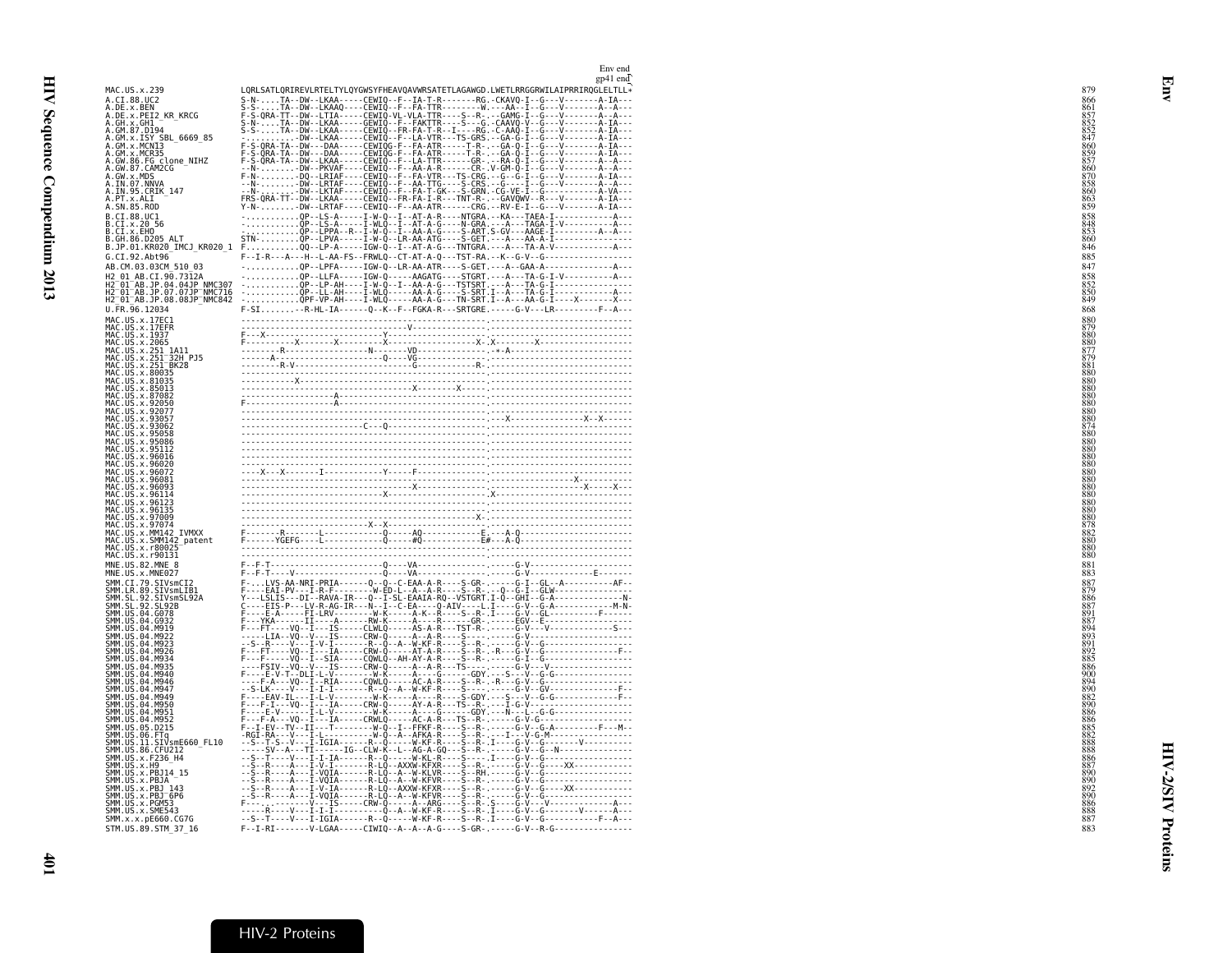<span id="page-29-1"></span><span id="page-29-0"></span>

| MAC.US.x.239                                                                                           | R17Y mutation<br>Nef start<br>premature stop in Mac239<br>max HIV-1 similarity<br>.<br>MGGAISMRRSRPSGDLRQRLLRARGE.TYGRLLGEVEDGYSQSPGGLDKGLSSLSCE.GQKYNQGQYMNTPWRN.PAEEREKLAYRKQNMDDIDE*DDD.LVGV.SVRPKVPLRTMSYKLAIDMSHFIKEKGGLEGIYYSARRHRILDIYLEKEEGIIPDWQDYTSGP |                                                                                  |
|--------------------------------------------------------------------------------------------------------|-----------------------------------------------------------------------------------------------------------------------------------------------------------------------------------------------------------------------------------------------------------------|----------------------------------------------------------------------------------|
| <b>CT 88 HC2</b><br>DE.x.PEI2 KR KRCG<br>GH.x.GH1<br>GM.87.D194<br>.x.ISY SBL_6669 85<br>FG clone NIHZ |                                                                                                                                                                                                                                                                 | $\frac{163}{163}$<br>$\frac{163}{162}$<br>$\frac{162}{148}$<br>$\frac{148}{163}$ |
| GW.x.MDS<br>IN.95.CRIK 147                                                                             |                                                                                                                                                                                                                                                                 |                                                                                  |
| JP.01.KR020 IMCJ KR020 1                                                                               |                                                                                                                                                                                                                                                                 |                                                                                  |
| -AB.JP.04.04JP.NMC307<br>-AB.JP.07.07JP-NMC716<br>-AB.JP.08.08JP-NMC842                                |                                                                                                                                                                                                                                                                 | $\begin{array}{c} 145 \\ 145 \\ 145 \\ 145 \end{array}$                          |
|                                                                                                        |                                                                                                                                                                                                                                                                 |                                                                                  |
|                                                                                                        |                                                                                                                                                                                                                                                                 |                                                                                  |
|                                                                                                        |                                                                                                                                                                                                                                                                 |                                                                                  |
|                                                                                                        |                                                                                                                                                                                                                                                                 |                                                                                  |
|                                                                                                        |                                                                                                                                                                                                                                                                 |                                                                                  |
|                                                                                                        |                                                                                                                                                                                                                                                                 |                                                                                  |
|                                                                                                        |                                                                                                                                                                                                                                                                 |                                                                                  |
|                                                                                                        |                                                                                                                                                                                                                                                                 |                                                                                  |
|                                                                                                        |                                                                                                                                                                                                                                                                 |                                                                                  |
|                                                                                                        |                                                                                                                                                                                                                                                                 |                                                                                  |
|                                                                                                        |                                                                                                                                                                                                                                                                 |                                                                                  |
|                                                                                                        |                                                                                                                                                                                                                                                                 |                                                                                  |
|                                                                                                        |                                                                                                                                                                                                                                                                 |                                                                                  |
|                                                                                                        |                                                                                                                                                                                                                                                                 |                                                                                  |
| SMM.x.x.pE660.CG7G<br>STM.US.89.STM 37 16                                                              | --ASG-KKQRKQH-E--E--------.---K--EGLGE-SGP-Q-AS----N-H---.P-R--E--F-----K-.--A-SA--E--Q-----V--E--N.----. A-H-R----E-T-----L----S----------E----------V-----V----N--A--                                                                                         |                                                                                  |